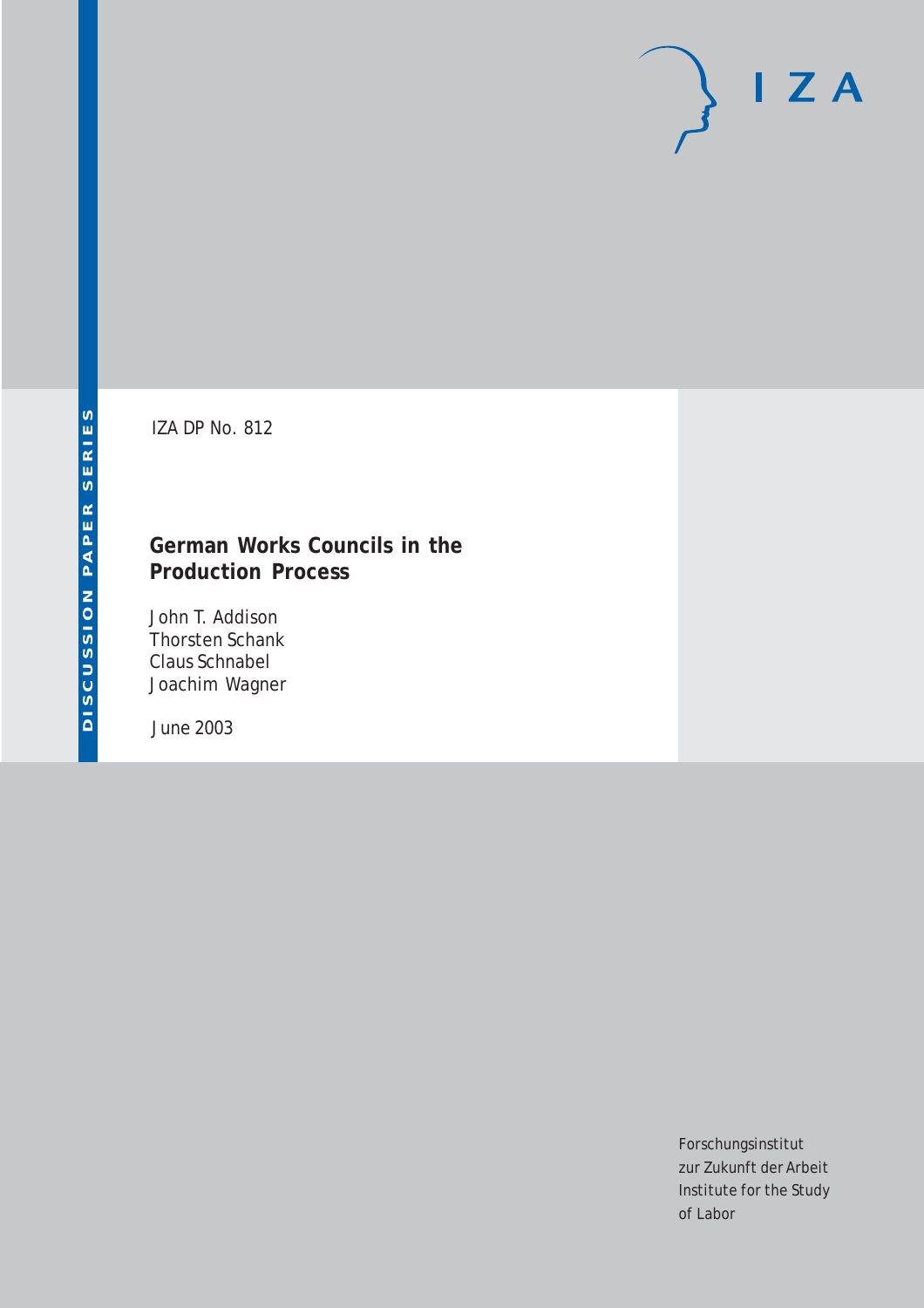# **German Works Councils in the Production Process**

## **John T. Addison**

*University of South Carolina and IZA Bonn* 

## **Thorsten Schank**

*University of Erlangen-Nuremberg*

## **Claus Schnabel**

*University of Erlangen-Nuremberg*

### **Joachim Wagner**

*University of Lueneburg, HWWA and IZA Bonn*

## Discussion Paper No. 812 June 2003

IZA

P.O. Box 7240 D-53072 Bonn Germany

Tel.: +49-228-3894-0 Fax: +49-228-3894-210 Email: [iza@iza.org](mailto:iza@iza.org)

This Discussion Paper is issued within the framework of IZA's research area *Welfare State and Labor Market.* Any opinions expressed here are those of the author(s) and not those of the institute. Research disseminated by IZA may include views on policy, but the institute itself takes no institutional policy positions.

The Institute for the Study of Labor (IZA) in Bonn is a local and virtual international research center and a place of communication between science, politics and business. IZA is an independent, nonprofit limited liability company (Gesellschaft mit beschränkter Haftung) supported by Deutsche Post World Net. The center is associated with the University of Bonn and offers a stimulating research environment through its research networks, research support, and visitors and doctoral programs. IZA engages in (i) original and internationally competitive research in all fields of labor economics, (ii) development of policy concepts, and (iii) dissemination of research results and concepts to the interested public. The current research program deals with (1) mobility and flexibility of labor, (2) internationalization of labor markets, (3) welfare state and labor market, (4) labor markets in transition countries, (5) the future of labor, (6) evaluation of labor market policies and projects and (7) general labor economics.

IZA Discussion Papers often represent preliminary work and are circulated to encourage discussion. Citation of such a paper should account for its provisional character. A revised version may be available on the IZA website ([www.iza.org](http://www.iza.org/)) or directly from the author.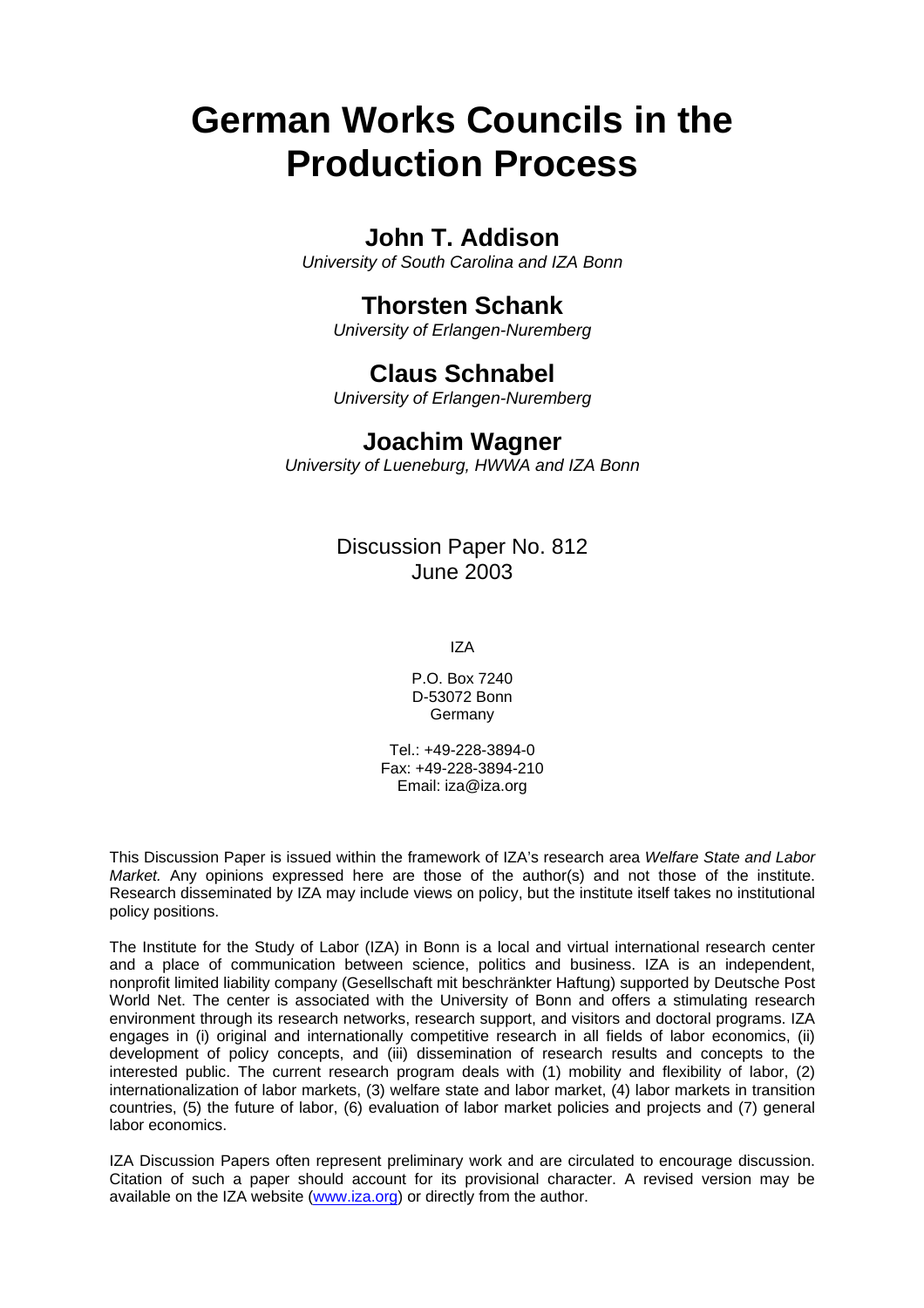IZA Discussion Paper No. 812 June 2003

## **ABSTRACT**

## **German Works Councils in the Production Process**[∗](#page-2-0)

In a sharp break with past German research, some recent estimates have suggested that plants with work councils have 25 to 30 per cent higher productivity than their works-councilfree counterparts. Such findings can only serve to buttress the strong theoretical and policy interest in the German institution, not least in an environment of union decline. In the present paper, we estimate the effects of works councils on productivity, 1997-2000, using a nationally representative German data set. We recoup the works council effect by estimating translog production functions, stochastic frontier production functions, and a model in first differences. Once we focus on a core sample of establishments with 21 to 100 employees in which the powers of the works council are a datum, it emerges that the positive productivity differential is a chimera. By the same token, neither is the effect negative. This result is important in its own right given the sharply opposing findings of past empirical research and the partisan positions these have helped sustain.

JEL Classification: J50

Keywords: works councils, production functions, panel data, Germany

Corresponding author:

 $\overline{a}$ 

Joachim Wagner Institute of Economics University of Lueneburg 21332 Lueneburg **Germany** Email: [wagner@uni-lueneburg.de](mailto:wagner@uni-lueneburg.de)

<span id="page-2-0"></span><sup>∗</sup> This paper uses data from the IAB Establishment panel, which is financially supported by the European Social Fund. Addison was a guest of the IAB during the completion of this paper. He wishes to thank the IAB for its generous support and excellent research environment.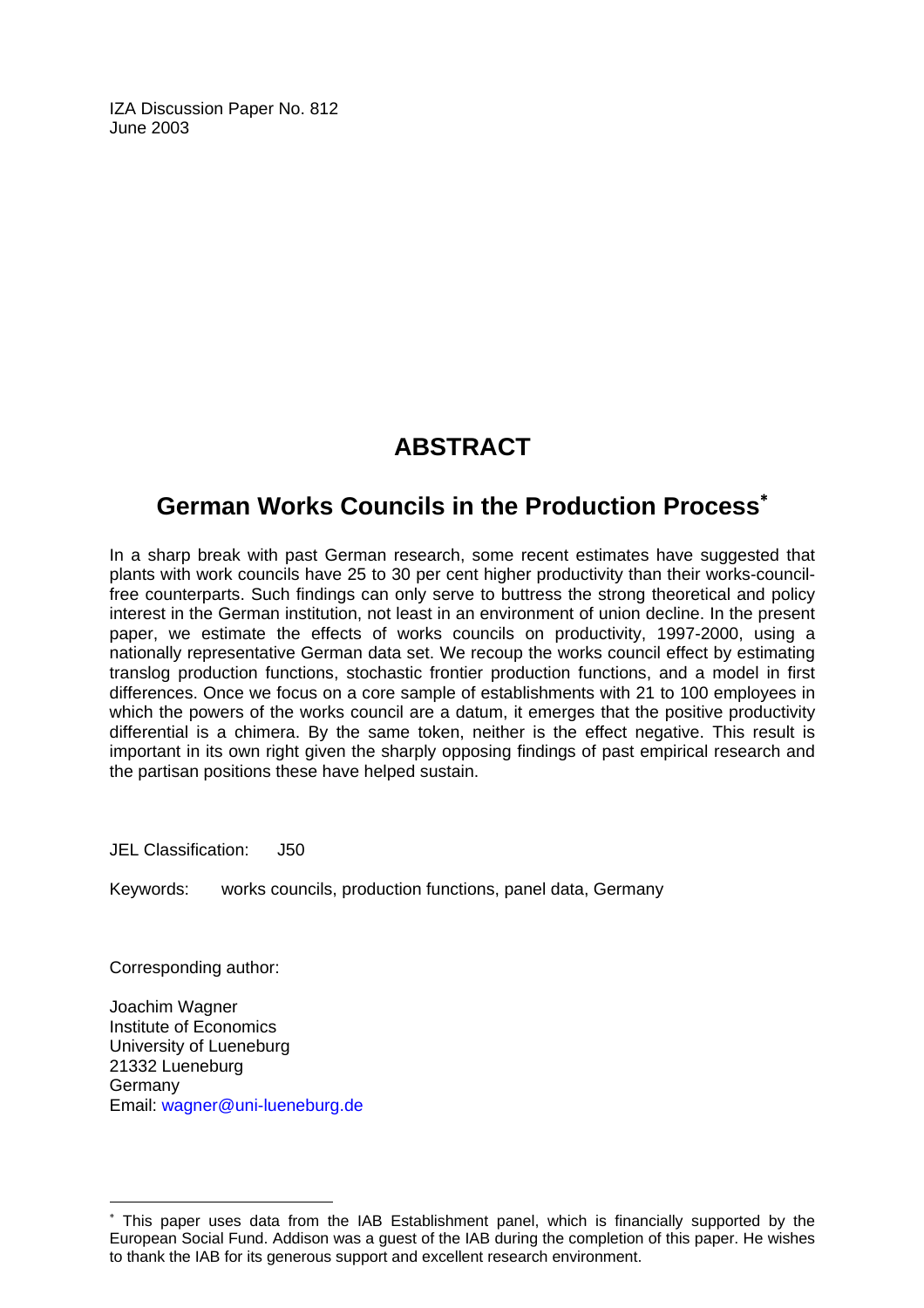#### **I. Introduction**

These are interesting times for German works councils. In the first place, recent changes to national legislation – via the 2001 Works Constitution Act – have made it easier to establish this form of workplace representation, while at the same time enhancing the competence or powers of the entity (see Addison, Bellmann, Schnabel, and Wagner, 2003). In the second place, with the German system clearly in mind, the European Union (EU) has just legislated minimum standards in respect of national systems for informing and consulting employees in undertakings (establishments) with a minimum of 50 (20) employees (Official Journal, 2002). In both cases, the stated reasons for strengthening worker rights include an efficiency rationale. As a practical matter, however, rather little is known of the effects of information, consultation, and participation on firm/establishment performance. (This deficit also characterizes the high performance work practice literature more generally.) Indeed, at the time the changes to the German legislation were mooted, the Codetermination Commission set up to review the operation of the existing codetermination machinery and to make recommendations for its improvement, concluded that the available econometric evidence was "equivocal." Specifically, it noted that "quantitative studies that ascribe (usually weak) positive effects to codetermination for specific indicators of performance and periods of time must be offset against others that find (in most cases also weak) negative effects for other or the same indicators and periods. Statistically significant results are seldom and their explanatory power value seems limited in the light of the results of other studies with which they cannot easily be reconciled (Kommission Mitbestimmung, 1998; English summary, p. 6).<sup>1</sup>

Although the Commission's interpretation of the empirical literature on works council effects is idiosyncratic – as we shall see, the empirical literature at that time at least was certainly less fragmented and its thrust more negative on codetermination than it suggested – there can be little doubt that the paucity of research has not proved a barrier to policy innovation, and may even have facilitated reform. Be that as it may, with the EU legislation now in place, there is now something of a scramble to review past findings and conduct new research into the economic impact of participative institutions. This is partly because the design of the institutions of information and consultation, as well as the employment size thresholds that are to apply, is left up to the member states. The reality of legislative review – the process whereby amendments are made to all such EU legislation – has of course also played a role.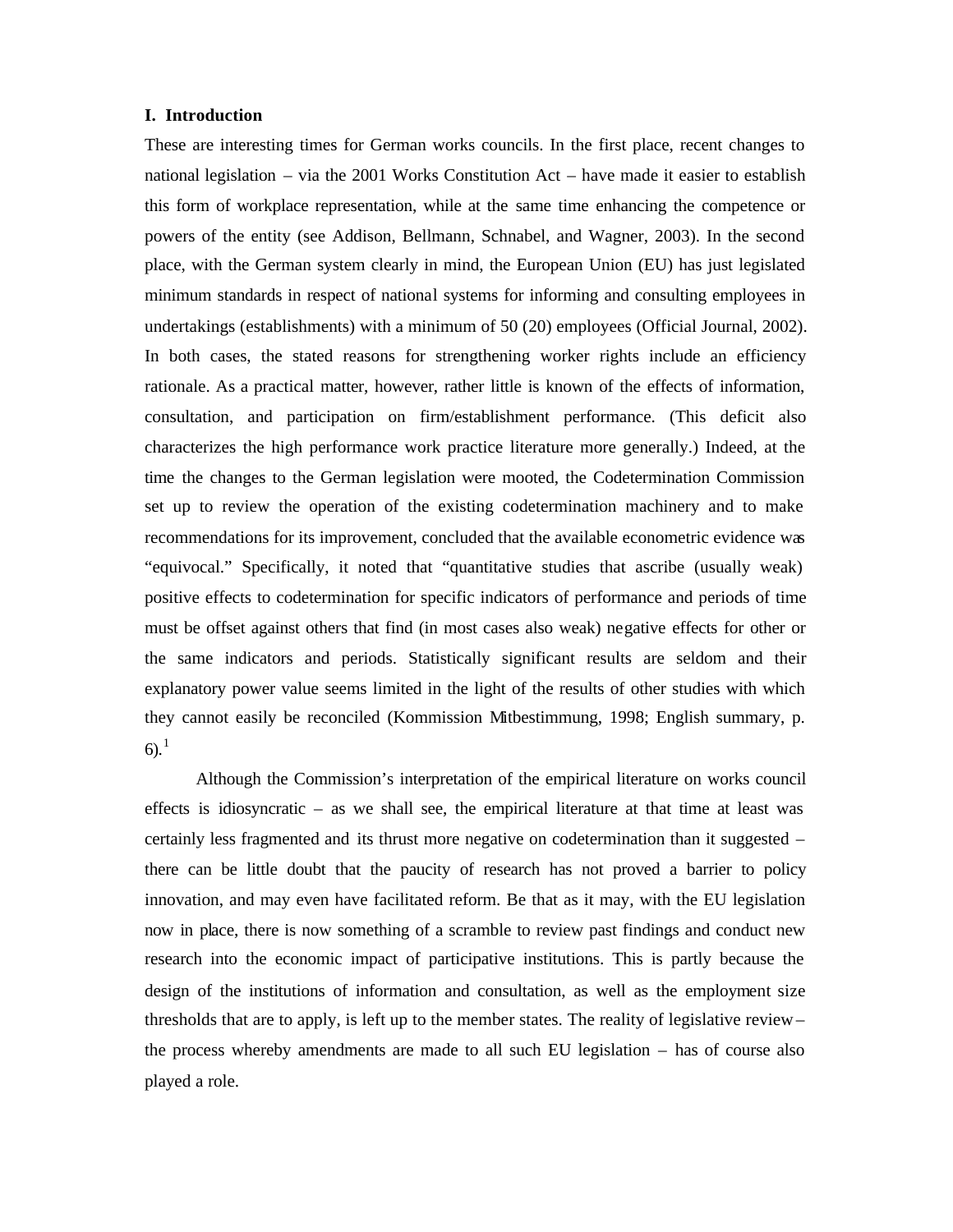The present paper is offered as a contribution to this ongoing debate on employee involvement. The focus is on Germany and the works council institution. In a sharp break with the past literature, several recent empirical studies for Germany have suggested that establishments with works councils have much higher productivity than their works councilfree counterparts. Past research typically pointed to lower productivity in works council settings, and indeed to a variety of other unfavorable outcomes as well. But, unlike the most recent studies, the earlier productivity analyses did not use formal production function tests per se because of missing data on capital stock, while their findings for other performance outcomes were clouded by the often subjective nature of the indicators (e.g. managerial perceptions of financial performance). Using output data, and a variety of functional forms, we here investigate the impact of the works council on establishment productivity. Specifically, we provide works-council-in-the-production-function tests, derive estimates of relative plant efficiency using a frontier production approach, and also look at productivity growth in the two workplace regimes using first difference techniques. The goal is to determine whether the recent optimism with respect to works council impact is warranted at a time when the EU has mandated domestic works council-like structures in member states (as well as international works councils in multinational corporations) and Germany has sought to increase the penetration and reach of works councils.

The plan of the paper is as follows. Section II offers some theoretical conjectures on why works councils may be viewed as the exemplar of collective voice. Section III provides a concise review of the previous empirical literature, so as to set the scene for our own inquiry and specifications. Section IV provides detail on the estimating framework, and section V describes the unique, nationally representative data set used here. Our detailed findings are reported in section VI. A brief interpretative section concludes.

#### **II. Theoretical Backdrop**

The model of collective voice was designed to apply to the trade union (see Freeman, 1976; Freeman and Medoff, 1984). Previously, justification for union-induced improvements in performance was linked to notions of X-inefficiency and shock effects. The new approach emphasized the communal nature of working conditions, which affect all workers in the establishment and create a public goods problem of preference revelation. By collecting information on the preferences of all workers, unions may enable firms to choose a more efficient mix of wage and personnel policies. Collective voice not only provides a direct channel of communication between workers and management but also a way of expressing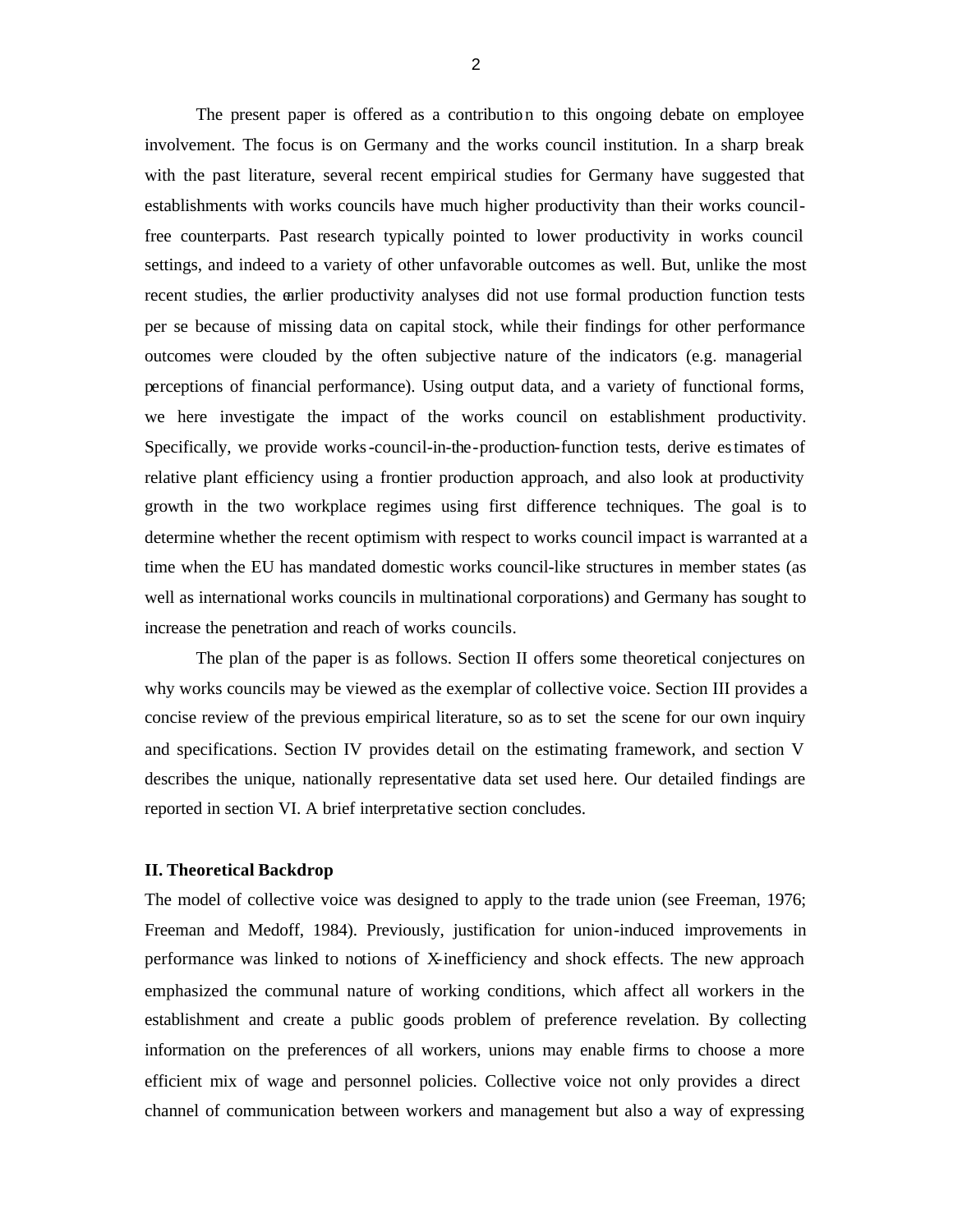dissatisfaction other than through quits. As a result of both forces, labor turnover should fall, permitting lower hiring and training costs and stimulating firm-specific human capital investments. Increases in efficiency may result. A further potential efficiency gain is implied by another public goods aspect of the workplace, namely, significant complementarities in effort input. Without some form of collective organization, so the argument runs, the incentive of the individual to take into account the effect of his ac tions on others may be too small – just as with preference revelation – permitting scope for collective action to improve matters. For the public goods argument to have traction, however, there must be costs attaching to the use of external markets and, further, the workplace must be subject to unforeseen shocks. The presence of such factors means that the firm will have a continuing need for information from workers.

This collective voice model is singularly open ended. First, as acknowledged by its proponents – and quite apart from the recognition that unions are also monopolies – much hinges on management's response to collective bargaining and on the union's response to any reorganization of the workplace. In short, the collective voice model is actually a *collective voice/institutional response* model. In this sense, the circumstances of time and place may play an important role; in particular, the effect of the union may vary though time with the maturation of the collective bargaining relation, changes in the legal environment, and so on. Second, the efficiency benefits attributed to unionism are largely those ascribed to the governance apparatus of the internal labor market and efficient but incomplete contracting models (e.g. Williamson, Wachter, and Harris, 1975). Since such models almost never mention unions, there is a very real issue of whether the advantages of collective voice are obtainable without the union entity, through other voluntary institutions.

Some recent developments have suggested that the market may fail to produce efficient voluntary arrangements after all – echoing the argument made earlier that even with unions some legal protection of collective voice is needed (Freeman, 1976, p. 364). For our purposes the most relevant analysis is Freeman and Lazear's (1995) purpose-built *works council* model.<sup>2</sup> In this model, the joint surplus of the firm increases as one moves cumulatively from information exchange through consultation to participation. Among other things, information rights can help verify management claims about the state of nature, rendering them credible to the workforce and avoiding costly disputes – even precipitating the failure of the enterprise. Consultation for its part allows new solutions to production and other problems by reason of the non-overlapping information sets of the two sides and the creativity of discussion. Finally, participation or codetermination rights increase the joint surplus by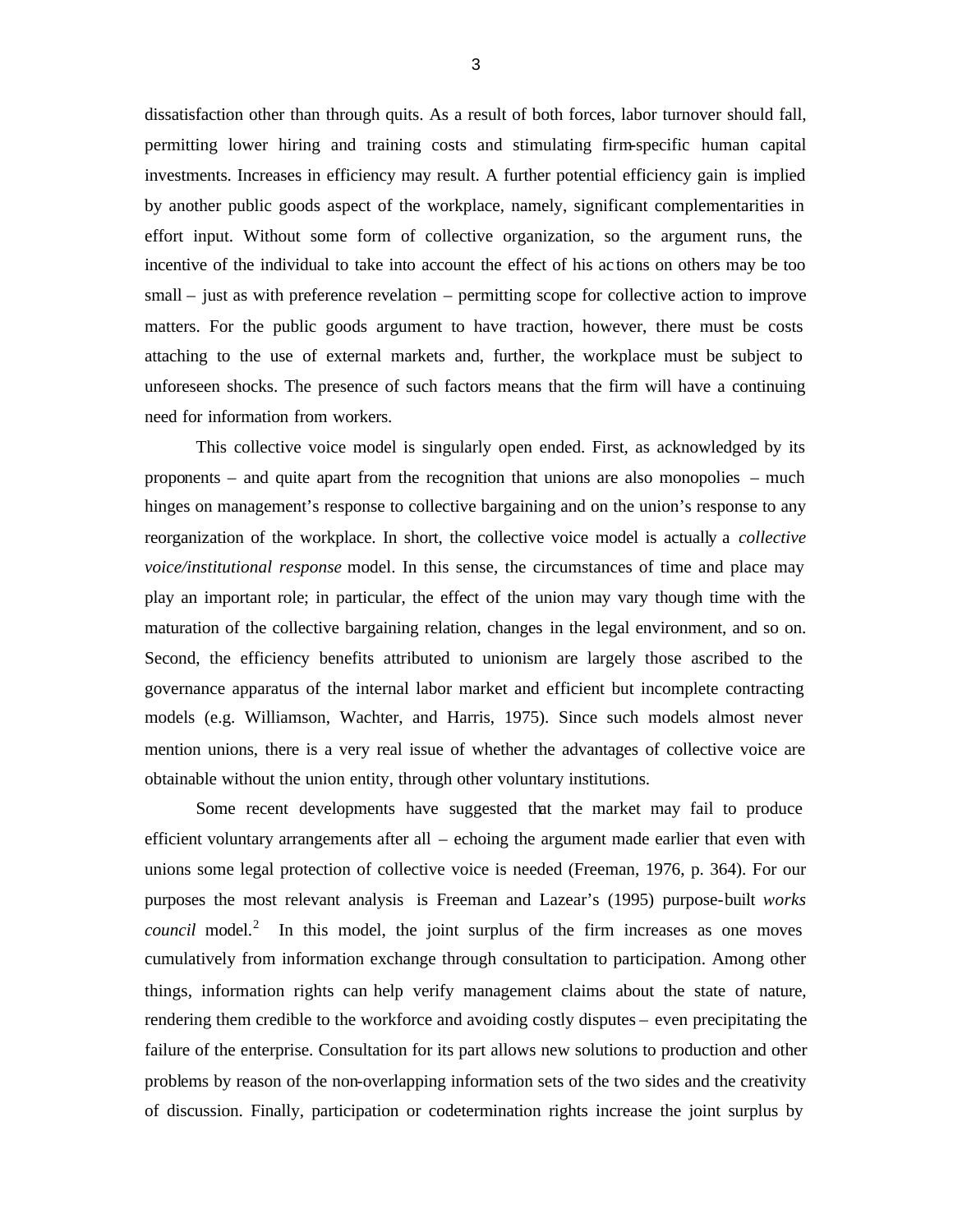providing workers with more job security and encouraging them to take a longer-run view of the firm and its prospects.

So far so good because German works councils are distinguished not only by the reach of the information exchange and consultation machinery but also, and more importantly, by their codetermination (and consent) rights. $3$  Unless somehow constrained, however, these rights give rise to the self-same bargaining problem attaching to all employee involvement models. Freeman and Lazear squarely confront this problem (cf. Levine and Tyson, 1990), arguing that the workers' share in the joint surplus grows with that surplus while that of capital declines both relatively and absolutely. The workers' share rises because knowledge and involvement are power, so that the same factors that cause the surplus to rise also cause profitability to fall. It follows that workers will demand too much power/involvement because their share will continue to rise after the joint surplus has peaked. Similarly, employers will either oppose works councils or vest them with too little power because profits decline even as the surplus is increasing.

Against this backdrop, Freeman and Lazear see the German institution as attractive in two respects. First, the German *Betriebsrat* can not strike (under the so-called 'peace obligation'). Second, neither can it formally engage in bargaining over wages and other conditions of employment unless authorized to do so under the relevant industry-level or regional collective bargaining agreement. In this respect, the authors speak of a potential 'decoupling' of the factors that determine the size of the surplus from those that determine its distribution. Left open is whether or not there is a *sufficient* decoupling in practice. At one level, there is presumably the requirement that the works council must function within a dual system, that is, be embedded in a wider collective bargaining framework that exerts some control over the workplace. Beyond that, however, there is the unsettled question of the nature of the works council, namely, works council power and/or 'type' since we know that bilateral plant agreements negotiated by the works council have often ranged well beyond the terms prescribed by the law (Müller-Jentsch, 1995). Needless to say, it has proved easier to operationalize the formal collective barga ining framework than to accommodate differences in works councils. A further complication here is that the rights of the works council under the German law are not a datum but are instead increasing in establishment size.

Even if the works council is an exemplary collective voice institution, therefore, theory does not provide an unambiguous answer as to its consequences for efficiency. And, as we have hinted, the empirical evidence is also mixed. The result provides an inauspicious background to the pronounced policy activism of recent years. Interestingly, however,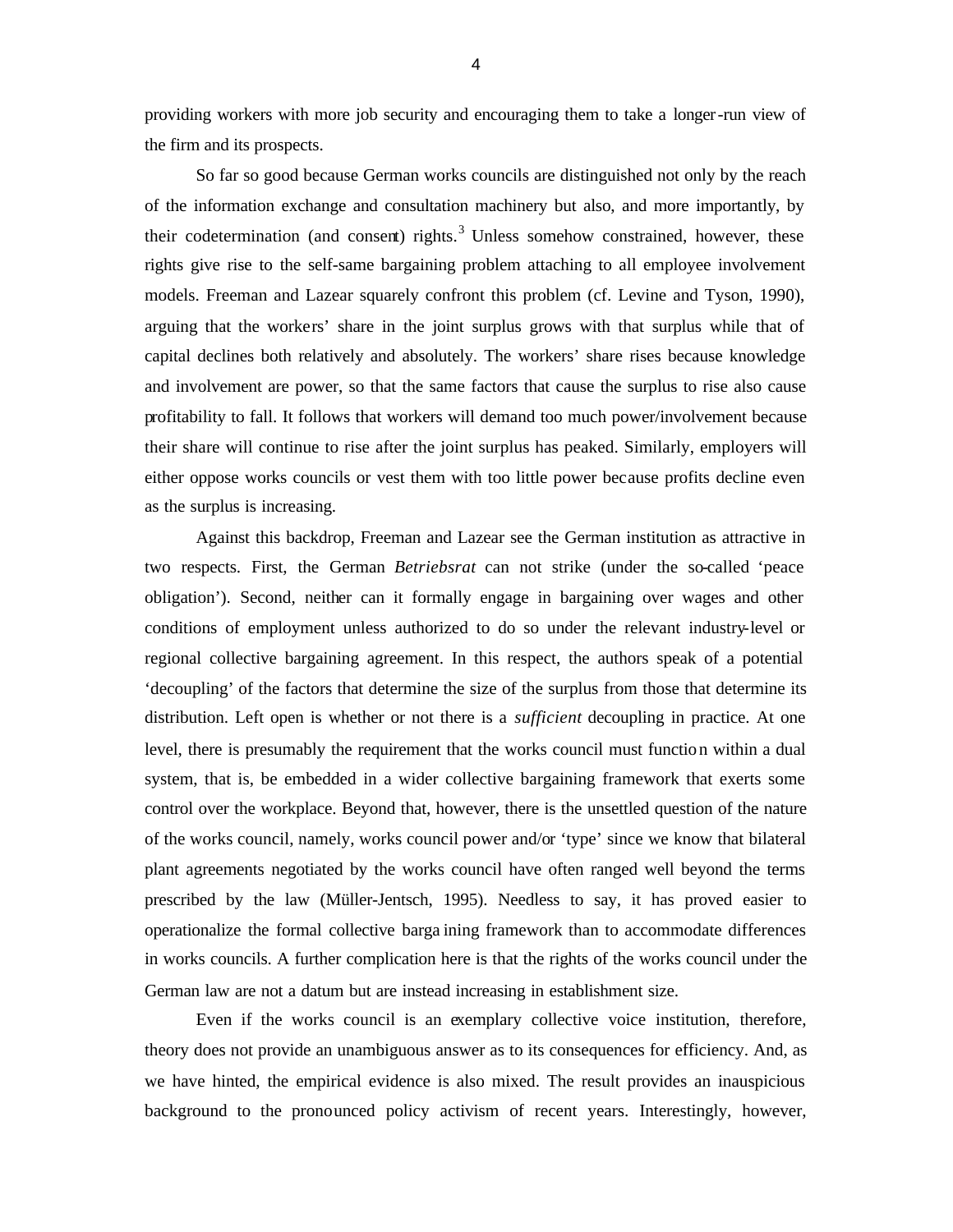although it came too late to inform debate and shape these policies, the most recent empirical research has contained some of the most favorable evaluations of works council impact.

#### **III. The Empirical Literature**

Econometric research into the impact of German works councils on firm performance dates from the mid-to-late 1980s. It follows three main stages or phases, beginning with studies based on small samples of plants through analyses of much larger data sets for manufacturing covering a single region or sector to work on truly nationally representative samples of establishments (see Addison, Schnabel, and Wagner, 2003). Studies within the first phase contain a wide range of performance outcomes: objective and subjective measures of profits (see, for example, FitzRoy and Kraft, 1985, Addison, Kraft, and Wagner, 1993; Addison and Wagner, 1997); product innovation and R&D (see FitzRoy and Kraft, 1990, Addison and Wagner, 1997; Schnabel and Wagner, 1994); investment in physical capital, (Addison, Kraft, and Wagner, 1993), and (excessive) quits (Kraft, 1986). And, via a production function framework, two of the studies also estimate works council effects on total factor productivity and labor productivity (see, respectively, FitzRoy and Kraft, 1987; Addison, Kraft, and Wagner, 1993). These early studies do not lack rigor, and on occasion instrument works council presence or otherwise seek to account for differences in 'type' of works council (see FitzRoy and Kraft, 1987, 1990; Addison and Wagner, 1997). But they all suffer from the problems associated with small sample size.

Studies of the second phase have a basis in two main data sets: the Hannover Firm Panel and the NIFA-Panel. The former is a stratified random sample of all manufacturing plants with at least 5 employees in the German state of Lower Saxony, while the latter covers all establishments in the German machine tool industry. They are also panels, covering 1994- 98 and 1989-99, respective ly. Studies using these two data sets thus have the clear advantage of large samples of firms – typically exceeding 900 units, as compared with under 100 in the case of first phase studies – with detailed plant and industry controls. By the same token, however, the two panels lack information on certain key variables, including capital. Despite the omitted variables problem, nearly all studies consider works council effects on value added per employee (see, inter al., Addison, Schnabel, and Wagner, 2001; Hübler and Jirjahn, 2001; Jirjahn, 2002; Frick, 2001). Another problem is that the data sets either do not have information on union membership at the establishment (the NIFA Panel) or lack *reliable*  information on workplace union density (the Hannover Firm Panel). But the studies make up for this by exploiting other information on collective bargaining, namely, being covered by a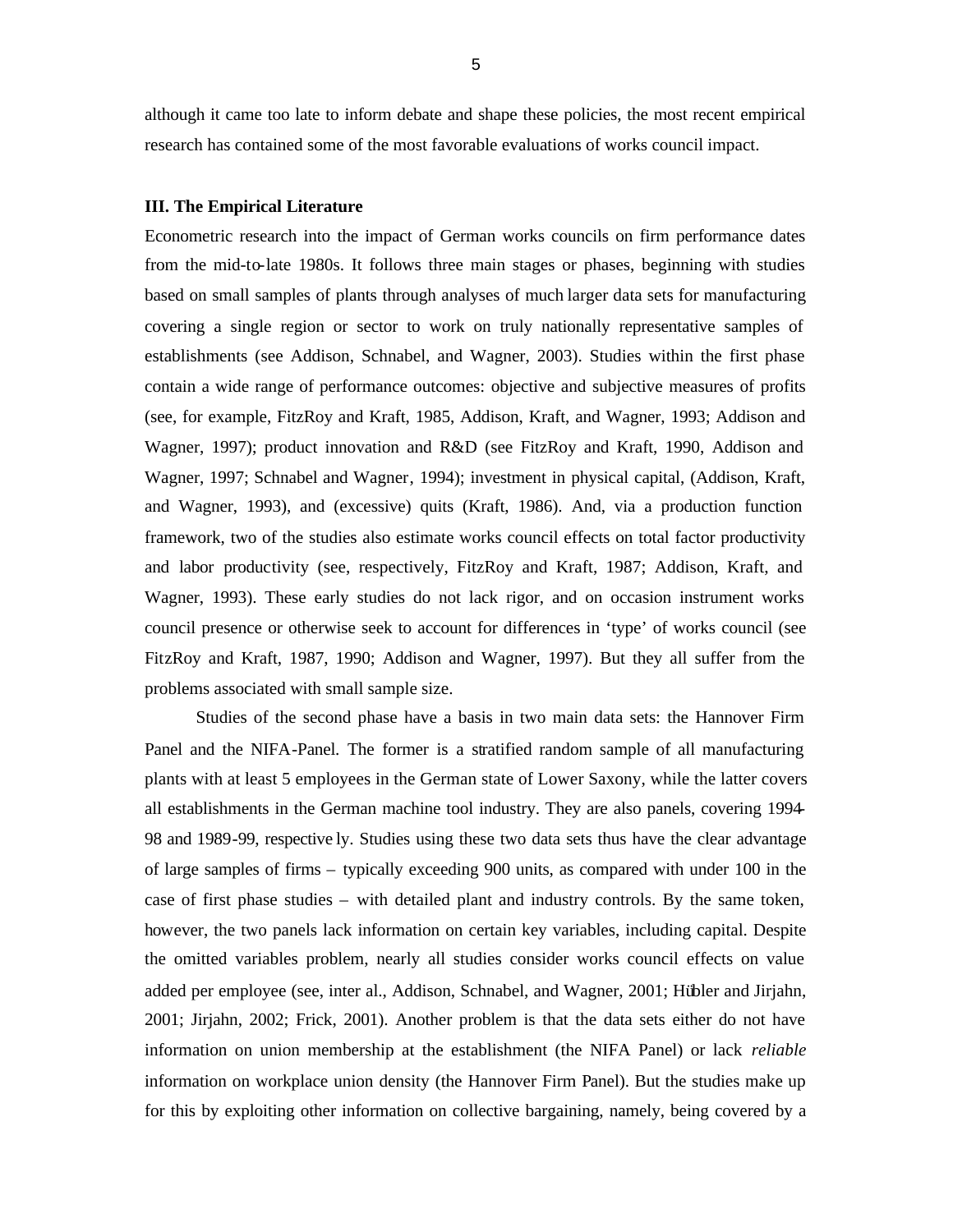collective agreement at industry or regional level. And in one case, an explicit test of the Freeman-Lazear argument – encountered in Section II – is offered (see Hübler and Jirjahn, 2001). Overt advantages of the new data sets other than the greatly expanded number of plants include their panel nature (although the 'persistence' of works councils ultimately means that analysts use stacked cross sections rather than panel estimation proper), richer information on employee involvement/high performance work practices, and, in the case of the NIFA panel actual information on works council type and degree of works council involvement, at least as assessed by the manager respondent (see Dilger, 2002).

Studies of the third phase work with data from a truly nationally representative source: the Establishment Panel of the Institute for Labor Market Research (Institut für Arbeitsmarktund Berufsforschung/IAB) of the Federal Labor Office (Bundesanstalt für Arbeit). This employment-based IAB Panel is used in the present empirical inquiry and is described in section V. Because it contains a measure of the capital stock (albeit indirect), the new data set can be used to provide works-council-in-the production-function or analogous estimates of labor productivity (see Frick, 2002a, 2002b; Wolf and Zwick, 2002; Schank, Schnabel and Wagner, 2002). As is the case for the other large-scale data sets, however, the ability to fully exploit the longitudinal nature of this panel is constrained by the lack of change in works council status over its life to date (1993-2001).

As one moves progressively through the various stages of research, some pronounced changes in works council effect are detected. The findings from the first phase are frankly pessimistic with respect to the ability of representative participation to improve establishment performance. Only one study actually reports a beneficial impact – namely, Schnabel and Wagner's (1994) finding of a positive and weakly statistically significant association between works council presence and R&D intensity – while others report some strongly negative effects. The latter studies include all those by FitzRoy and Kraft (1985, 1987, 1990), quite irrespective of the outcome indicator examined. These authors offer a management pressure/competence interpretation of the evidence, arguing that efficient managers are able to elicit greater effort from their workfor ces and are duly rewarded with higher salaries and profits. They are also able to institute adequate systems of communication and decisionmaking without the *paraphernalia* of a works council, and partly by paying higher wages. Other negative results from other studies include investment (Addison, Kraft, and Wagner, 1993) and the seeming failure of collective voice (via the works council) as compared with individual voice to significantly lower excess quits (Kraft, 1986) – the latter result being perhaps the unkindest cut of all.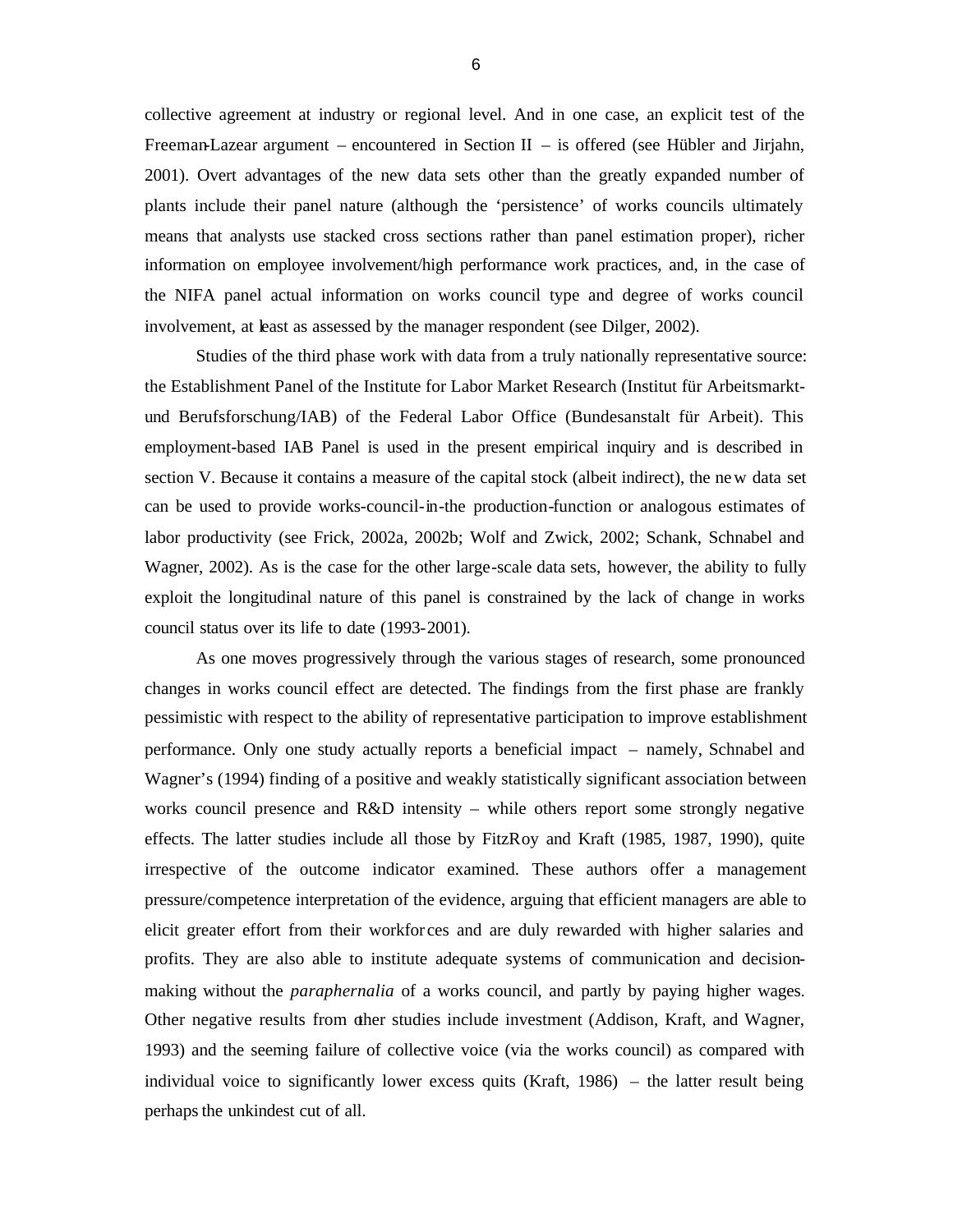On the other hand, findings from the second phase are rather more optimistic. The general effect of works councils across the range of outcome indicators is no longer adverse with the exception of profitability (which is not an unambiguous indicator because the impact may simply be a transfer). The 'average' works council effect would furthermore appear to obscure some systematic differences by establishment size, collective bargaining coverage, and employee involvement mechanism. Thus, if there is the suggestion that small establishments have been disadvantaged by works councils, there is also the indication that larger plants might need to invent something akin to works councils in the absence of their being mandated under law (Addison, Schnabel and Wagner, 2001). For its part, collective bargaining outside the plant may assist in decoupling distribution from production issues and help focus the works council on the latter, with the indication of higher labor productivity in works council plants where these are covered by a collective agreement at industry/regional level (Hübler and Jirjahn, 2001). And other forms of employee involvement might be proproductive in works council regimes allowing otherwise negative results (such as on profitability) to be reversed (see, for example, Dilger, 2002).

Arguably, the third phase is even yet more optimistic about the effect of works councils on firm performance, with the two earliest production function studies pointing to 25 to 30 per cent higher labor productivity in work council regimes (Frick, 2002a, 2002b). These values come from estimates that do not control for factors such as unobserved plant heterogeneity. Nevertheless, support for rather substantive albeit less flamboyant works council effects are available in specifications that at least in part do so (viz. Wolf and Zwick, 2002).

Are we therefore to conclude that more recent research has either contradicted the findings of the first phase – or, equivalently, that there has been a sea change in works council impact as a result of a maturation in German industrial relations practice, as some research outside of economics has suggested (Kotthoff, 1994)? We must be cautious in reaching any such conclusion for a number of reasons. First, and most obviously, the most recent research is not quite as cut and dried as we have suggested. Thus, in estimating a fixed effects frontier production function separately for works council and works-council-free regimes in the IAB Panel and then comparing technical efficiencies of median plants in the two regimes, Schank, Schnabel, and Wagner (2002) find no evidence that works council plants are more efficient than their counterparts without councils (i.e. the confidence intervals of the reported technical efficiency estimates for the two plants types overlap). Furthermore, separate research pointing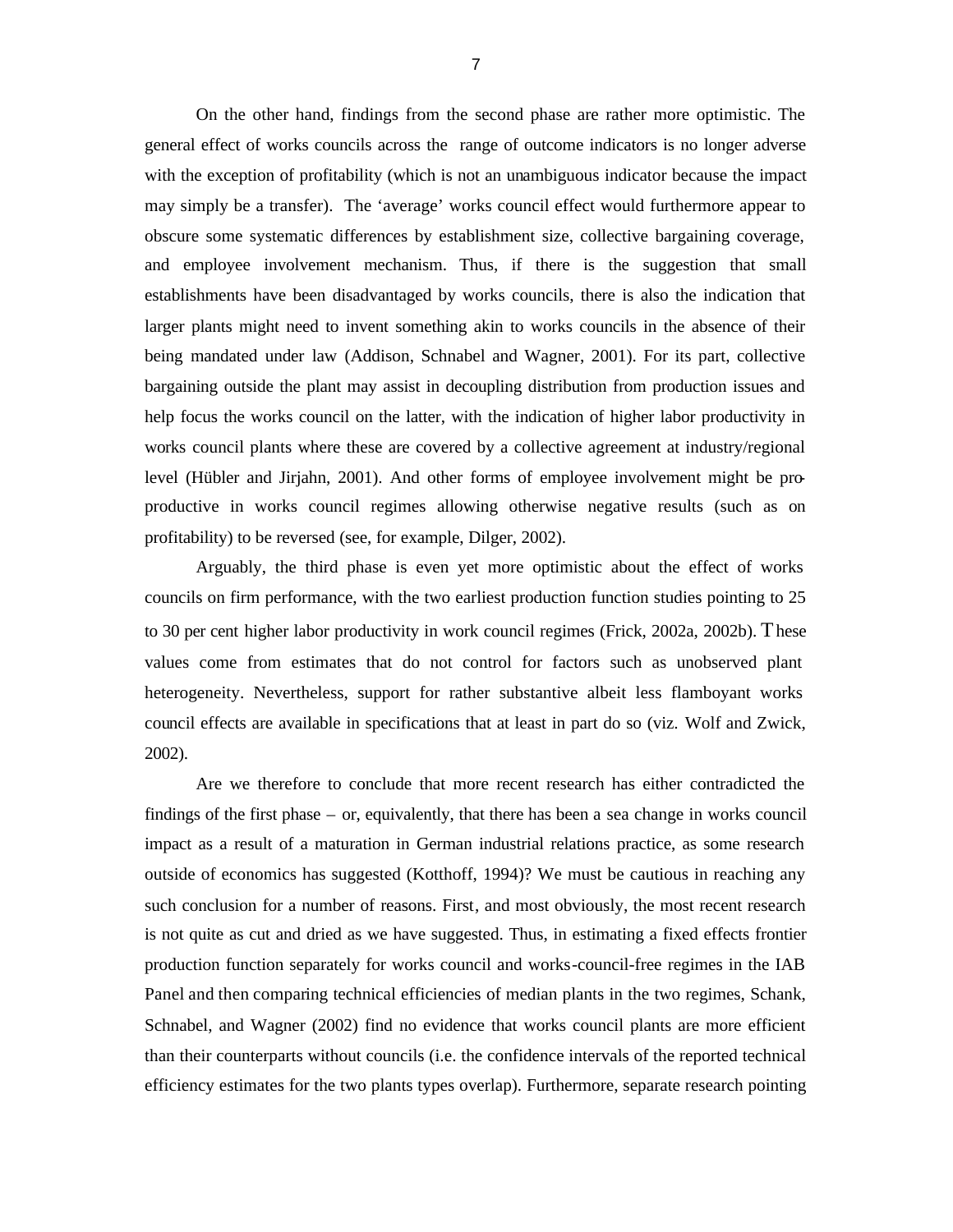to higher rates of plant closings among the firmament of works council establishments may hint at survivability bias in cross section (see Addison, Bellmann, and Kölling, 2004).

Second, one lesson of the second-phase literature is that works council effects may differ markedly by establishment size. It seems to be no less important to recognize this sensitivity in the production function estimates as well. In particular, it makes sense to look at results for a sample of establishments in which the powers of the works council are a datum. As a matter of fact, works council power is a stepped function of employment and this is likely to be reflected in works council frequency as a result of worker choice. Given the difficulty of identifying a works council equation (in a system of equations or in otherwise instrumenting the entity), one natural way is to configure the sample for a range of employment over which the council's competence does *not* vary.

Third, and relatedly, since the IAB Establishment Panel does not contain information on works council type, there is the problem that above (below) some employment threshold virtually all (no) plants have works councils. It is not clear how estimates from the IAB Panel are sensitive to or otherwise reflect this problem. One solution is to estimate the works council effect over a sample of firms with 21 to 100 employees where works councils are found in roughly half the sample. No less important, the powers of the works council are also a datum over this employment range.

Fourth, although we have not mentioned it thus far, studies presenting the most optimistic results from the IAB Establishment Panel also point to sensitivity to sector. It would be interesting to discover the sensitivity of production function estimates to disaggregation along a number of other dimensions. Finally, because there are no formal estimates of works council impact using panel methods, there is some virtue in estimating a first difference model as well.

In short, lessons learnt from earlier stages of works council research should inform estimation using the IAB Establishment Panel. The present empirical exercise is motivated precisely by this concern.

#### **IV. The Production Function Framework**

In this section, we present the functional framework used in our empirical inquiry. A straightforward way to characterize the technology of a firm is the production function, defined as the maximum output of y attainable with a given set of inputs x and a given technology. We will use two production function specifications in our empirical analysis: the more general translog and its nested Cobb-Douglas specification.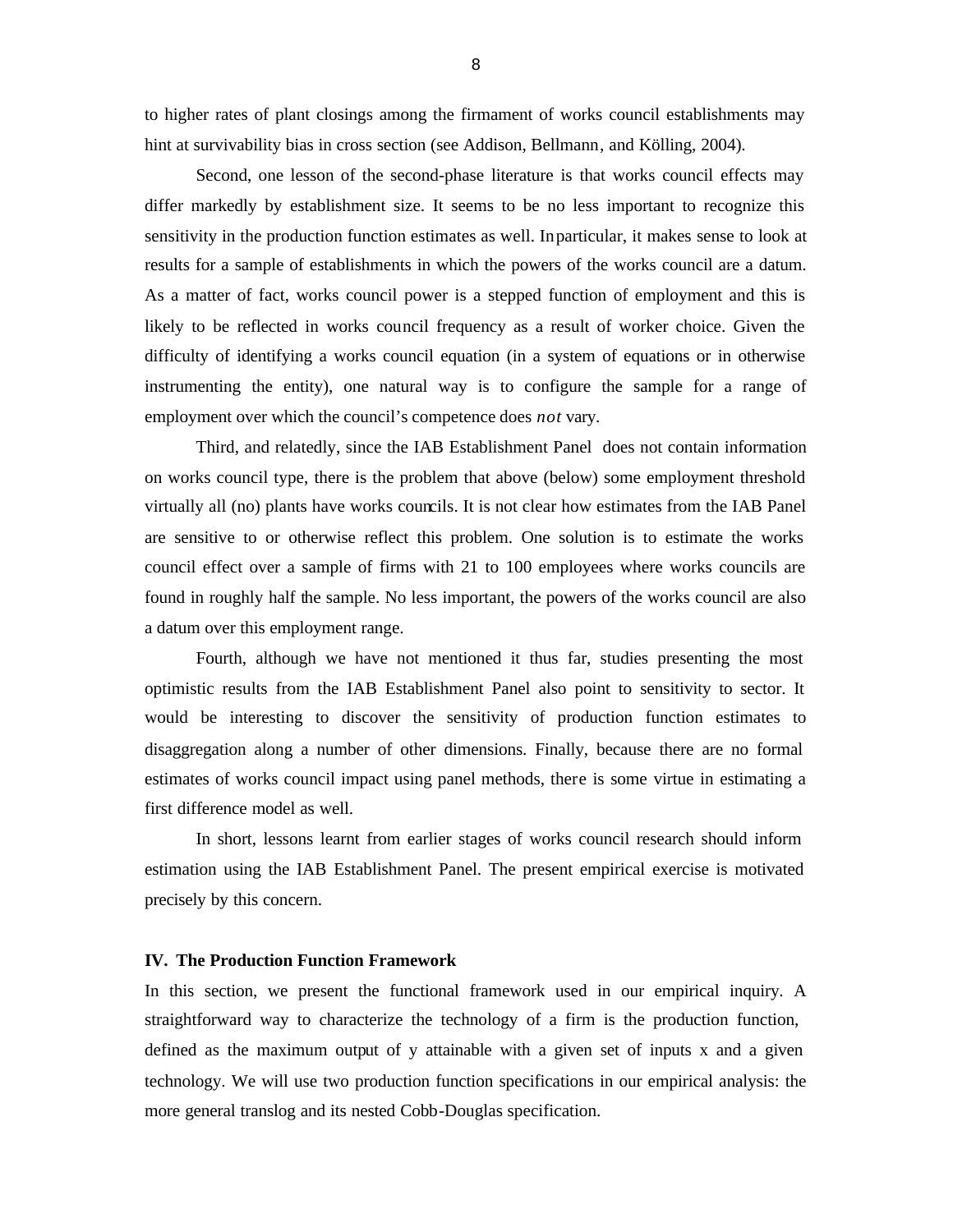The translog production function – introduced by Christensen, Jorgenson and Lau (1971, 1973) – belongs to the family of flexible functional forms. These are local approximations of an arbitrary, twice continuously differentiable production function. The translog function is defined as follows:

$$
\ln y = \boldsymbol{b}_0 + \sum_{i=1}^n \boldsymbol{b}_i \ln x_i + \frac{1}{2} \sum_{i=1}^n \sum_{j=1}^n \boldsymbol{b}_{ij} \ln x_i \ln x_j . \tag{1}
$$

with  $\boldsymbol{b}_{ii} = \boldsymbol{b}_{ii}$ .

Although this formulation is linear-in-parameters and conceptually simple, it does not impose any restrictions on returns-to-scale and the substitution elasticities. In our empirical investigations, we use labour  $(N)$  and capital  $(K)$  as inputs. Hence, the general formulation in equation (1) can be written as:

$$
\ln y = \mathbf{b}_0 + \mathbf{b}_1 \ln N + \mathbf{b}_2 \ln K + \mathbf{b}_{11} \frac{\ln^2 N}{2} + \mathbf{b}_{22} \frac{\ln^2 K}{2} + \mathbf{b}_{12} \ln N \ln K + gZ + \mathbf{e} \,, \tag{2}
$$

where the vector *Z* captures additional control variables and *e* is an error term. If we view the translog as an approximation of the underlying production technology, then the higher than second-order terms will be absorbed in the error term. Since these terms depend on x (in our case *N* and *K*), the parameter estimates will be biased and inconsistent. Hence, we shall follow a strategy common to many empirical investigations in assuming that the translog is not an approximation but rather an exact functional relationship.<sup>4</sup> This allows us to consider the disturbance **e** in equation (2) as a white noise error term, comprising random variation of (a) the technology of the production unit, (b) the environment of each firm, (c) the behavior of the production unit, and (d) observational errors (measurement or a ggregation errors).

The output elasticities with respect to employment and capital – namely, the percentage change in output following one per cent change in employment and capital, respectively – are given by the expressions:

$$
\frac{\partial \ln Y}{\partial \ln N} = \boldsymbol{b}_1 + \boldsymbol{b}_{11} \ln N + \boldsymbol{b}_{12} \ln K
$$
\n(3)

$$
\frac{\partial \ln Y}{\partial \ln K} = \mathbf{b}_2 + \mathbf{b}_{22} \ln K + \mathbf{b}_{12} \ln N \,. \tag{4}
$$

If we insert the coefficient estimates and values of the sample means for ln*N* and ln*K*, we obtain estimates of the respective elasticities. Note that constant returns-to-scale impose the following two restrictions on the parameters: (a) the coefficients on the logarithm of employment and the logarithm of capital sum to unity  $(b_1 + b_2 = 1)$ , and (b) the sum of the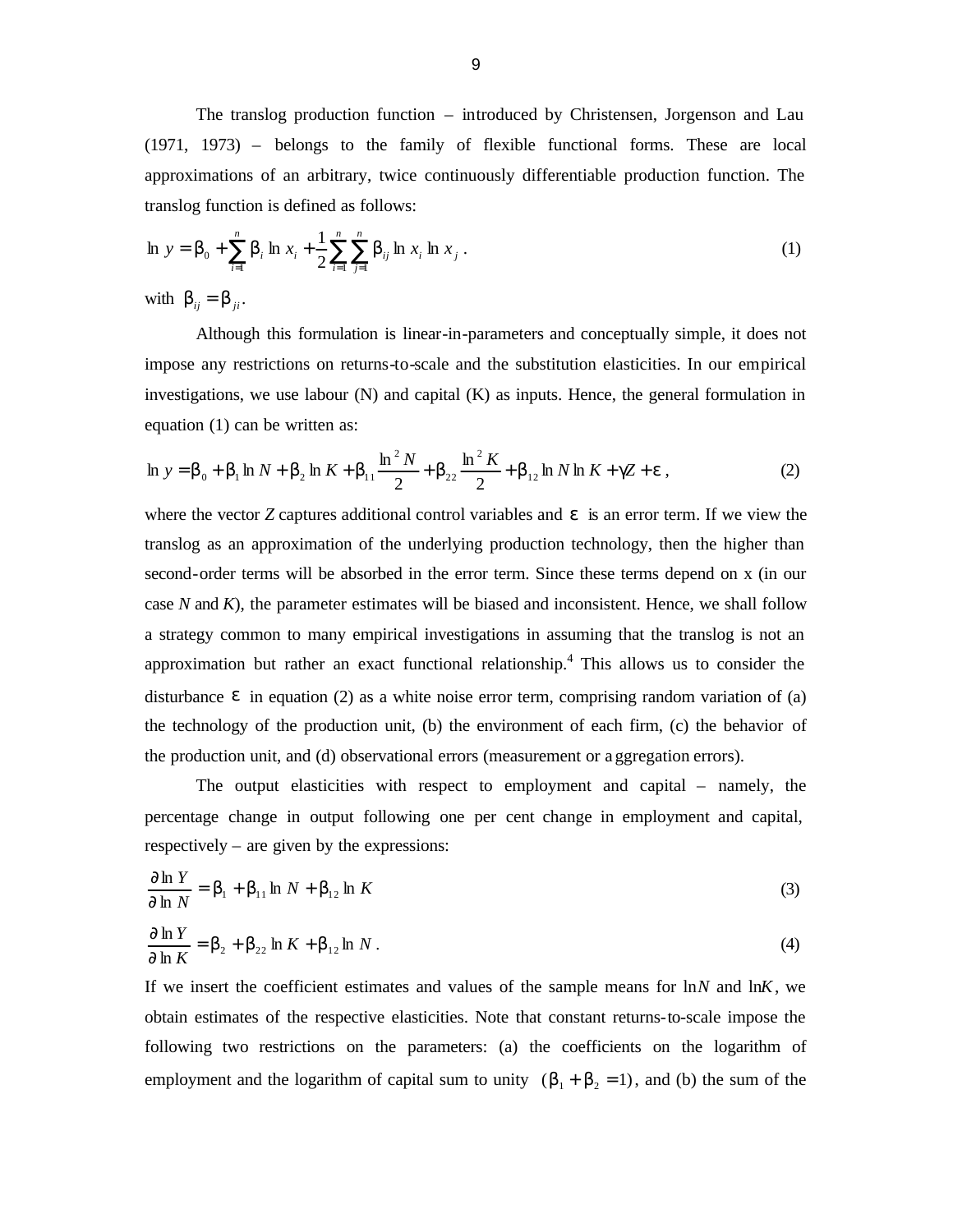coefficients on the squared logarithms of output and capital and of the interaction term for both logarithms is zero( $\mathbf{b}_{11} + \mathbf{b}_{22} + \mathbf{b}_{12} = 0$ ).

The first parametric production function estimated is the Cobb-Douglas type specification. Although returns-to-scale are still allowed to be below, equal to or above unity, the elasticity of substitution is restricted to one. This model is obtained by restricting the coefficients  $\mathbf{b}_{11}$ ,  $\mathbf{b}_{22}$ ,  $\mathbf{b}_{12}$  to be zero. Accordingly, the hypothesis that the specification of a Cobb-Douglas technology is appropriate can be examined by testing the joint significance of these three coefficients.

Although a production function defines the maximum output obtainable with a given set of inputs, not all firms may combine labour and capital in an optimal manner. In other words, firms may be technically inefficient because they achieve less output than is feasible. But OLS estimation of production functions attributes all variation in a firm's performance that is not explained by the independent variables to statistical noise, irrespective of whether or not this variation is under a firm's control. Production function estimates are then obtained by simply averaging this unobserved firm heterogeneity. As a result, we obtain averages rather than frontiers. Expressed differently, the estimated functions pass through the data rather than surrounding the data.

By contrast, the *stochastic production frontier* approach, developed by Aigner, Lovell, and Schmidt (1977) and Meeusen and van den Broeck (1977), assembles production frontiers and measures a firm's efficiency relative to the constructed frontier. In order to distinguish unobserved random variation from unobserved inefficiency, the error term comprises two components:

$$
\mathbf{e}_{it} = v_{it} - u_i \,. \tag{5}
$$

Note that equation (5) introduces a firm index *i* and a time index *t*, both of which subscripts have been omitted thus far for expositional convenience. Now  $v_{it}$  captures statistical white noise and  $u_i$  depicts technical inefficiency, which is assumed to be non-negative and timeinvariant.

Defining  $\mathbf{b}_i = \mathbf{b}_0 - u_i$ , equation (2) may be rewritten:

$$
\ln y = b_{i} + b_{1} \ln N + b_{2} \ln K + b_{11} \frac{\ln^{2} N}{2} + b_{22} \frac{\ln^{2} K}{2} + b_{12} \ln N \ln K + gZ + v_{it},
$$
\n(6)

which can be estimated by a fixed-effects regression. Following Schmidt and Sickles (1984), we shall normalize the efficienc y of the most efficient plant as 100 per cent. Hence, estimates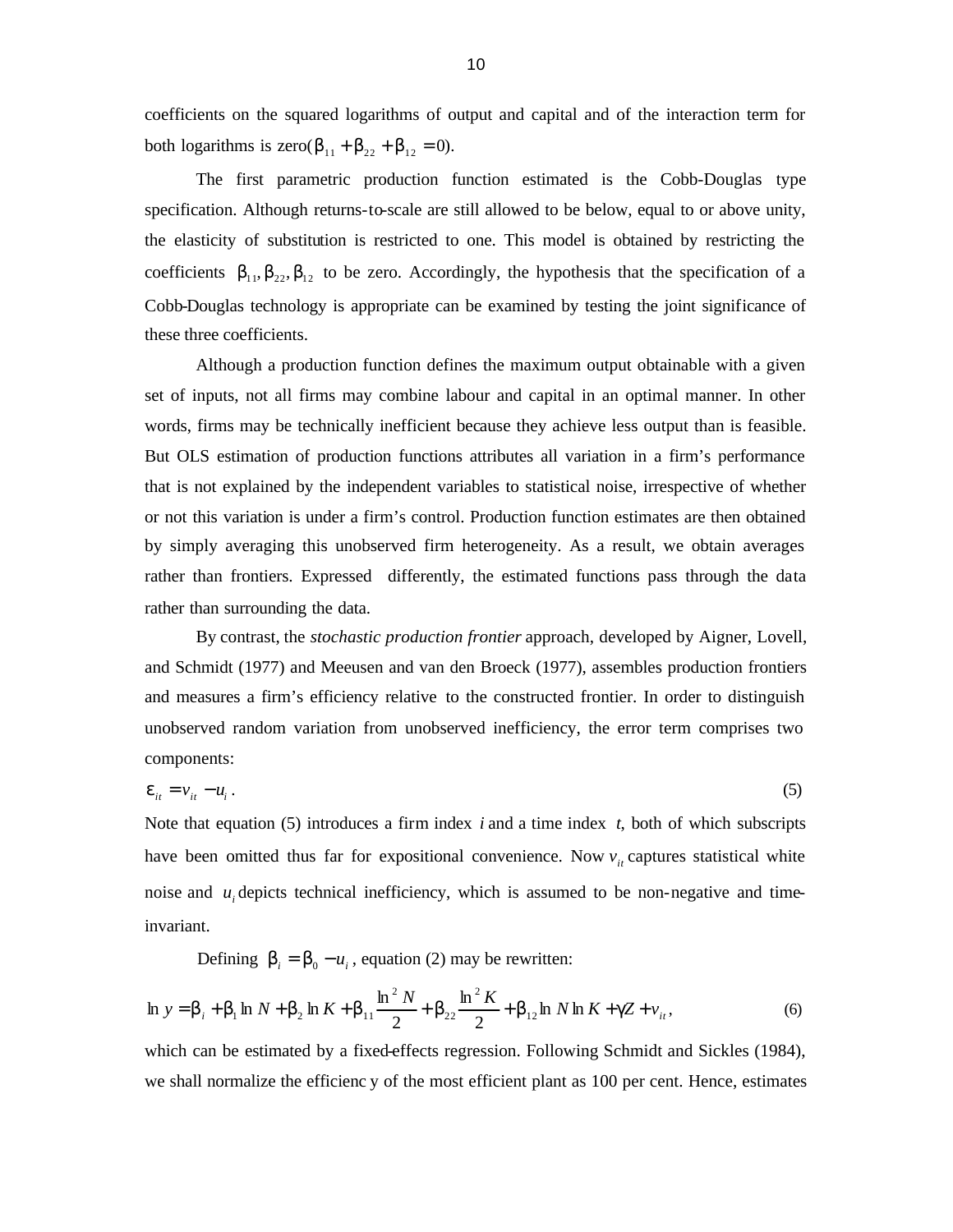of the technical inefficiencies of the other plants are obtained as intercept shifts relative to the most efficient plant:

$$
\hat{u}_i = \max_j \mathbf{b}_j - \mathbf{b}_i. \tag{7}
$$

Since equation (6) is specified in logarithms, producer-specific estimates of technical efficiencies, defined as the ratio of a plant's actual output to its maximum attainable output, are then given by:

$$
TE_i = \exp\{-\hat{u}_i\},\tag{8}
$$

which is bounded by zero and one. In a second stage, we shall compare the median technical efficiency of plants having a works council with the median technical efficiency of plants where no works council is present.

There are estimators other than fixed effects available to the investigator, namely, random effects and maximum likelihood. However, the great virtue of the present estimator is that the technical efficiencies are not required to be uncorrelated with the regressors. Nor for that matter are any distributional assumptions required for the  $u_i$ . The downside of estimating the stochastic production frontier by fixed effects is that time -invariant firm characteristics reappear in the estimated fixed effects (in addition to technical inefficiency), and therefore influence the estimated inefficiencies. However, in the present context, this could only have an impact on our findings were these time-invariant firm characteristics to be correlated with the existence of a works council.

#### **V. The Data Set and Estimation Strategies**

#### *Data* .

Our data are taken from the IAB Establishment Panel of the Institute for Employment Research of the Federal Labor Office. Each year since 1993 (1996), this panel has surveyed several thousand establishments from all sectors of the economy in western (eastern) Germany. It is based on a stratified random sample – strata for 16 industries and 10 size classes – from the population of all establishments with at least one employee covered by social insurance. To correct for panel mortality, exits, and newly-founded units, the data are augmented regularly, yielding an unbalanced panel. Participation of establishments is voluntary, but the response rates (which exceed 70 per cent) are high compared with other non-official German firm panel studies. Data are collected in personal interviews with the owners or senior managers of the establishments by professional interviewers. The panel is created to serve the needs of the Federal Labor Office, and so its focus is on employment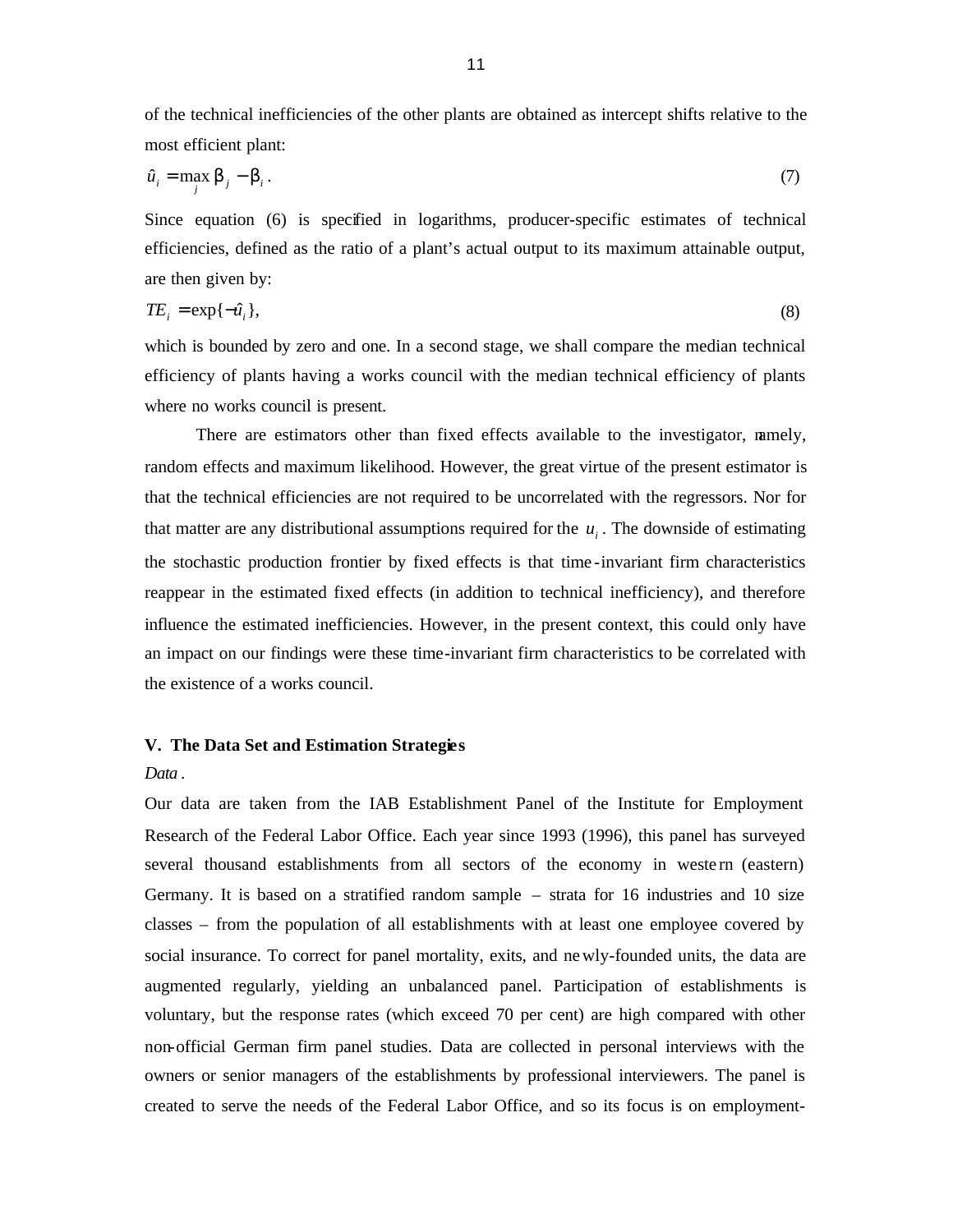related matters. Note that the IAB panel is the only German nationally representative longitudinal sample of establishments that can be used to investigate the impact of works councils. Details regarding the IAB panel (including information on the questionnaire(s) and how to access the data) are given in Kölling (2000).

Our inquiry uses information for the years 1997 to 2000. Note that some of the information related to year  $t$  is asked for in the survey conducted in the following year – an example being total sales in year *t –* so we actually use data from five surveys. The early years of the panel were excluded because one focus of the present exercise is to effect comparisons between western and eastern Germany. As noted, establishments in eastern Germany were only surveyed from 1996 onward. And we do not employ data for 1996 because we use information on replacement investment to measure capital input, and this question was asked for the first time only in 1997.

We shall consider establishments across all sectors (but see below) and establishments from the two broad sectors of manufacturing and services. Because output is measured differently for establishments from banking and insurance, and for public sector establishments, these industries are excluded here. Furthermore, we excluded establishments in agriculture, forestry, and fisheries for two reasons: (a) the production process in this branch differs from that in other sectors, and (b) works councils are present in just three percent of all such establishments, as compared with twelve percent in the rest of the economy.

According to the German Works Constitution Act, works councils can be elected in all establishments with at least five employees. We shall therefore exclude all establishments with less than five employees in at least one year. But note that, consistent with the terms of the legislation, part-time workers and apprentices are counted in full in this total. The empirical models are estimated for all establishments, and separately for establishments with 21 to 100 employees. It will be recalled that the reasons for this strategy are twofold. First of all, works council rights tend to increase with firm size, but are constant within certain size intervals. Looking at firms from one such size class is a way to control for hete rogeneity of works councils. Second of all, although works councils are rare among very small establishments, establishments without a works council are rare in higher size classes (see, for example, Addison, Bellmann, Schnabel, and Wagner, 2002). On the other hand, as can be seen from the unweighted figures in the lower panel of Table 1, for the size interval of 21 to 100 employees one-third of the establishments in our sample have a works council. Accordingly, this category is especially well suited to in vestigate works council effects. Note that according to the weighted figures reported in the upper panel of the table, works councils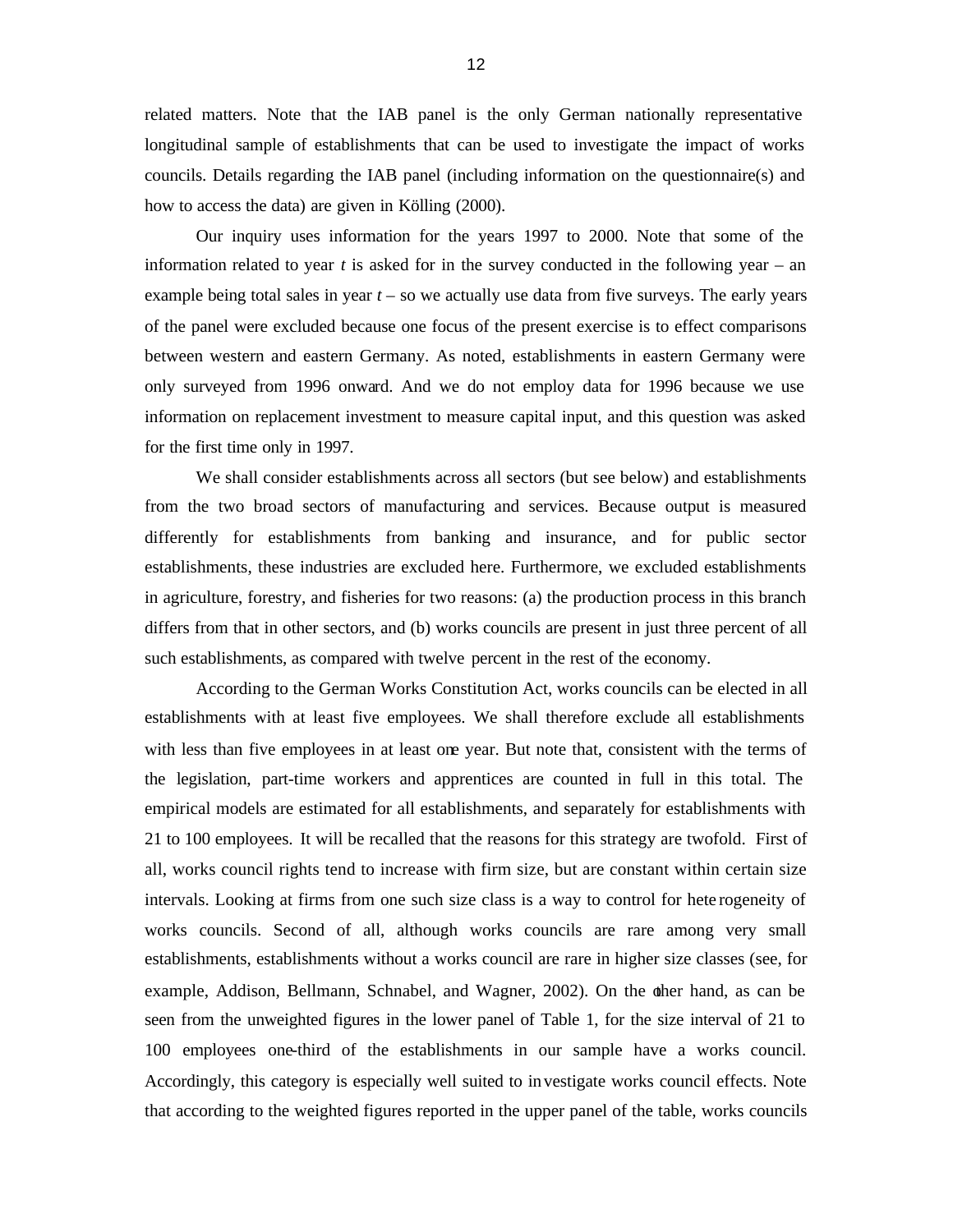are more commonly encountered in manufacturing than services in western Germany whereas the opposite is true for eastern Germany.

[Table 1 near here]

#### *Estimation Strategy*.

In investigating the impact of works councils on establishment productivity, we apply three different estimation strategies, each based on one variant of the production function approach. These strategies use different definitions of some of the variables and therefore need to be discussed here. Beginning with our first approach, this uses pooled data for 1997 to 2000 to estimate translog production functions (discussed in section IV) by OLS. As was noted earlier, the translog specification is preferred here because it is the least restrictive production function, nesting Cobb-Douglas and other specifications (such as CES).

The endogenous variable, *output*, is measured by the volume of total sales of the establishment in a year. Ideally, output should be measured in physical units, but this information is not available in the IAB panel. In recent studies by Frick (2002b) and Wolf and Zwick (2002) using the same panel, value added (computed by subtracting the costs of materials from sales) is used as a measure of output. Although conceptually superior to total sales, this measure suffers from two shortcomings. First, the interviewees are asked to estimate the percentage share of total sales represented by materials cost, and (1 minus) this share is used in conjunction with sales volume to yield the value added measure. We consider the results of this exercise to be little more than "informed guesstimates" of an unknown quality,<sup>5</sup> whereas the figures for total sales are numbers well known to an owner or manager of an establishment. Second, interviewees often fail to answer the enabling 'cost share' question so that use of value added involves a large reduction in the number of observations. For example, the sample of all establishments with five or more employees would be reduced by 20 per cent (from 11,464 to 9,361 units) if we used value added. Given that log total sales and log value added (constructed as above) are highly positively correlated for the establishments in the IAB panel and for all the sub-samples considered here, we opted not to lose a large part of the sample and work with sales volume as our proxy for output.

Turning to the exogenous variables, a crucial argument is of course the presence or otherwise of a *works council*. But although information on most variables is collected for each wave of the panel, this is not the case for the works council dummy variable. Specifically, the works council question was asked of all establishments in 1993, 1996, 1998 and 2000, and in the 'missing' years only of panel accessions. For establishments that were not panel accessions in 1997, we proceeded as follows. Interpolation was used if the reported works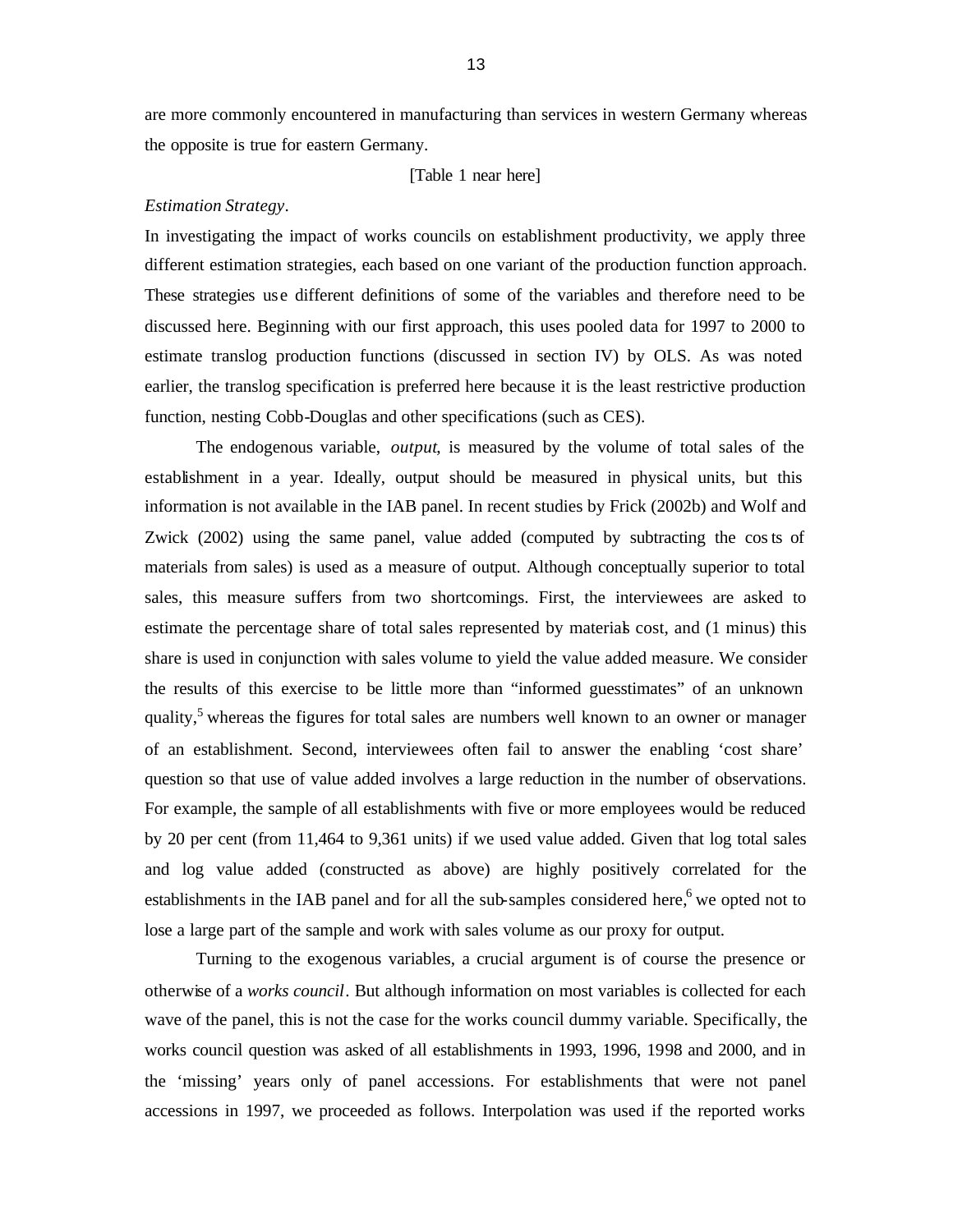council status was identical either side of this missing year, and the establishment was duly classified as having or not having a works council. However, establishments that reported different works council regimes in 1996 and 1998 were excluded from the sample in the missing year. $<sup>7</sup>$ </sup>

For its part, *labor input* is simply measured by the total number of employees. Note that we did not correct this total by computing full-time equivalents for part-time workers or by adjusting for the lower input per head of apprentices, because of missing values for the hours and productivity of the two groups. But we did seek to take account of these compositional effects by entering the percentage employment shares of part-time workers and apprentices as separate control variables. Furthermore, we also included the percentage share of skilled workers in an attempt to control for differences in the quality of labor inputs. Evidently, hours worked would be a better measure of labor input. Unfortunately, such information as is available on hours worked per week, overtime, and short-time work in the IAB panel does not allow the construction of an "hours worked per year" variable.

The IAB panel does not give any direct information on the *capital stock* used in the establishment. This is of course a common problem when working with firm-level survey data. As a measure for capital input in year *t*, we use the average amount of replacement investment reported for years *t-1* and *t*. The basic idea behind this procedure is that the known amount of replacement investment is expected to be proportional to the unknown amount of capital stock. Note, however, that about 30 per cent of all establishments in the sample report a value of zero for replacement investments at least once. This problem has not been dealt with in earlier papers using replacement investment in *t* as a proxy for capital stock in that year (cf. Frick 2002b). In our study, all firms reporting zero replacement investment in both year *t-1* and year *t* are excluded from the sample for year *t*. This reduces our sample by 2,665 observations, or about 17 per cent.

Differences in the *quality of the capital stock* employed are proxied by two variables: first, a dummy variable indicating whether or not the establishment invested in information and communication technologies in year *t*; and, second, an index indicating the state of technology in year *t* (ranging from  $1 =$  "up-to-date" down to  $5 =$  "very old"). Finally, whether or not an establishment is (contemporaneously) *covered by a collective agreement* is included as a further control variable, along with *dummies for industry, year and eastern Germany*.

The empirical models are estimated by OLS based on an unbalanced panel made of pooled data for the four years 1997 to 2000.<sup>8</sup> By applying OLS to the unbalanced panel data we do not deal with two issues that now require some discussion, namely, works council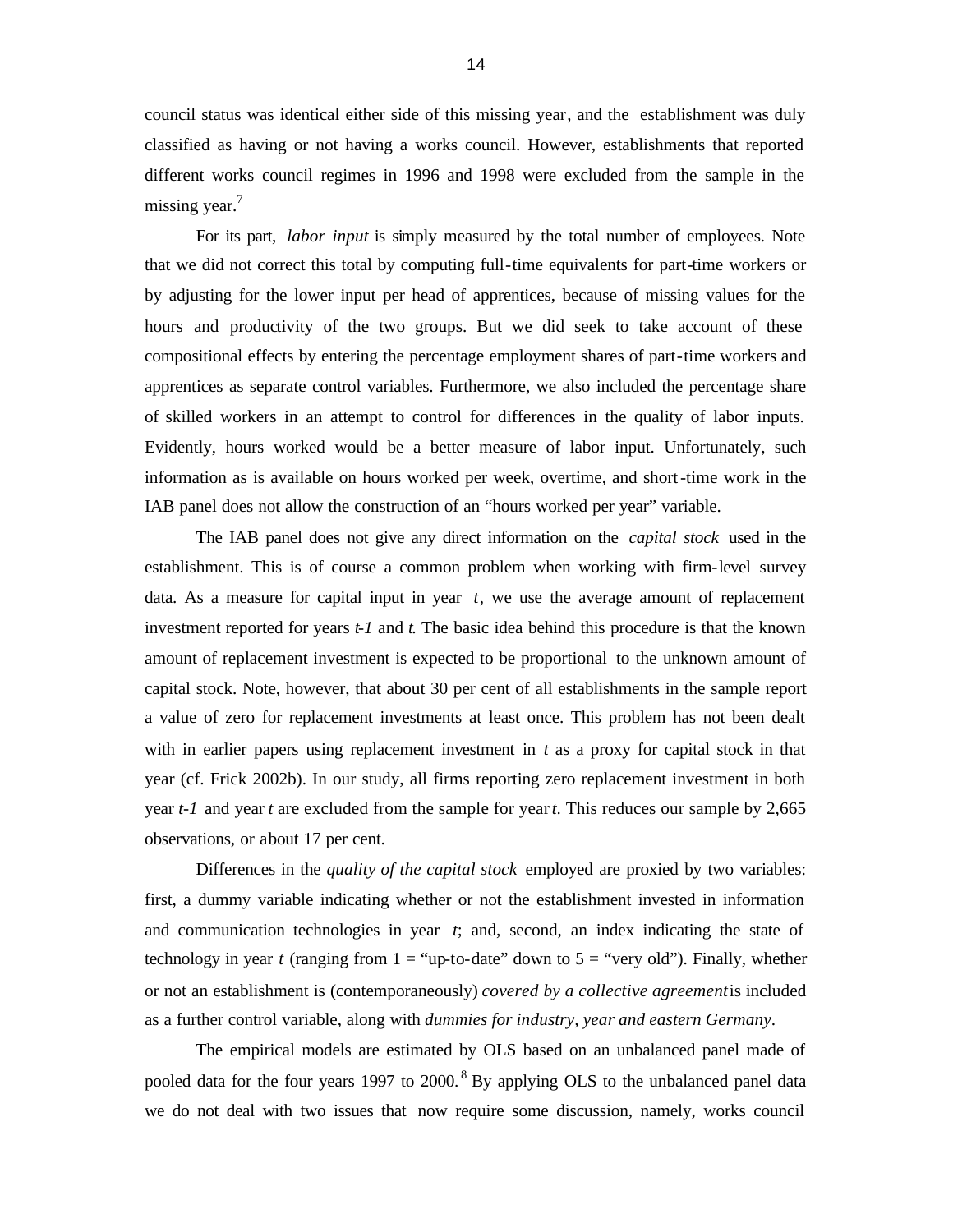endogeneity and unobserved firm heterogeneity. As far as the endogeneity issue is concerned, we know that works council presence is not random but is related to establishment size and the structure of the work force, among other things (see Addison, Bellmann, Schnabel, and Wagner, 2002). However, the introduction or presence of a works council is not the result of a rational choice made by the owners or managers of an establishment based on comparing costs and benefits; rather, it is the results of actions taken by the employees. Employee action might well be related the to the past performance of the establishment, but whether an establishment has a works council at a point in time should not be viewed as caused by contemporaneous productivity. We would argue that works council presence is exogenous to an establishment in a sense that allows us to neglect the endogeneity issue in a study of productivity, not least given the enormous difficulties of identifying the works council equation in a convincing manner.

In estimating our translog production function, we did not exploit the panel nature of the data. Although doing so might be expected to solve problems stemming from unobserved differences between establishments, we confronted the practical difficulty that the proportion of establishments in which works councils were introduced or abandoned during the sample period is rather small. For our non-stratified regression sample, which comprises 5,684 establishments, only 117 establishments (or 2 per cent) changed their works council status in either direction. Hence, results based on a fixed-effects panel estimator to control for unobserved time invariant establishment specific influences would be driven by this small sub-sample of establishments. Furthermore, we think that we have good reasons not to be overly concerned with this issue. Unobserved establishment heterogeneity – due, say, to differences in management quality – leads to inconsistent estimates of the works council effect on productivity only if these unobserved characteristics are correlated both with productivity (as we would expect to be the case) and also with the existence of a works council. The latter relation might hold, with workers forming or maintaining a works council when managers are bad and/or a plant shutdown is expected (or alternatively when managers are excellent and they want to increase their piece of the pie), but is this correlation likely to be strong enough to lead to inconsistent estimates in pooled cross sections? If the presence or not of a works council can be considered exogeneous to an establishment (as was argued earlier), then we have good reasons to expect that neglecting the unobserved heterogeneity issue (because the small number of switchers makes the application of fixed effects estimators inappropriate) will not cause inconsistency in the point estimates of works council impact obtained by OLS.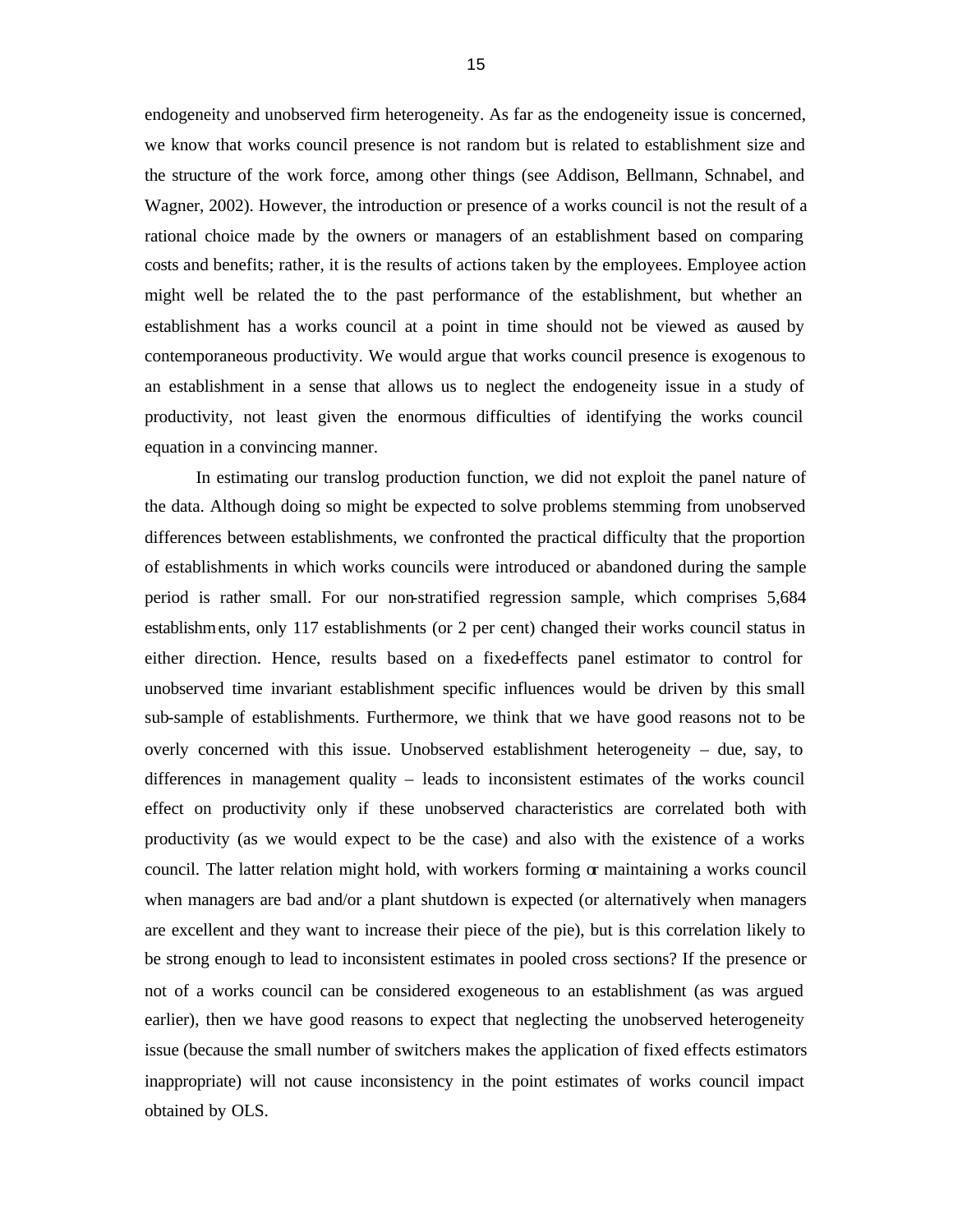Our second estimation strategy uses a stochastic production frontier model to estimate technical efficiency in plants with and without a works council. The definitions of output, inputs, and the control variables exactly follow those of the first strategy (pooled OLS estimates) other than in the treatment of the works council. Using pooled data, we first estimate production functions using a fixed effects approach (ignoring the works council status of the plant) to obtain an estimate of the technical efficiency of an establishment. This is constructed from the plant average of the error term over time, corrected for the average industry effect.<sup>9</sup> The sample is then divided into plants with and without a works council, and we compare the technical efficiency (along with its confidence interval) of the median plant in each regime.

Our third and final approach differs from these two approaches in focusing on productivity growth. The output variable is the difference in an establishment's log total sales between 1997 and 2000. Works council status is indicated by three dummy variables: establishments with a works a council in 1997 and 2000; those without a council in 1997 but with one in 2000; and those with a council in 1997 but without one in 2000. The reference group is thus made up of establishments without a works council in both years. Change in labor input is measured by the difference in the log number of employees in an establishment between 1997 and 2000. We also include changes in the percentage shares of part-time workers, apprentices, and skilled workers to control for compositional changes in the work force. Given the lack of information on the capital stock in the establishment in 1997 and 2000, the change in this input was obtained as follows. We first estimated the capital stock in 1997 by multiplying the two-year average of replacement investment in 1996 and 1997 by six, the assumption being that capital depreciates over six years at a constant rate. For each of the following years, the capital stock is measured as the sum of the capital stock in the previous year plus the amount of extension (i.e. net) investment reported for the current year. In other words, the capital stock in 2000 is given by the two-year average of replacement investment in 1996 and 1997, multiplied by six, plus the sum of extension investments over each of the next three years.<sup>10</sup> On this occasion, our empirical model uses a Cobb-Douglas type production function, since F-tests did not reject this functional form in favor of the more general translog specification at the 5 percent level. To control for changes in the quality of the capital stock, we included the average value of the dummy variable indicating investment in information and communication technology over the sample period, and the average of the index indicating the state of technology in each year. Finally, coverage by a collective agreement or otherwise is handled via three dummy variables constructed in the same manner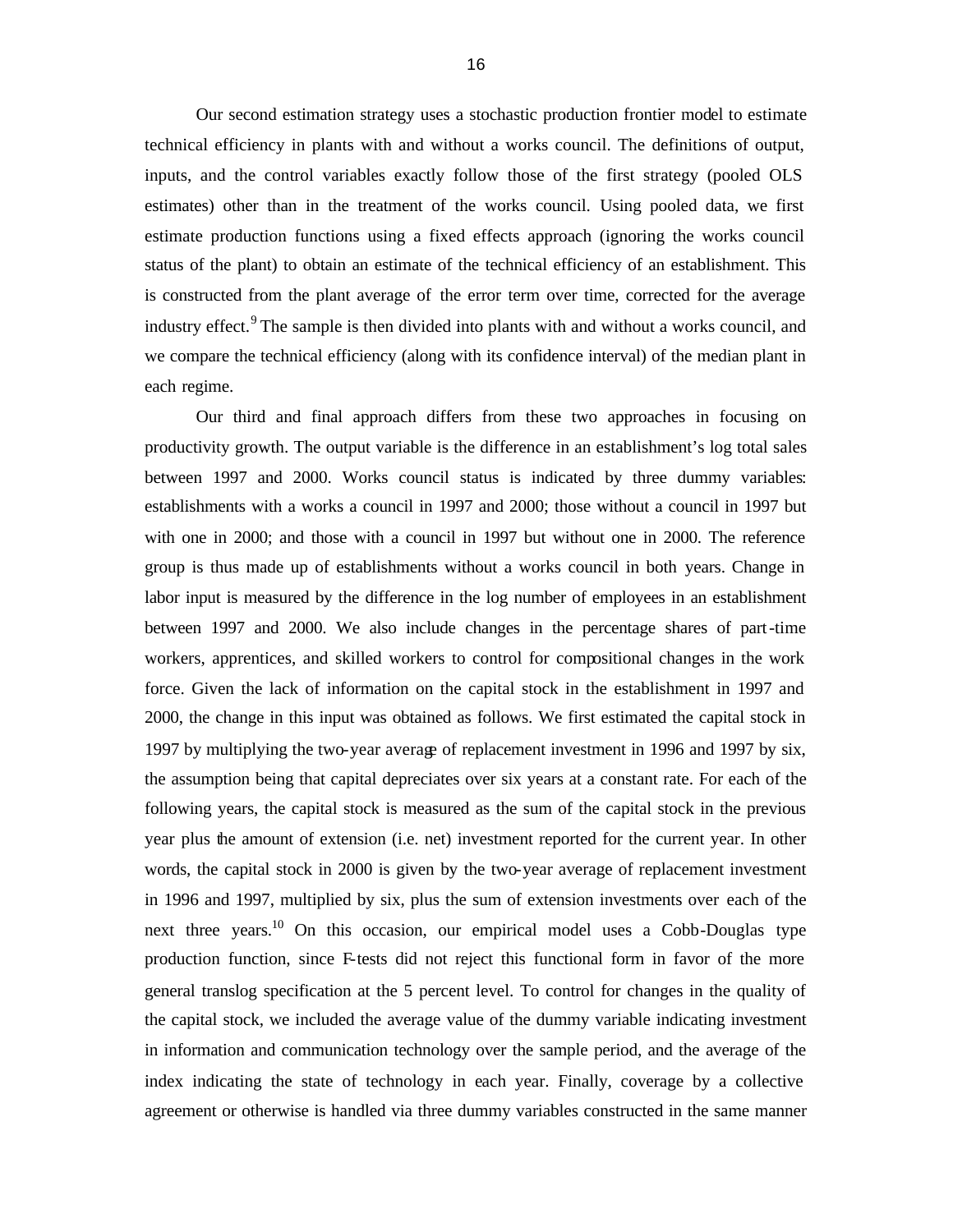as the works council dummies. The empirical model(s) was estimated by OLS using a heteroscedasticity-consistent covariance matrix estimator.

#### **VI. Findings**

We next provide results from each of our three estimation strategies, and put them into perspective.<sup>11</sup> The first procedure it will be recalled uses unbalanced panel data for 1997 to 2000 to estimate translog production functions by OLS. Separate regressions were undertaken for all establishments, for establishments with 21 to 100 employees, and separately for establishments by broad sectors (manufacturing and services) for Germany as a whole and for western and eastern Germany. Our findings are collected in Tables 2, 3, and 4.

#### [Tables 2 through 4 near here]

Our discussion will focus largely on the estimated coefficient for the works council dummy variable in the various specifications. For the complete sample of all establishments (11,464 observations for a total of 5,684 units), a highly significant coefficient of 0.232 is reported in column 1 of Table 2. This implies a beneficial effect of works council presence on productivity of 26.1 per cent.<sup>12</sup> This effect is somewhat lower (higher) if we look at establishments from western (eastern) Germany only (see column 1, Tables 3 and 4); and it is lower (higher) in establishments from manufacturing (services) in each of the three regions (see columns 3 and 5, Tables 2, 3, and 4). All of these positive coefficient estimates are statistically different from zero at a significance level of 1 per cent or better, and range from 12 per cent (manufacturing establishments in western Germany) to 34.2 percent (services in eastern Germany).

As was discussed in section IV, the flexibility of the translog specification derives from the inclusion of squared employment and capital terms and the interaction of employment and capital. These allow the output elasticities to vary with employment and capital. For the full sample of all establishments with five or more employees (reported in columns 1, 3 and 5 of Tables 2, 3, and 4), these three coefficients are in all cases jointly statistically significant at the 10 per cent level or better. Hence, the more restrictive Cobb-Douglas formulation is always rejected. For the sub-samples comprising establishments with 21 to 100 employees (reported in columns 2, 4, and 6 of Tables 2, 3, and 4) the Cobb-Douglas specification is not rejected in five out of nine cases. This result is not surprising, however, because there is less reason to believe that the output elasticities will vary within a narrowly defined size class.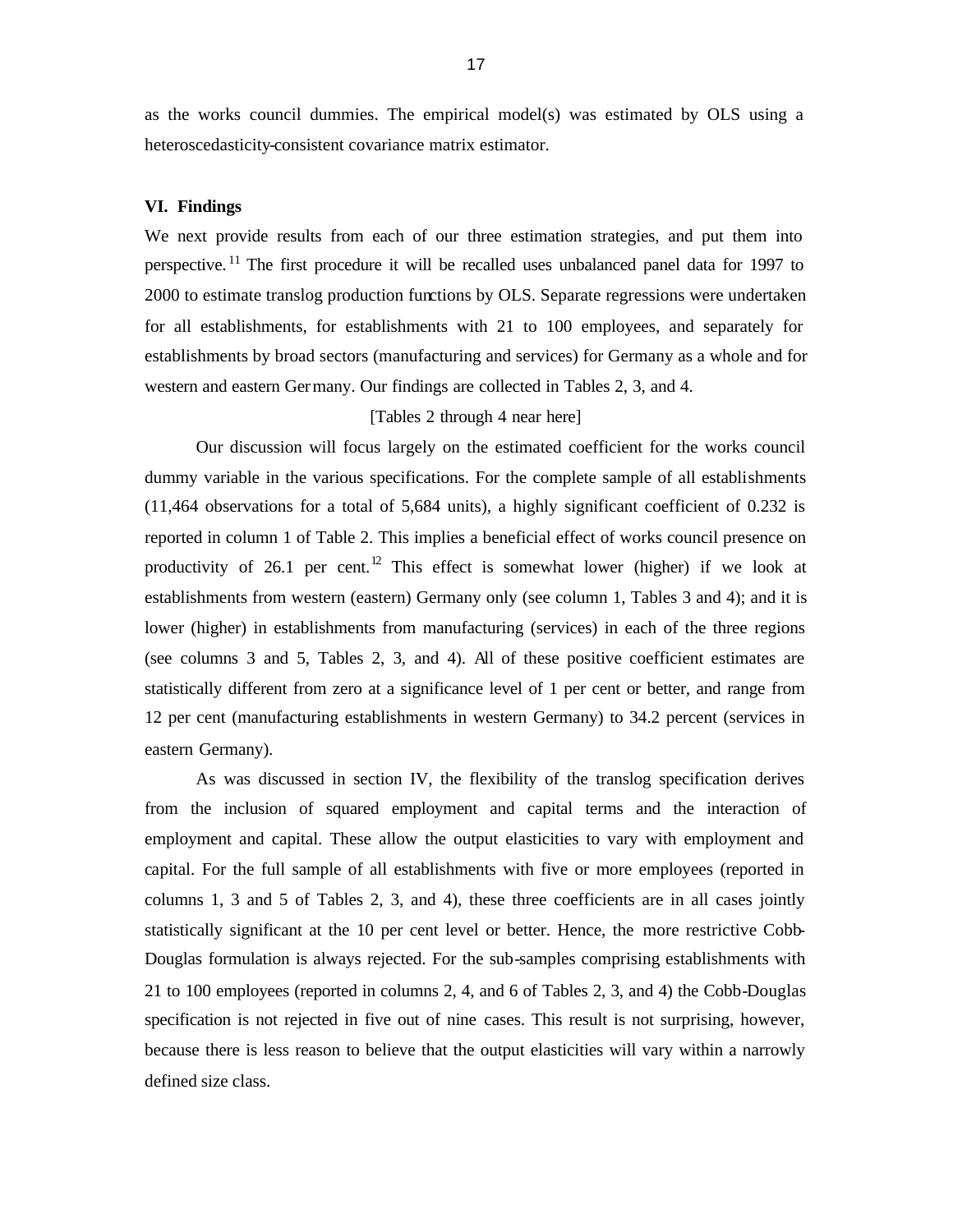It should be noted that, in the full sample regressions, the squared employment term and the interaction term between employment and capital are in all cases jointly significant (even if neither of them is statistically significant at conventional levels when tested separately). Moreover, in six out of nine cases, each has a negative sign, unambiguously implying that the output elasticity is decreasing in employment.<sup>13</sup>

The output elasticities with respect to employment and capital, which can not directly be observed from the coefficient estimates, are derived according to equation (3) and (4). Since they obviously vary with the quantity of labor and capital used as inputs, we report elasticities at sample means (of the logarithm of each variable) in the lower parts of Tables 2, 3, and 4. The employment elasticity of output varies by sector, size class, and region between 75 and 95 per cent. The capital elasticity is much lower, ranging between 8.2 and 13.4 per cent. In both western and eastern Germany, we observe a higher employment elasticity in manufacturing than in services. Both elasticities are larger in the full sample than in the subsample of establishments with 21 to 100 employees in all but one case (namely, the employment elasticity in the east German service sector). There are no systematic differences between the two regions.

We should add in passing that the estimated coefficients for the control variables indexing the quality of the capital stock (investment in information and computer technology and state of technology) and the labor force (percentage share of part-time workers, apprentices, and skilled workers), as well as dummy variable for establishments from eastern Germany, all have the expected signs and are statistically significant at a conventional level in most cases. On the other hand, the variable indicating coverage by collective bargaining turns out to be insignificant or at best only marginally significant.

Returning to the question that motivates this inquiry, we do not find the magnitude of the estimates of works council impact on productivity reported for establishments with five or more employees to be credible.  $^{14}$  Even if there are good theoretical reasons in the collective voice tradition (discussed in section II) to suggest that works councils might have a positive net impact on firm performance, one would not expect effects of this size given that establishments with and without works councils compete in the same market. If correct, the estimates imply that firms would actively encourage the election of a works council. Suffice it to say that there is no indication of this in the broader works council literature.

There are a number of reasons to suspect that estimates from this first step in our empirical investigation of works council effects on productivity are artefacts of the data. One reason could be that size effects are insufficiently controlled for. As pointed out in section V,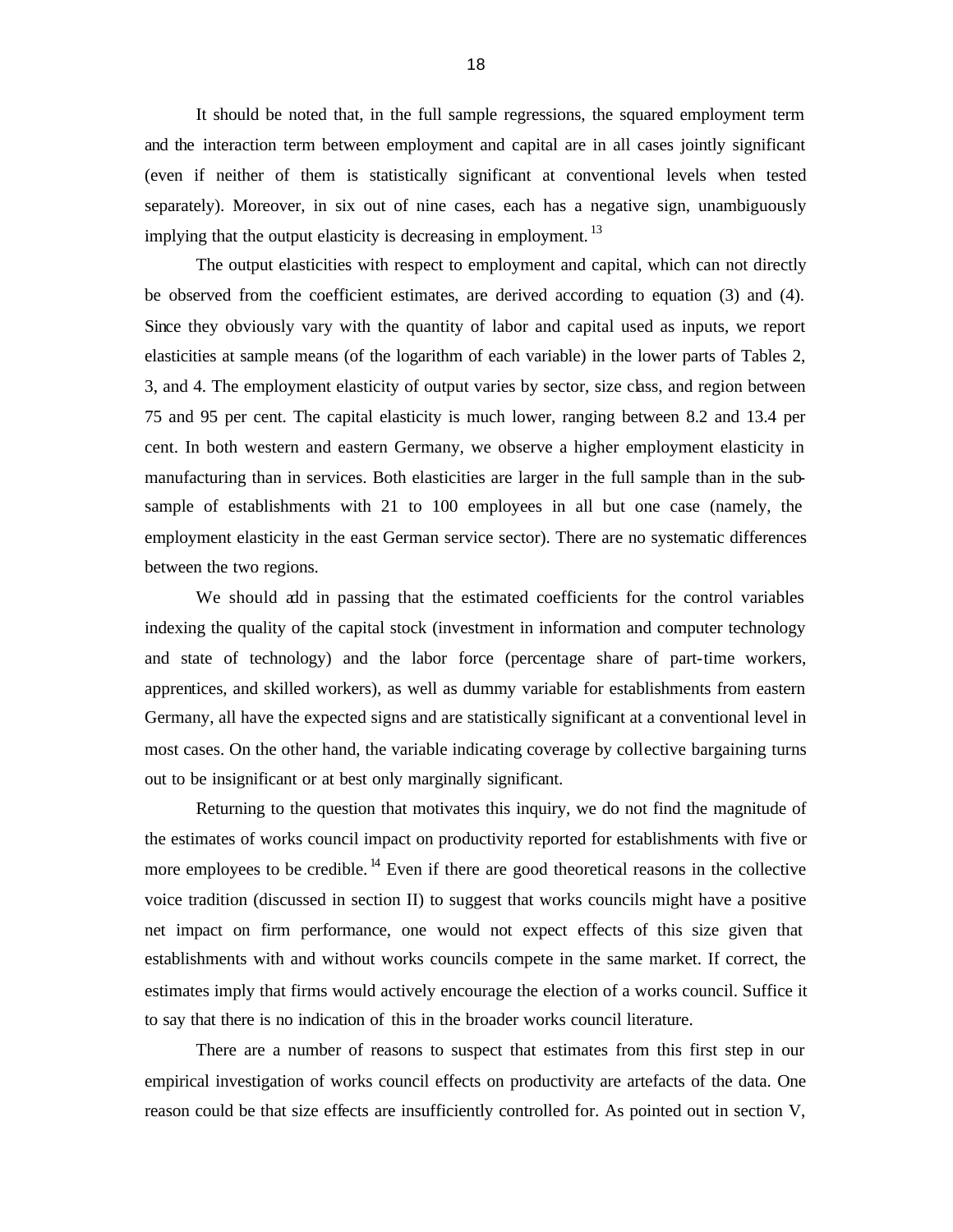works councils tend to be rare in small establishments and ubiquitous in large ones. If productivity tends to increase with establishment size due to economies of scale, a positive relationship between works council presence and productivity will show up in the data even if there is no causal link between works councils and productivity. We further argued that a partial solution would be to look at establishments from a size interval in which both regimes are reasonably represented and where the rights of the works council are a datum. We now implement this notion by looking at the sub-sample(s) of establishments with 21 to 100 employees. The results are reported in columns 2, 4, and 6 of Tables 2, 3, and 4. Compared with the results earlier reported for the all-establishment sample (with five or more employees), the point estimates for the works council effect are much lower – and even negative for manufacturing establishments in western Germany – and they are insignificant or only marginally significant for four out of nine empirical models. If we look at the two regions and the two broad sectors, the estimated coefficients of the works council dummy variable are positive and significant at the five percent level or better only among establishments in the services sector. For services, productivity appears to be 20.4 (16.6) per cent higher in establishments with a works council in western (eastern) Germany.<sup>15</sup>

But these values are still surprisingly high. If the estimates of the coefficients of the works council dummy in the models using pooled data do after all indicate "true" positive productivity differentials in favor of works councils, we would also expect these effects to show up in identically specified econometric models estimated for repeated cross sections of the data (i.e. for individual years). Furthermore, we would expect the point estimates to be of a similar order of magnitude in 1997, 1998, 1999, and 2000, even if the respective samples will not be identical due to panel attritions and accessions.

#### [Table 5 near here]

Table 5 gives the coefficient estimates for the works council variable from such repeated cross sections. The general impression from the table is that the point estimates for firms with 21 to 100 employees are not only very often statistically insignificant at conventional levels but also rather volatile from year to year. Looking at service-sector establishments, for example, we observe that the estimated works council effects are statistically insignificant in three out of four years in western and eastern Germany, while the point estimates vary from -7.2 per cent to 36.5 per cent in western Germany and lie between 7.5 and 27.4 per cent for eastern Germany. We interpret this extreme degree of instability over time, coupled with the lack of statistical significance in three out of four years, as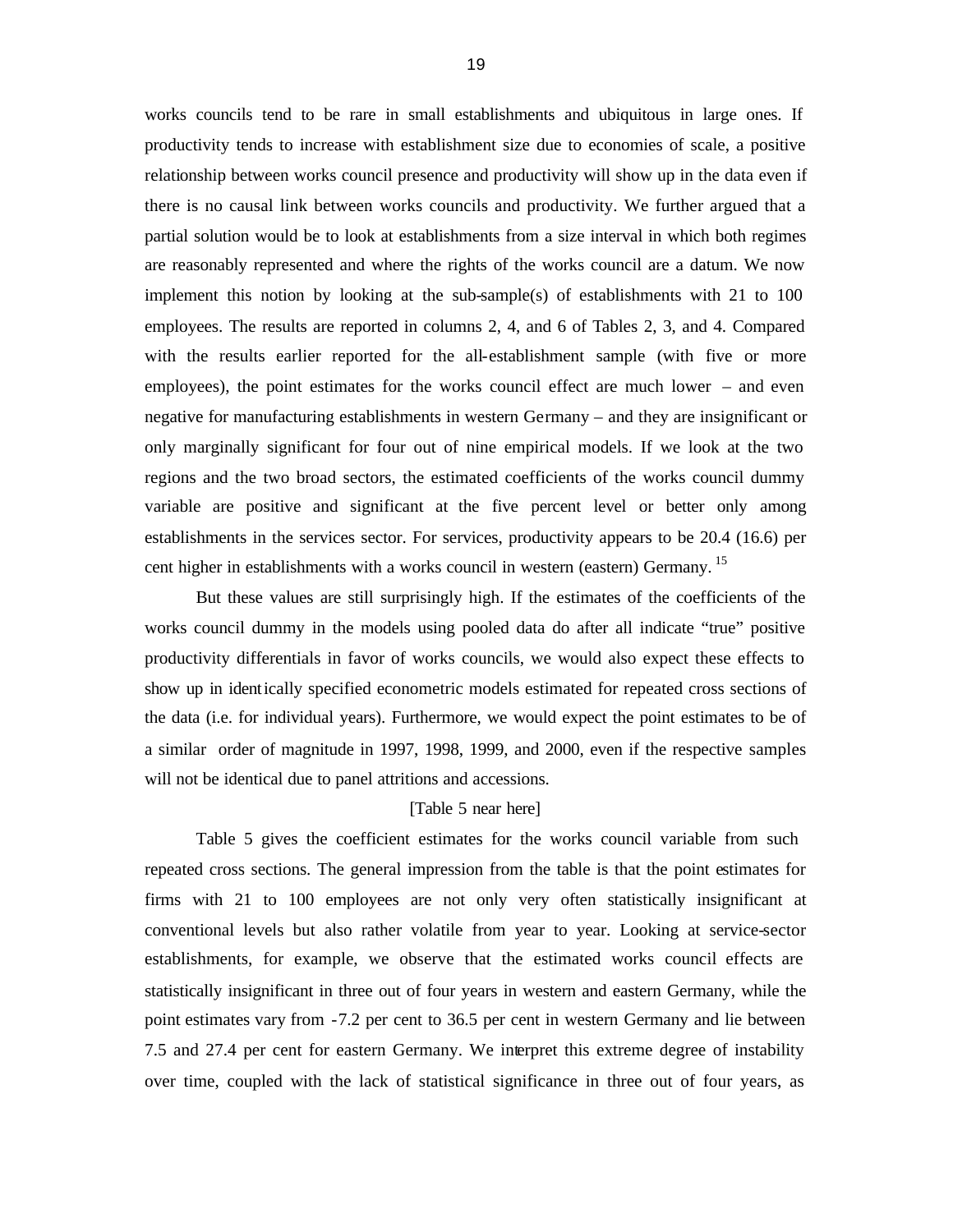cautioning against positive effects of works councils on productivity from a translog production function approach.

Our second empirical approach to uncovering the impact of works councils on establishment productivity is to use a stochastic production frontier model. As discussed earlier, the aim is to compare estimates of technical efficiency in plants with and without a works council. Table 6 reports the estimated technical efficiencies and their confidence intervals for the median plant in the two regimes. We feel safer in reporting the median than the mean, because the former should be less prone to outliers. A comparison of the reported values for each of the two groups of establishments within each cell reveals whether one group is more efficient (i.e. produces more output with the same quantity of inputs).

#### [Table 6 near here]

The median value of the technical efficiency estimates for establishments with a works council exceeds the respective value for establishments without one in all samples. When we focus on establishments with 21 to 100 employees (for the reasons discussed above), however, we see that the 95 percent confidence intervals for the two groups of establishments overlap in all nine cases. In other words, the differences in the values are not statistically significant at conventional levels. Therefore, there is no clear-cut evidence from the stochastic produc tion frontier model that works councils are either good or bad for technical efficiency.

#### [Table 7 near here]

Our final approach differs from the other tests in considering works council impact on the *growth* in productivity between 1997 and 2000.<sup>16</sup> Results of this alternative, firstdifference approach are reported in Table 7. In the model, establishments without a works council in both the starting year (1997) and in the end year (2000) form the reference group. Compared with these firms, the estimates in the first row of the table indicate that establishments with a works council in both years did not record a different performance on average – none of the coefficient estimates is statistically different from zero at conventional levels. The same holds for establishments in which a works council was set up during the sample period under investigation, and indeed for most samples of establishments in which the works council ceased to exist after 1997.<sup>17</sup>

The output elasticity with respect to employment is on average 64 per cent and has fallen by exactly one third vis-a-vis the regressions using levels of variables (see Tables 2 through 5). It is larger in manufacturing than in services and, somewhat surprisingly, it is larger for eastern than for western Germany. By contrast, controlling for other factors, the average growth in output is found to be larger for western Germany. But the coefficient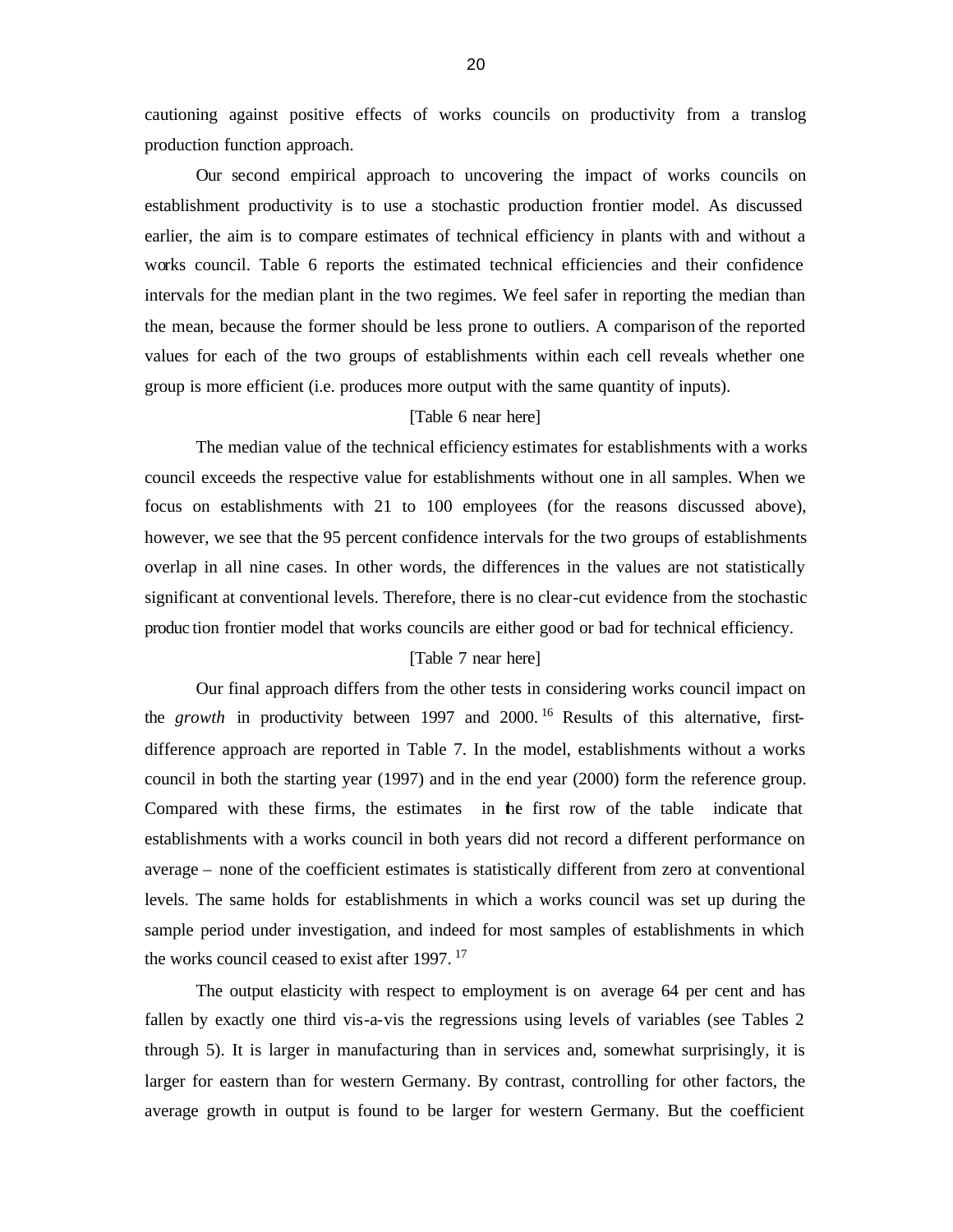estimate for the change in the capital stock is positive and statistically significant in just two out of six models. Similarly, the coefficients of the control variables are insignificant in almost all cases. The general insignificance of these covariates may reflect insufficient variation in the control variables, as well as measurement error which becomes more important when differencing. As a result, the change in employment accounts for almost all of the explained variation in output change. The bottom line of this exercise is that the works council has neither a positive nor a negative effect on productivity growth.

In summary, we have analyzed works councils' productivity effects from three different perspectives. The evidence points in the same direction: they seemingly neither reduce nor enhance productivity, technical efficiency, or productivity growth. Accordingly, their massive effect on productivity as reported in earlier studies based on the IAB Establishment Panel do not survive disaggregation by broad sector and region.

#### **VII. Conclusions**

We are now into the third stage of research into the effect of German works councils on firm performance that uses data from the nationally representative IAB Establishment Panel. The evidence supplied here suggests that harsh dismissal of the institution based on rent seeking considerations or slowed decision taking is just as misplaced as the view that the presence of a works council is a productivity cure-all while also delivering on industrial democracy. Arguably, the former position was commonplace by the end of the first stage of economic research on work councils, while the second has recently been gaining currency as a result of some very optimistic estimates of works council impact using the IAB data.

In addressing works council effects on productivity, 1997-2000, the present study has performed three separate tests: the first strategy was to recoup the works council effect directly by estimating translog production functions that include a works council dummy, using pooled data and OLS methods; the second approach estimated a stochastic production frontier model using fixed effects to compare the technical efficiency of the median works council plant with that of its works-council-free counterpart; and the third test offered a modified first-difference model linking productivity growth to (changes in) works council status. Consistent with other research, for the sample of all establishments, the results of the first exercise pointed to positive and well-defined works council effects on productivity of around 25 per cent. The problem is that in estimating production functions across this sample, we are not accounting for differences in works council power or in works council coverage, both of which are influenced by establishment size. Since productivity will also be related to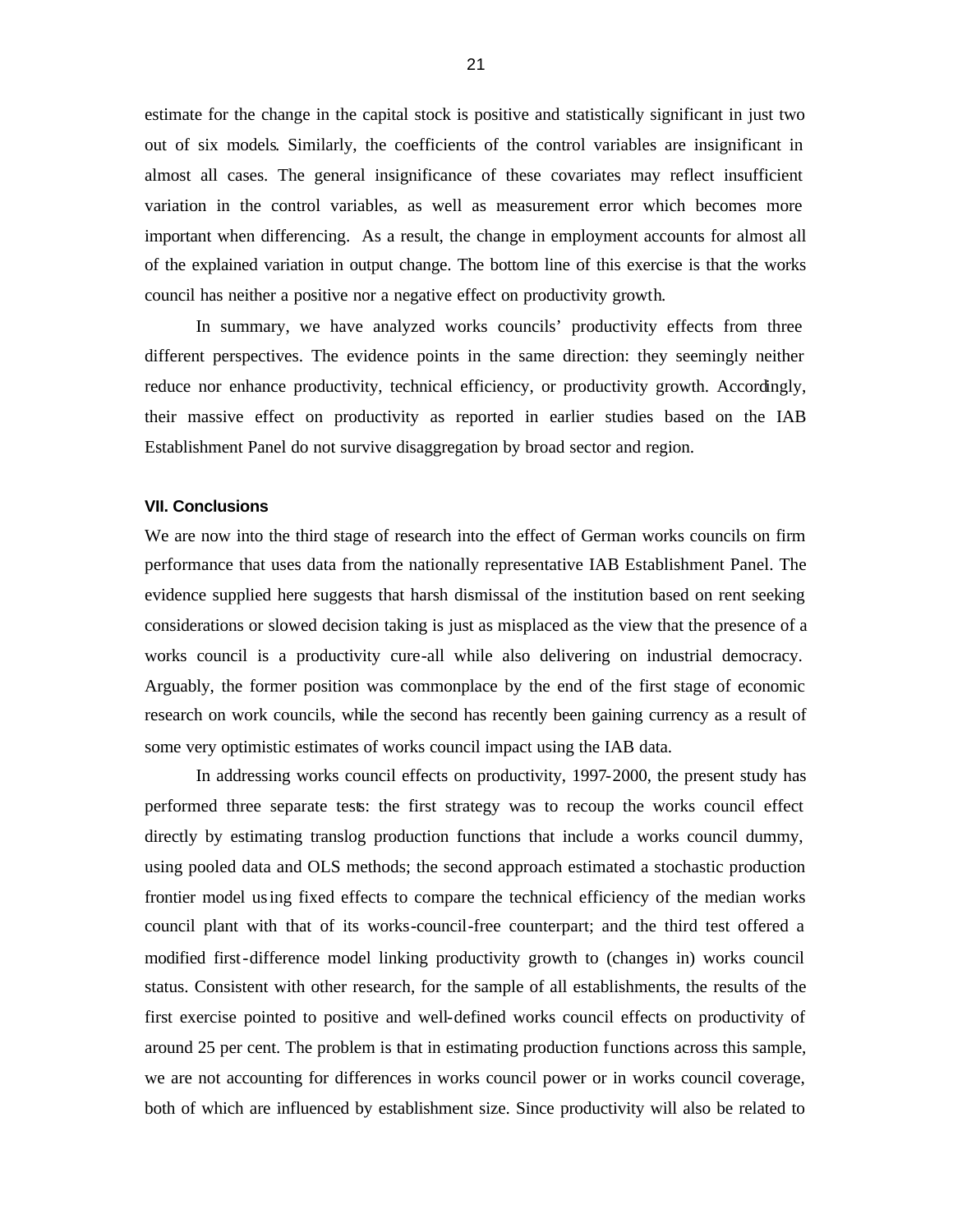establishment size where there are economies of scale, there is the possibility that the observed productivity differential in favor of works councils may be a chimera. As a partial solution to this problem, given the lack of plausible identifying instruments for works council presence and no independent information on works council type, we presented results for a subsample of plants with between 21 and 100 workers. Over this employment range, the legal powers of the council are a datum and works councils plants are found in roughly one-third of the sample. The coefficient estimates for the works council dummy (a) plummeted, (b) were actually negative albeit statistically insignificant for the crucial west German manufacturing sector, and (c) were statistically insignificant in three out of the four unstacked cross sections.

For their part, our frontier production function tests revealed a similar pattern of results. For the all-plant sample it was found that the technical efficiency of the median works council plant everywhere exceeded that of its counterpart works-council-free plant. For the restricted sample of plants with 21-100 employees, however, the differences were nowhere statistically significant. And although the results of our final test are inherently more speculative because of measurement error and the small number of switchers, they too support the notion that there are likely to be few differences on average between plants with works councils and plants without them.

The finding that there are no works council effects *on average* is not unimportant in its own right given the history of German research in this area. Thus, for example, it suggests that the pessimistic findings of the early (i.e. first phase) literature are unrepresentative, unless there has been a sea change in the industrial relation climate in recent years – or perhaps in the market environment. But for the future it will be necessary to go behind these average effects. In this connection, we might usefully note that in reestimating their earlier (phase one) production function study which had pointed to sharply lower total factor productivity in works council firms, FitzRoy and Kraft were to report that such effects could be undone by profit sharing (see, FitzRoy and Kraft, 1987, 1995). It would be interesting to see if similar improvements – from a non-negative average effect – are discernible in future waves of the panel providing more data points on profit sharing. Finally, to the list of things we need to know more about, there are performance outcomes other than productivity. One such outcome that has been examined using IAB data is plant closings. Another that has yet to be examined is profitability. That being said, each measure is inherently more ambiguous from an efficiency perspective than the indicator examined here.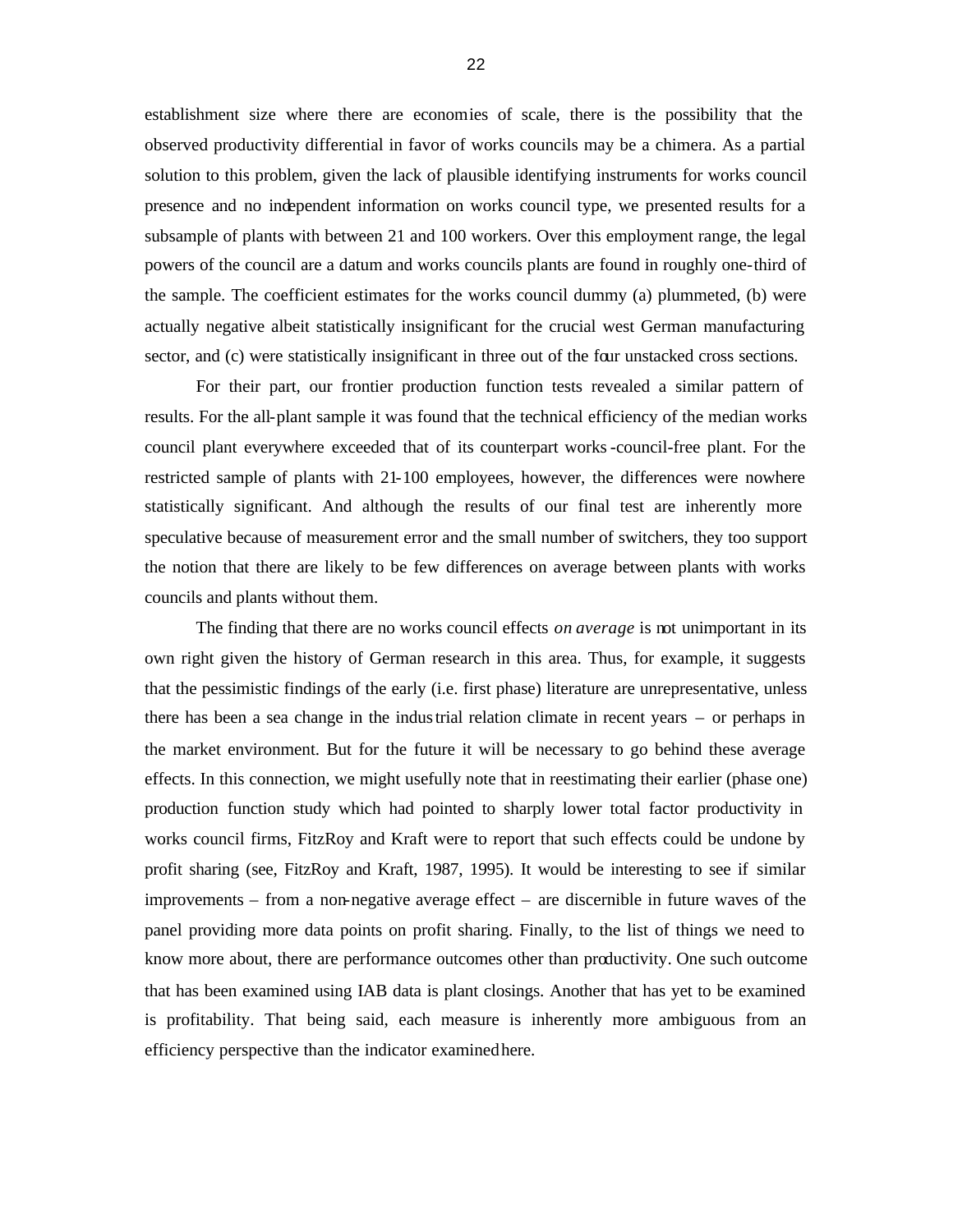#### **References**

Addison, John T., Lutz Bellmann, and Arnd Kölling (2004), 'Works Councils and Plant Closings in Germany,' Unpublished paper, Department of Economics, University of South Carolina. [Forthcoming: *British Journal of Industrial Relations*, March 2004.]

Addison, John T., Lutz Bellmann, Claus Schnabel, and Joachim Wagner (2002), 'German Works Councils Old and New: Incidence, Coverage and Determinants,' Discussion Paper No. 495, Bonn: Institute for the Study of Labor (IZA).

Addison, John T., Lutz Bellmann, Claus Schnabel, and Joachim Wagner. (2003), 'The Reform of the German Works Constitution Act: A Critical Appraisal'. *Industrial Relations* [in press].

Addison, John T., Kornelius Kraft, and Joachim Wagner (1993), 'German Works Council and Firm Performance,' in Bruce E. Kaufman and Morris M. Kleiner (eds.), *Employee Representation: Alternatives and Future Directions*, Madison, WI: Industrial Relations Research Association, pp. 305-338.

Addison, John T., Claus Schnabel, and Joachim Wagner (1996),'German Works Councils, Profits and Innovation,' *Kyklos* 49 (4): 555-582.

Addison, John T., Claus Schnabel, and Joachim Wagner (2001), 'Works Councils in Germany: Their Effects on Establishment Performance,' *Oxford Economic Papers* 53 (October): 659-94.

Addison, John T., Claus Schnabel, and Joachim Wagner (2003), 'The Course of Research into the Economic Consequences of German Work Councils'' Unpublished paper, Department of Economics, University of South Carolina. [Forthcoming: *British Journal of Industrial Relations*, 2004.]

Addison, John T., and Joachim Wagner (1997), 'The Impact of German Works Councils on Profitability and Innovation: New Evidence from Micro Data,' *Jahrbücher für Nationalökonomie und Statistik* 216 (1): 1-20.

Aigner, Dennis, C.A. Knox Lovell, and Peter Schmidt (1977), 'Formulation and Estimation of Stochastic Frontier Production Function Models,' *Journal of Econometrics* 6 (July): 21-37.

Brown, Charles, and James Medoff (1978), 'Trade Unions in the Production Process,' *Journal of Political Economy* 86 (June): 355-378.

Christensen, Laurits R., Dale W. Jorgensen, and Lawrence J. Lau (1971), 'Conjugate Duality and the Transcendental Logarithmic Production Function,' *Econometrica* 39 (July): 255-256.

Christensen, Laurits R., Dale W. Jorgensen, and Lawrence J. Lau (1973), 'Transcendental Logarithmic Production Frontier,' *The Review of Economics and Statistics* 55 (February): 28- 45.

Denny, Michael, and Melvyn Fuss (1977), 'The Use of Approximation Analysis to Test for Separability and the Existence of Consistent Aggregates,' *The American Economic Review* 67 (3): 404-418.

Dilger, Alexander (2002), *Ökonomik betrieblicher Mitbestimmung*, Munich and Mering: Rainer Hampp Verlag.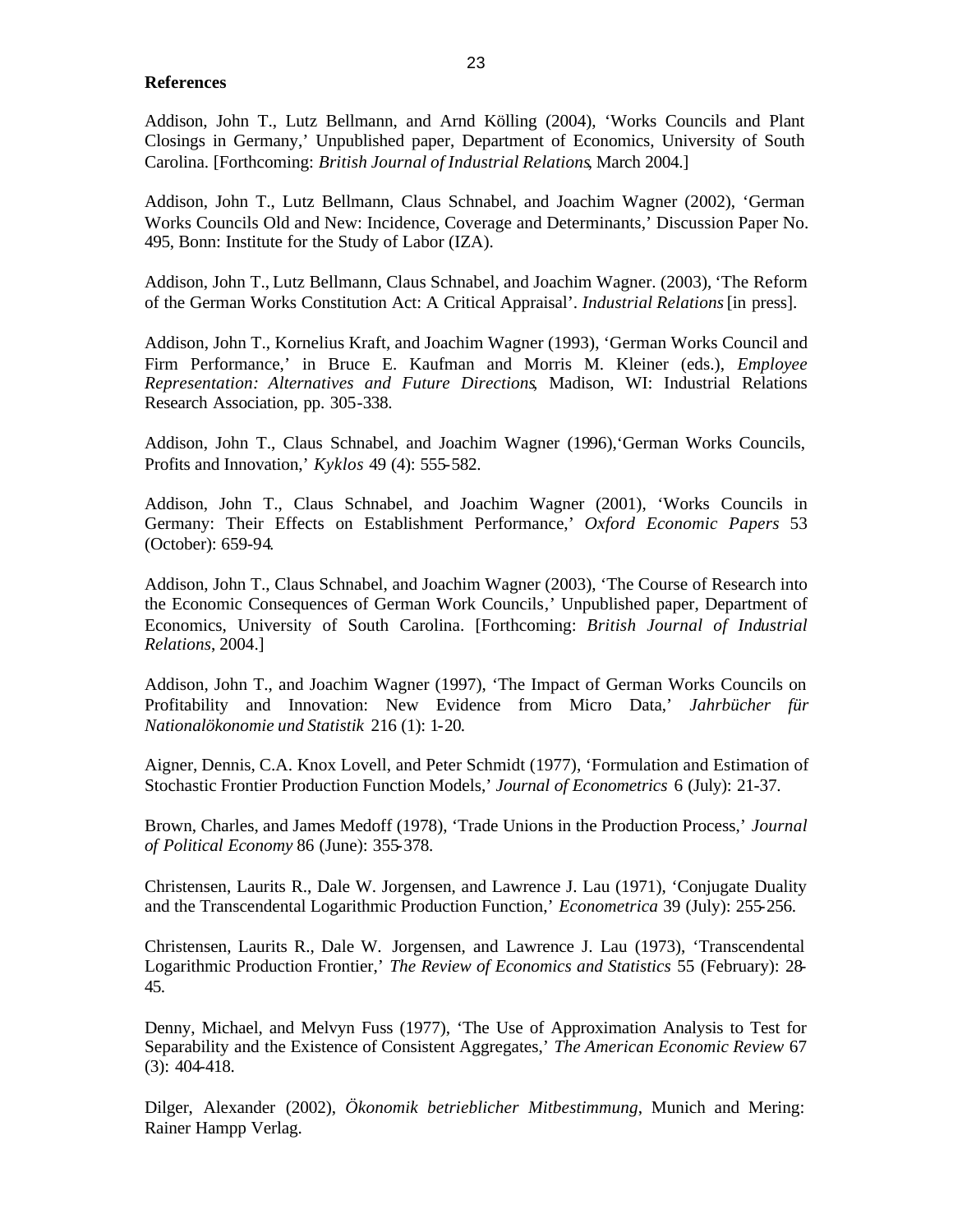FitzRoy, Felix, and Kornelius Kraft (1985), 'Unionization, Wages, and Efficiency: Theories and Evidence from the U.S. and West Germany,' *Kyklos* 38 (4): 537-54.

FitzRoy, Felix, and Kornelius Kraft (1987), 'Efficiency and Internal Organization: Works Councils in West German Firms,' *Economica* 54 (November): 493-504.

FitzRoy, Felix, and Kornelius Kraft (1990), 'Innovation, Rent-Sharing and the Organization of Labor in the Federal Republic of Germany,' *Small Business Economics* 2 (2): 95-103.

FitzRoy, Felix, and Kornelius Kraft (1995). 'On The Choice of Incentives in Firms,' *Journal of Economic Behavior and Organization* 26 (January): 145-160.

Freeman, Richard B. (1976), 'Individual Mobility and Union Voice in the Labor Market,' *American Economic Review, Papers and Proceedings* 66 (May): 361-368.

Freeman, Richard B., and Edward P. Lazear (1995), 'An Economic Analysis of Works Councils'. In Joel Rogers and Wolfgang Streeck (eds.), *Works Councils: Consultation, Representation, and Cooperation in Industrial Relations*, Chicago, Ill.: University of Chicago Press, pp. 27-50.

Freeman, Richard B., and James L. Medoff, (1984), *What Do Unions Do?* New York: Basic Books.

Frick, Bernd (2001). 'High Performance Practices und betriebliche Mitbestimmung: Komplementär oder substitutiv? – Empirische Befunde für den deutschen Maschinenbau,' Wittener Diskussionspapiere, Heft Nr. 88, Universität Witten-Herdecke.

Frick, Bernd (2002a), 'Mandated Codetermination**,** Voluntary Profit Sharing and Firm Performance,' Unpublished paper, University of Witten-Herdecke.

Frick, Bernd (2002b), 'Ökonomische Analyse der Deutschen Betriebsverfassung,' in: Dieter Sadowski and Ulrich Walwei (eds.), *Die Ökonomische Analyse des Arbeitsrechts: IAB-Kontaktseminar vom 12.-16. November 2001 im Institut für Arbeitsrecht und Arbeitsbeziehungen in der Europäischen Gemeinschaft (IAAG) der Universität Trier*, Beiträge zur Arbeitsmarkt- und Berufsforschung 259, IAB, Nürnberg, pp. 213-236.

Hübler, Olaf, and Uwe Jirjahn, U. (2001). 'Works Councils and Collective Bargaining in Germany: The Impact on Productivity and Wage s,' Discussion Paper No. 332, Bonn: Institute for the Study of Labor (IZA).

Jirjahn, Uwe (2002), 'Executive Incentives, Works Councils and Firm Performance,' Unpublished paper, University of Hannover.'

Kölling, Arnd (2000), 'The IAB Establishment Panel,' *Journal of Applied Social Science Studies* 120 (2): 291-300.

Kommission Mitbestimmung (1998). *Mitbestimmung und neue Unternehmenskulturen – Bilanz und Perspektiven* . Gütersloh: Verlag Bertelsmann Stiftung. Kotthoff, Hermann (1994), *Betriebsräte und Bürgerstatus: Wandel und Kontinuität betrieblicher Interessenvertretung* , Munich and Mering: Rainer Hampp Verlag.

Kraft, Kornelius (1986), 'Exit and Voice in the Labour Market: An Empirical Study of Quits,' *Journal of Institutional and Theoretical Economics* 142 (December): 697-715.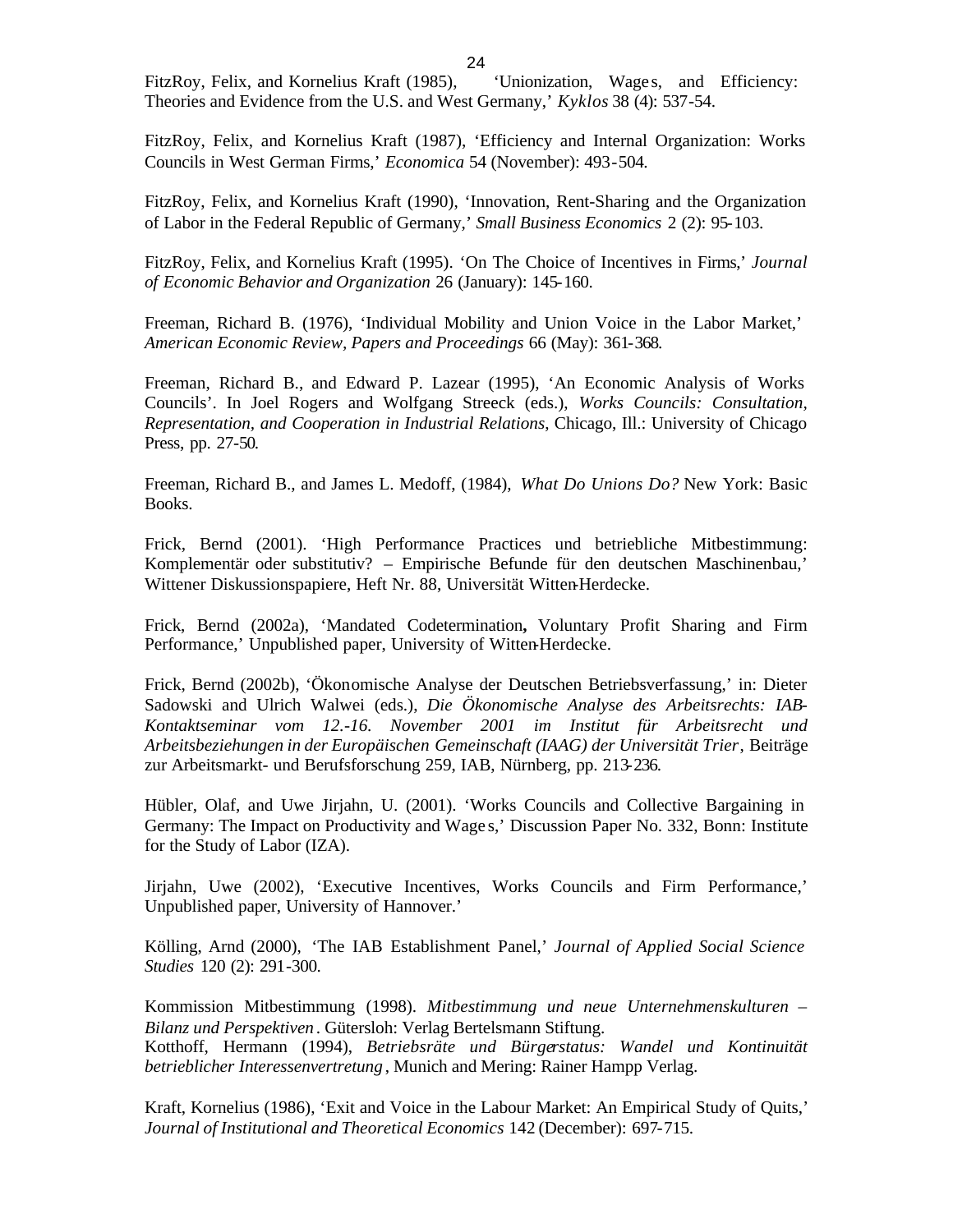Kuhn, Peter (1985), 'Union Productivity Effects and Economic Efficiency,' *Journal of LaborResearch* 6 (Summer): 229-248.

Levine, David I., and Laura D'Andrea Tyson (1990), 'Participation, Productivity, and the Firm's Environment,' in Alan S. Blinder (ed.), *Paying for Productivity - A Look at the Evidence*, Washington, D.C.: The Brookings Institution, pp. 182-237.

Meeusen, Wim, and Julien van den Broeck (1977), 'Efficiency Estimation from Cobb-Douglas Production Functions with Compos ed Error,' *International Economic Review* 18 (June): 435-444.

Müller-Jentsch, Walther (1995), 'Germany: From Collective Voice to Co-Management,' in Joel Rogers and Wolfgang Streeck (eds.), *Works Councils: Consultation, Representation, and Cooperation in Industrial Relations*, Chicago, Ill.: University of Chicago Press, pp. 53-78.

Official Journal (2002), 'Directive 2002/14/EC of the European Parliament and the Council of 11 March 2002 Establishing a General Framework for Informing and Consulting Employees in the European Community, *Official Journal of the European Communities* L 80 of 23.3.2003: 29-33.

Schank, Thorsten, Claus Schnabel, and Joachim Wagner (2002), 'Works Councils – Sand or Grease in the Operation of German Firms?' Working Paper 281, Faculty of Economics and Social Sciences, University of Lüneburg.

Schmalwasser, Oda (2001), 'Revision der Anlagevermögensrechnung 1991 bis 2001,' *Wirtschaft und Statistik* 5: 342-356.

Schnabel, Claus, and Joachim Wagner (1994), 'Industrial Relations and Trade Union Effects on Innovation in Germany', *Labour* 8: 489-503.

Schmidt, Peter, and Robin C. Sickles (1984), 'Production Frontiers and Panel Data,' *Journal of Business and Economic Statistics* 2 (October): 367-374.

Williamson, Oliver E., Michael L. Wachter, and Jeffrey E. Harris (1975), 'Understanding the Employment Relation: The Analysis of Idiosyncratic Exchange,' *Bell Journal of Economics* 6 (Spring): 250-278.

Wolf, Elke, and Thomas Zwick (2002), 'Reassessing the Impacts of High Performance Workplaces,' ZEW Discussion Paper No. 02-07, Mannheim: Zentrum für Europäische Wirtschaftsforschung/ Center for European Economic Research.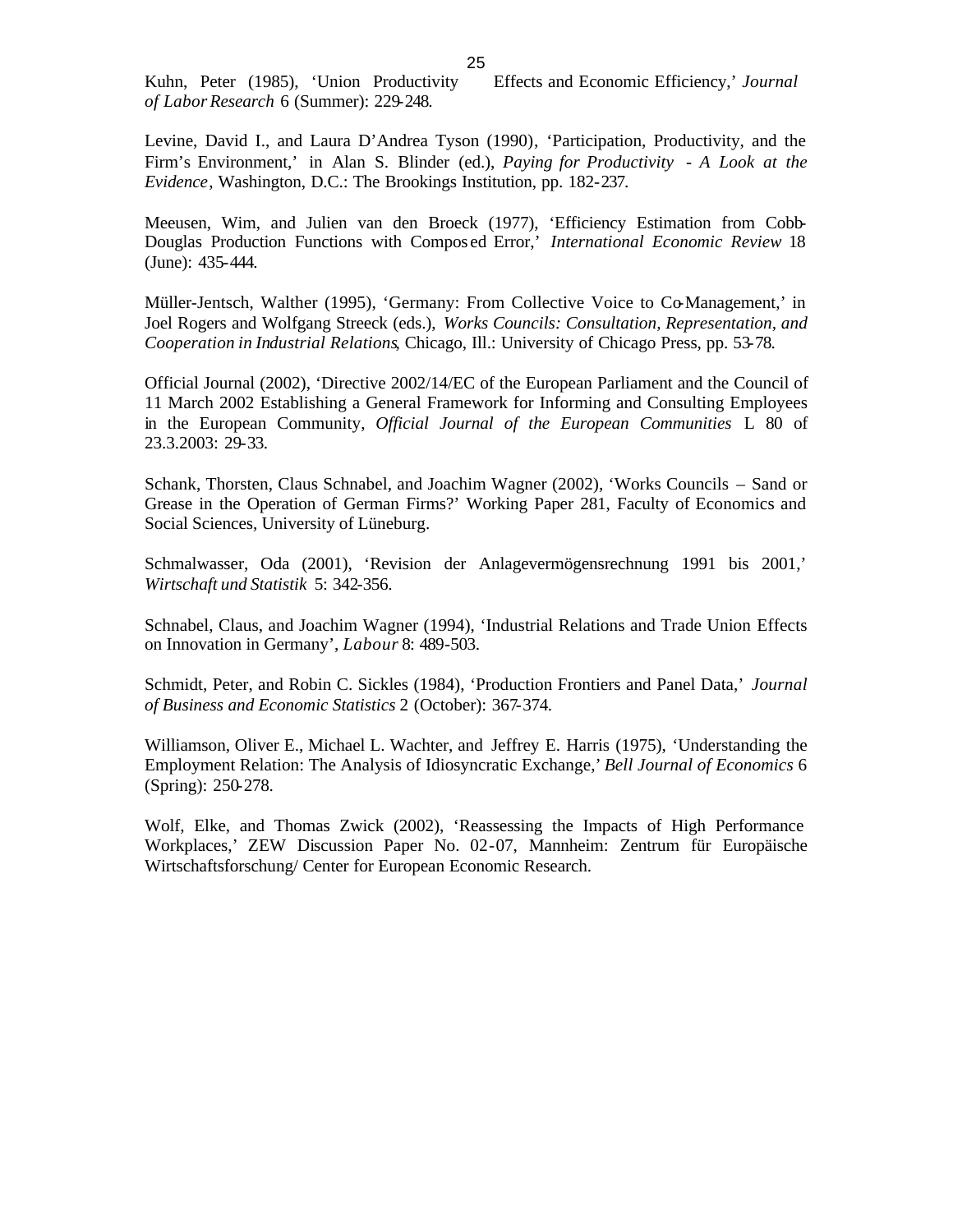|                    |                   | Total                |            | Manufacturing        | Services   |                      |  |  |
|--------------------|-------------------|----------------------|------------|----------------------|------------|----------------------|--|--|
|                    | $N \geq 5$        | $100 \geq N \geq 21$ | $N \geq 5$ | $100 \geq N \geq 21$ | $N \geq 5$ | $100 \geq N \geq 21$ |  |  |
|                    |                   |                      |            | Weighted             |            |                      |  |  |
| Germany            | 11.7              | 28.5                 | 14.0       | 31.6                 | 11.0       | 26.3                 |  |  |
| western<br>Germany | 12.0              | 29.0                 | 15.3       | 34.3                 | 10.8       | 25.8                 |  |  |
| eastern<br>Germany | 10.6              | 26.0                 | 9.3        | 22.7                 | 12.0       | 28.9                 |  |  |
|                    | <b>Unweighted</b> |                      |            |                      |            |                      |  |  |
| Germany            | 42.7              | 33.5                 | 49.3       | 34.8                 | 34.3       | 30.2                 |  |  |
| western<br>Germany | 49.7              | 36.6                 | 64.1       | 44.6                 | 34.7       | 28.2                 |  |  |
| eastern<br>Germany | 34.1              | 30.3                 | 34.6       | 27.9                 | 33.9       | 32.9                 |  |  |

#### **Table 1: Works Councils Presence in Establishments (Percentages)**

*Source*: IAB-Establishment Panel, 1997-2000.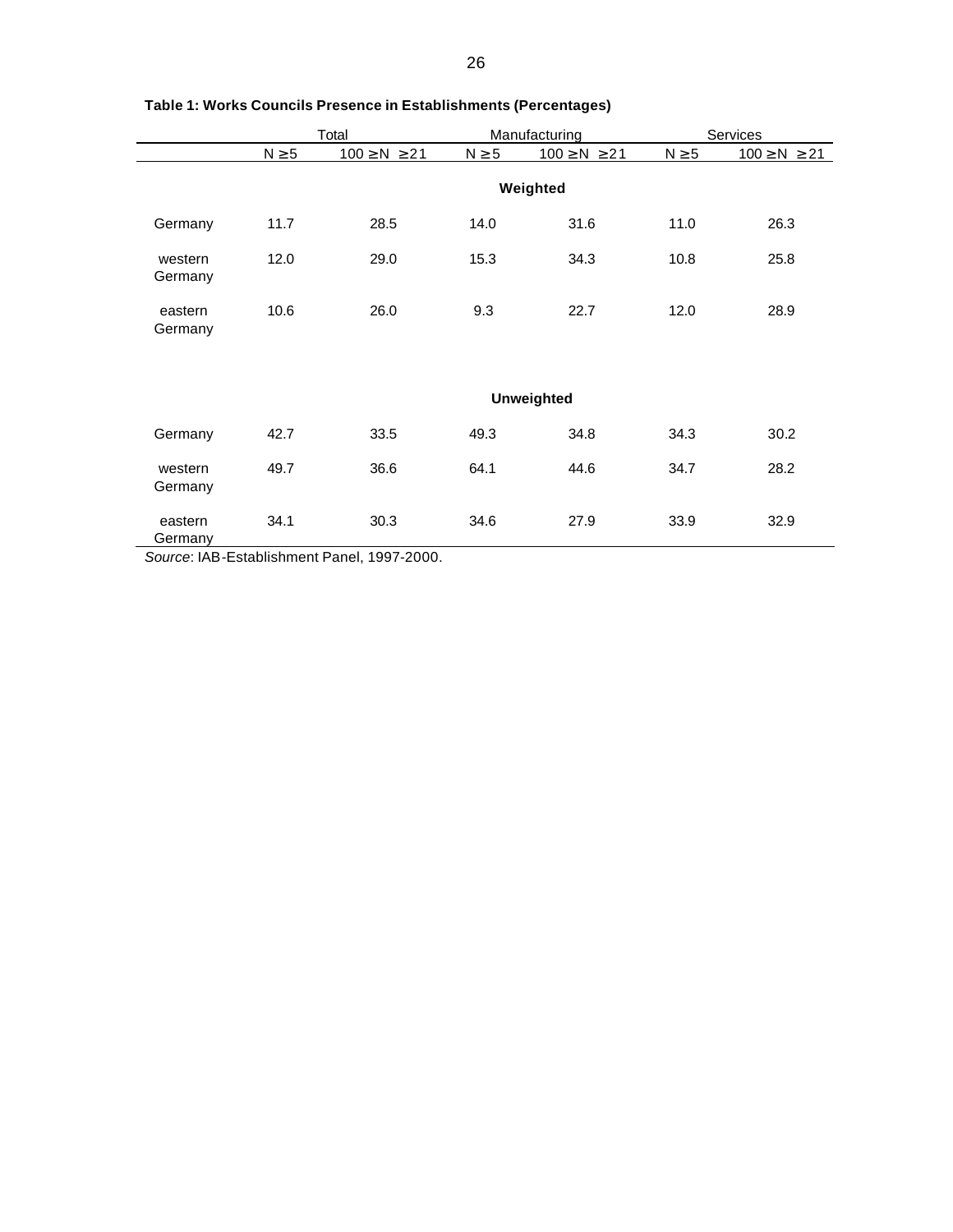|                                                                                 | Total                    |                                 |                          | Manufacturing                   | Services                 |                          |  |
|---------------------------------------------------------------------------------|--------------------------|---------------------------------|--------------------------|---------------------------------|--------------------------|--------------------------|--|
| Establishment<br>Size                                                           | $N \geq 5$               | $100 \geq N \geq 21$ $N \geq 5$ |                          | $100 \geq N \geq 21$ $N \geq 5$ |                          | $100 \ge N \ge 21$       |  |
|                                                                                 | (1)                      | (2)                             | (3)                      | (4)                             | (5)                      | (6)                      |  |
| Works council                                                                   | 0.232                    | 0.118                           | 0.177                    | 0.046                           | 0.275                    | 0.183                    |  |
| $(dummy: 1 = yes)$                                                              | $[8.88]$ ***             | $[3.22]$ ***                    | $[5.71]$ ***             | [1.03]                          | $[6.31]$ ***             | $[3.05]$ ***             |  |
| Number of<br>employees<br>$(\log N)$                                            | 1.041<br>$[17.80]$ ***   | 0.446<br>[0.70]                 | 1.117<br>$[15.92]$ ***   | 0.228<br>[0.30]                 | 1.075<br>$[11.92]$ ***   | 0.629<br>[0.60]          |  |
| Capital stock                                                                   | $-0.075$                 | $-0.168$                        | $-0.098$                 | $-0.063$                        | $-0.072$                 | $-0.257$                 |  |
| $(\log K)$                                                                      | [1.59]                   | $[1.70]^{*}$                    | $[1.89]^{*}$             | [0.41]                          | [0.96]                   | $[2.01]^{**}$            |  |
| $\log^2 N$                                                                      | $-0.025$                 | 0.132                           | $-0.023$                 | 0.171                           | $-0.029$                 | 0.092                    |  |
|                                                                                 | [1.59]                   | [0.79]                          | [1.20]                   | [0.77]                          | [1.32]                   | [0.35]                   |  |
| $\log^2 K$                                                                      | 0.017                    | 0.026                           | 0.019                    | 0.013                           | 0.02                     | 0.037                    |  |
|                                                                                 | $[2.83]$ ***             | $[3.30]^{***}$                  | $[2.71]$ ***             | [1.25]                          | $[2.25]^{**}$            | $[3.32]***$              |  |
| log N log K                                                                     | $-0.004$                 | $-0.009$                        | $-0.006$                 | 0.001                           | $-0.011$                 | $-0.018$                 |  |
|                                                                                 | [0.43]                   | [0.44]                          | [0.54]                   | [0.04]                          | [1.03]                   | [0.63]                   |  |
| Investment in ICT                                                               | 0.124                    | 0.096                           | 0.105                    | 0.051                           | 0.145                    | 0.147                    |  |
| $(dummy: 1 = yes)$                                                              | $[7.55]$ ***             | $[3.72]$ ***                    | $[5.75]$ ***             | $[1.72]$ *                      | $[4.88]$ ***             | $[3.38]$ ***             |  |
| State of technology<br>(index: $1 = up - to -$<br>date; $5 = \text{very old}$ ) | $-0.082$<br>$[7.71]$ *** | $-0.083$<br>$[4.62]^{***}$      | $-0.076$<br>$[6.36]$ *** | $-0.077$<br>$[3.74]$ ***        | $-0.085$<br>$[4.57]$ *** | $-0.101$<br>$[3.29]$ *** |  |
| Part-time workers                                                               | $-0.992$                 | $-1.02$                         | $-1.455$                 | $-1.544$                        | $-0.735$                 | $-0.817$                 |  |
| (percentage)                                                                    | $[15.26]$ ***            | $[9.24]$ ***                    | $[15.36]^{***}$          | $[9.28]$ ***                    | $[9.09]$ ***             | $[6.28]$ ***             |  |
| Apprentices                                                                     | $-0.892$                 | $-0.761$                        | $-1.114$                 | $-1.506$                        | $-0.567$                 | 0.162                    |  |
| (percentage)                                                                    | $[7.46]$ ***             | $[3.23]$ ***                    | $[8.72]^{***}$           | $[6.24]$ ***                    | $[2.62]^{***}$           | [0.37]                   |  |
| Skilled workers                                                                 | 0.344                    | 0.379                           | 0.234                    | 0.305                           | 0.432                    | 0.391                    |  |
| (percentage)                                                                    | $[9.61]$ ***             | $[6.16]^{***}$                  | $[5.43]$ ***             | $[3.60]^{***}$                  | $[7.73]$ ***             | $[4.49]$ ***             |  |
| Collective<br>agreement<br>$(dummy: 1 = yes)$                                   | 0.037<br>$[1.88]^{*}$    | 0.034<br>[1.10]                 | 0.019<br>[0.92]          | 0.034<br>[0.91]                 | 0.086<br>$[2.27]^{**}$   | 0.06<br>[1.10]           |  |
| eastern Germany                                                                 | $-0.355$                 | $-0.33$                         | $-0.298$                 | $-0.267$                        | $-0.417$                 | $-0.42$                  |  |
| (dummy)                                                                         | $[16.63]$ ***            | $[9.27]$ ***                    | $[12.55]$ ***            | $[5.99]$ ***                    | $[11.37]$ ***            | $[7.24]$ ***             |  |
| Constant                                                                        | 11.976                   | 13.914                          | 11.986                   | 13.803                          | 12.597                   | 14.665                   |  |
|                                                                                 | $[51.05]$ ***            | $[10.06]^{***}$                 | $[48.35]$ ***            | $[8.40]^{***}$                  | $[33.48]$ ***            | $[6.58]$ ***             |  |
| Output elasticities<br>at sample means                                          |                          |                                 |                          |                                 |                          |                          |  |
| $\boldsymbol{e}_{\textit{YN}}$                                                  | 0.892                    | 0.835                           | 0.945                    | 0.894                           | 0.833                    | 0.763                    |  |
| $p$ -value                                                                      | [0.000]                  | [0.000]                         | [0.000]                  | [0.000]                         | [0.000]                  | [0.000]                  |  |
| $\mathbf{e}_{YK}$                                                               | 0.122                    | 0.105                           | 0.114                    | 0.093                           | 0.124                    | 0.113                    |  |
| $p$ -value                                                                      | [0.000]                  | [0.000]                         | [0.000]                  | [0.000]                         | [0.000]                  | [0.000]                  |  |
| No. of observations                                                             | 11465                    | 3595                            | 6870                     | 1987                            | 4595                     | 1608                     |  |
| No. of plants                                                                   | 5684                     | 1839                            | 3413                     | 1032                            | 2271                     | 807                      |  |
| $R^2$                                                                           | 0.90                     | 0.60                            | 0.93                     | 0.57                            | 0.83                     | 0.62                     |  |

**Table 2: OLS Regressions of a Translog Production Function (**pooled estimates,1997 -2000; dependent variable: total sales (log *Y*))

*Notes*: Regressions also include sector and year dummies.

\*\*\*, \*\*, \* denote significance at the .01,. 05, and .10 levels, respectively.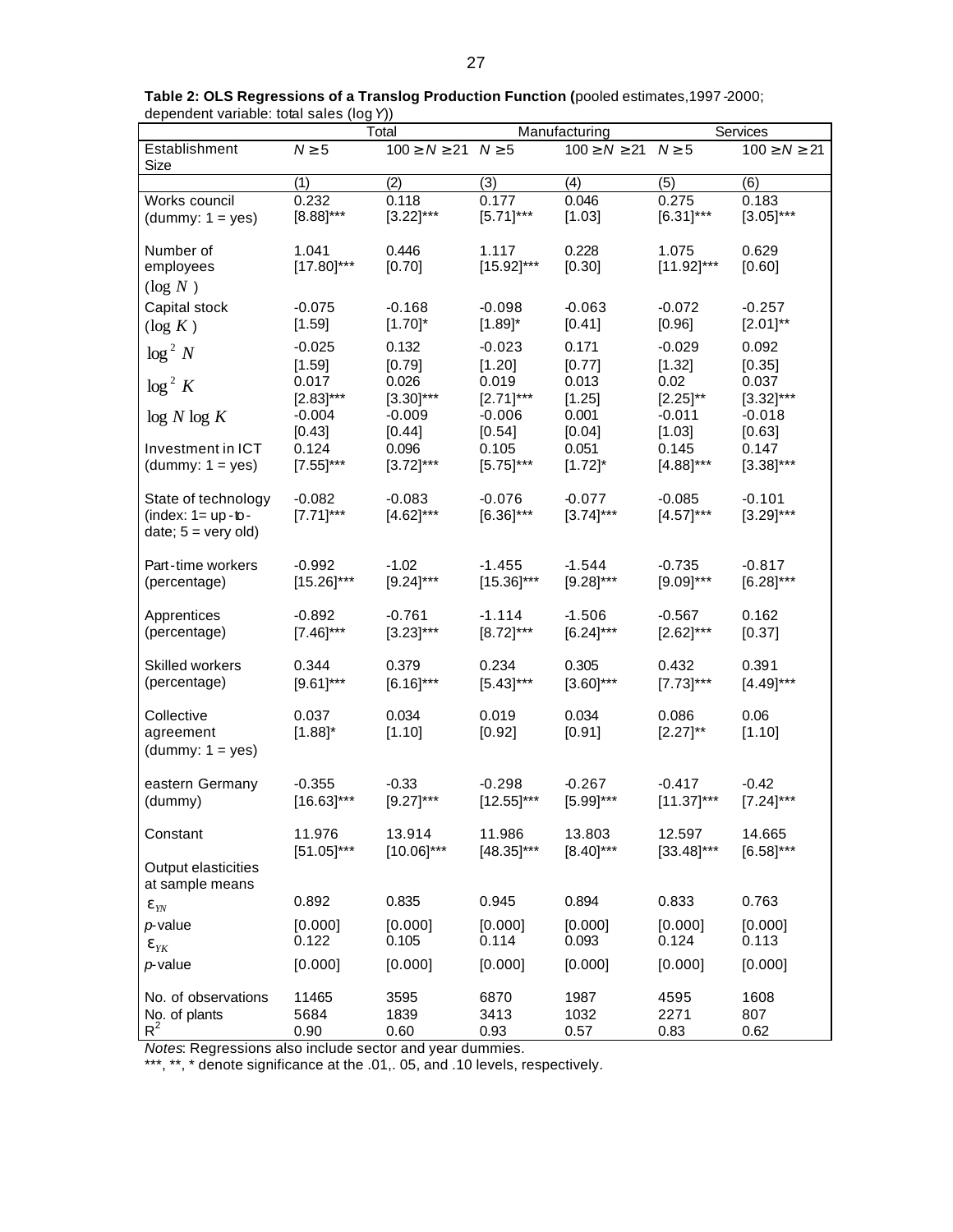| Manufacturing<br>Services<br>Total                                              |                            |                                 |                           |                                 |                           |                           |
|---------------------------------------------------------------------------------|----------------------------|---------------------------------|---------------------------|---------------------------------|---------------------------|---------------------------|
| Establishment<br>Size                                                           | $N \geq 5$                 | $100 \geq N \geq 21$ $N \geq 5$ |                           | $100 \geq N \geq 21$ $N \geq 5$ |                           | $100 \ge N \ge 21$        |
|                                                                                 | (1)                        | (2)                             | (3)                       | (4)                             | (5)                       | (6)                       |
| Works council                                                                   | 0.206                      | 0.098                           | 0.113                     | $-0.042$                        | 0.27                      | 0.186                     |
| $(dummy: 1 = yes)$                                                              | $[5.21]$ ***               | $[1.80]^{*}$                    | $[2.59]$ ***              | [0.71]                          | $[4.14]$ ***              | $[2.04]^{**}$             |
| Number of<br>employees<br>$(\log N)$                                            | 1.028<br>$[12.05]$ ***     | 0.952<br>[0.95]                 | 1.29<br>$[14.32]$ ***     | 1.118<br>[0.93]                 | 0.993<br>$[7.71]$ ***     | 1.036<br>[0.69]           |
| Capital stock                                                                   | $-0.058$                   | $-0.327$                        | $-0.119$                  | 0.001                           | $-0.053$                  | $-0.49$                   |
| $(\log K)$                                                                      | [0.81]                     | $[2.13]^{**}$                   | $[1.67]^{*}$              | [0.00]                          | [0.46]                    | $[2.68]$ ***              |
| $\log^2 N$                                                                      | $-0.026$                   | $-0.09$                         | 0.011                     | $-0.034$                        | $-0.056$                  | $-0.123$                  |
|                                                                                 | [1.17]                     | [0.36]                          | [0.56]                    | [0.10]                          | $[1.89]$ *                | [0.34]                    |
| $\log^2 K$                                                                      | 0.015                      | 0.032                           | 0.03                      | 0.012                           | 0.011                     | 0.046                     |
|                                                                                 | $[1.67]$ *                 | $[3.11]$ ***                    | $[3.31]$ ***              | [1.11]                          | [0.82]                    | $[2.79]$ ***              |
| log N log K                                                                     | $-0.001$                   | 0.015                           | $-0.03$                   | $-0.01$                         | 0.007                     | 0.014                     |
|                                                                                 | [0.10]                     | [0.40]                          | $[2.50]^{**}$             | [0.24]                          | [0.46]                    | [0.24]                    |
| Investment in ICT                                                               | 0.104                      | 0.115                           | 0.088                     | 0.075                           | 0.112                     | 0.15                      |
| $(dummy: 1 = yes)$                                                              | $[4.18]$ ***               | $[2.82]$ ***                    | $[3.18]$ ***              | $[1.67]$ *                      | $[2.63]^{***}$            | $[2.29]^{**}$             |
| State of technology<br>(index: $1 = up - to -$<br>date; $5 = \text{very old}$ ) | $-0.053$<br>$[3.62]^{***}$ | $-0.067$<br>$[2.49]^{**}$       | $-0.036$<br>$[2.26]^{**}$ | $-0.038$<br>[1.29]              | $-0.064$<br>$[2.56]^{**}$ | $-0.102$<br>$[2.39]^{**}$ |
| Part-time workers                                                               | $-1.049$                   | $-1.018$                        | $-1.317$                  | $-1.598$                        | $-0.862$                  | $-0.724$                  |
| (percentage)                                                                    | $[11.91]$ ***              | $[6.43]$ ***                    | $[9.89]$ ***              | $[7.36]^{***}$                  | $[7.97]$ ***              | $[3.67]$ ***              |
| Apprentices                                                                     | $-1.175$                   | $-1.042$                        | $-1.555$                  | $-2.51$                         | $-0.786$                  | 0.189                     |
| (percentage)                                                                    | $[5.56]^{***}$             | $[2.30]^{**}$                   | $[6.18]$ ***              | $[6.19]^{***}$                  | $[2.45]^{**}$             | [0.27]                    |
| Skilled workers                                                                 | 0.446                      | 0.412                           | 0.293                     | 0.291                           | 0.576                     | 0.475                     |
| (percentage)                                                                    | $[8.80]^{***}$             | $[4.46]$ ***                    | $[4.92]$ ***              | $[2.56]^{**}$                   | $[7.52]$ ***              | $[3.69]$ ***              |
| Collective<br>agreement<br>$(dummy: 1 = yes)$                                   | 0.008<br>[0.24]            | 0.012<br>[0.21]                 | $-0.021$<br>[0.62]        | $-0.035$<br>[0.55]              | 0.073<br>[1.34]           | 0.043<br>[0.49]           |
| Constant                                                                        | 11.837                     | 13.256                          | 11.642                    | 11.091                          | 12.572                    | 15.283                    |
|                                                                                 | $[29.28]^{***}$            | $[5.85]$ ***                    | $[27.51]$ ***             | $[4.43]$ ***                    | $[21.78]^{***}$           | $[4.71]***$               |
| Output elasticities<br>at sample means                                          |                            |                                 |                           |                                 |                           |                           |
| $\mathbf{e}_{\scriptscriptstyle {\it YN}}$                                      | 0.900                      | 0.789                           | 0.943                     | 0.860                           | 0.872                     | 0.748                     |
| $p$ -value                                                                      | [0.000]                    | [0.000]                         | [0.000]                   | [0.000]                         | [0.000]                   | [0.000]                   |
| $\mathbf{e}_{YK}$                                                               | 0.127                      | 0.109                           | 0.134                     | 0.102                           | 0.106                     | 0.102                     |
| $p$ -value                                                                      | [0.000]                    | [0.000]                         | [0.000]                   | [0.000]                         | [0.000]                   | [0.000]                   |
| No. of observations                                                             | 5843                       | 1646                            | 3347                      | 789                             | 2496                      | 857                       |
| No. of plants                                                                   | 3120                       | 944                             | 1717                      | 439                             | 1403                      | 505                       |
| $R^2$                                                                           | 0.91                       | 0.55                            | 0.94                      | 0.61                            | 0.84                      | 0.54                      |

**Table 3: OLS Regressions of a Translog Production Function – western Germany** (pooled estimates, 1997 -2000; dependent variable: total sales (log *Y*))

*Notes*: Regressions also include sector and year dummies.

\*\*\*, \*\*, \* denote significance at the .01,. 05, and .10 levels, respectively.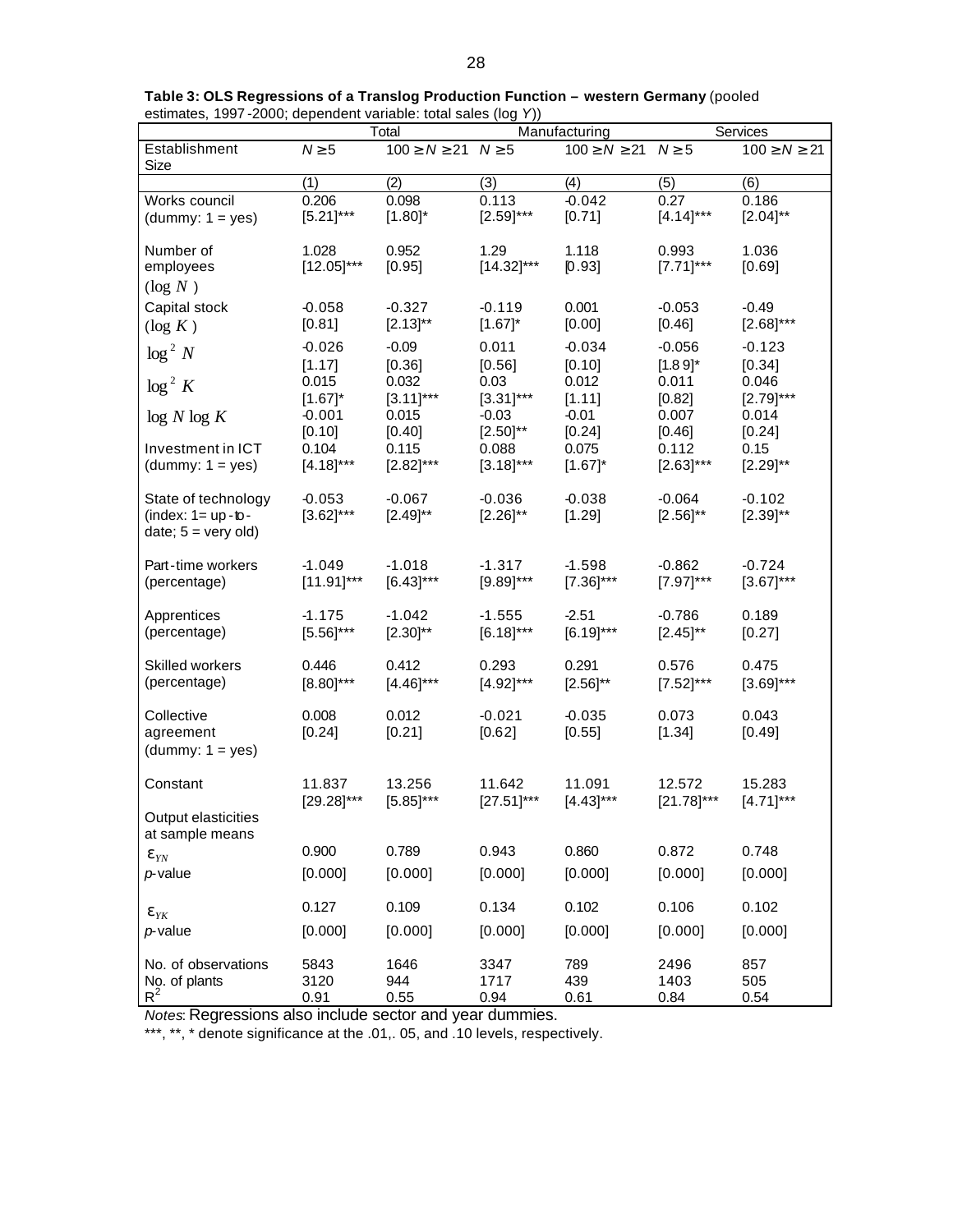|                                                                                 |                             | Total                           |                             | Manufacturing                   | Services                   |                            |  |
|---------------------------------------------------------------------------------|-----------------------------|---------------------------------|-----------------------------|---------------------------------|----------------------------|----------------------------|--|
| Establishment<br>Size                                                           | $N \geq 5$                  | $100 \geq N \geq 21$ $N \geq 5$ |                             | $100 \geq N \geq 21$ $N \geq 5$ |                            | $100 \geq N \geq 21$       |  |
|                                                                                 | (1)                         | (2)                             | (3)                         | (4)                             | (5)                        | (6)                        |  |
| Works council<br>$(dummy: 1 = yes)$                                             | 0.266<br>$[7.77]$ ***       | 0.137<br>$[2.84]$ ***           | 0.222<br>$[5.25]$ ***       | 0.111<br>$[1.85]^{*}$           | 0.294<br>$[5.17]$ ***      | 0.154<br>$[1.98]^{**}$     |  |
| Number of<br>employees<br>$(\log N)$                                            | 1.149<br>$[12.57]$ ***      | 0.237<br>[0.30]                 | 1.085<br>$[9.89]$ ***       | $-0.143$<br>[0.16]              | 1.19<br>$[8.43]$ ***       | 0.448<br>[0.31]            |  |
| Capital stock<br>$(\log K)$                                                     | $-0.096$<br>[1.42]          | $-0.121$<br>[1.00]              | $-0.131$<br>$[1.84]$ *      | $-0.242$<br>[1.19]              | $-0.039$<br>[0.39]         | $-0.01$<br>[0.06]          |  |
| $\log^2 N$                                                                      | $-0.047$<br>$[2.07]^{**}$   | 0.154<br>[0.73]                 | $-0.068$<br>$[2.22]^{**}$   | 0.164<br>[0.65]                 | $-0.034$<br>[1.01]         | 0.142<br>[0.38]            |  |
| $\log^2 K$                                                                      | 0.021<br>$[2.31]^{**}$      | 0.016<br>[1.49]                 | 0.016<br>$[1.66]$ *         | 0.016<br>[0.96]                 | 0.023<br>$[1.80]^{*}$      | 0.013<br>[0.89]            |  |
| log N log K<br>Investment in ICT                                                | $-0.007$<br>[0.65]<br>0.144 | 0.007<br>[0.27]<br>0.09         | 0.01<br>[0.71]<br>0.123     | 0.037<br>[0.82]<br>0.049        | $-0.023$<br>[1.53]<br>0.18 | $-0.01$<br>[0.32]<br>0.162 |  |
| $(dummy: 1 = yes)$                                                              | $[6.66]$ ***                | $[2.81]$ ***                    | $[5.19]$ ***                | [1.34]                          | $[4.34]$ ***               | $[2.76]$ ***               |  |
| State of technology<br>(index: $1 = up - to -$<br>date; $5 = \text{very old}$ ) | $-0.11$<br>$[7.28]^{***}$   | $-0.093$<br>$[4.07]$ ***        | $-0.105$<br>$[6.19]$ ***    | $-0.091$<br>$[3.39]$ ***        | $-0.107$<br>$[3.89]$ ***   | $-0.092$<br>$[2.20]^{**}$  |  |
| Part-time workers<br>(percentage)                                               | $-0.904$<br>$[9.39]$ ***    | $-0.963$<br>$[6.46]$ ***        | $-1.596$<br>$[11.59]^{***}$ | $-1.769$<br>$[6.02]^{***}$      | $-0.557$<br>$[4.58]$ ***   | $-0.812$<br>$[4.78]$ ***   |  |
| Apprentices<br>(percentage)                                                     | $-0.759$<br>$[5.48]$ ***    | $-0.732$<br>$[2.80]^{***}$      | $-0.939$<br>$[6.18]$ ***    | $-1.12$<br>$[3.69]^{***}$       | $-0.418$<br>[1.55]         | $-0.086$<br>[0.17]         |  |
| Skilled workers<br>(percentage)                                                 | 0.253<br>$[4.99]$ ***       | 0.295<br>$[3.64]$ ***           | 0.214<br>$[3.40]$ ***       | 0.331<br>$[2.77]$ ***           | 0.235<br>$[2.81]$ ***      | 0.264<br>$[2.34]^{**}$     |  |
| Collective<br>agreement<br>$(dummy: 1 = yes)$                                   | 0.062<br>$[2.42]^{**}$      | 0.068<br>$[1.80]^{*}$           | 0.046<br>$[1.73]^{*}$       | 0.061<br>[1.36]                 | 0.086<br>$[1.67]^{*}$      | 0.08<br>[1.16]             |  |
| Constant                                                                        | 11.685<br>$[39.25]$ ***     | 13.933<br>$[8.14]$ ***          | 12.052<br>$[39.49]$ ***     | 15.448<br>$[7.12]***$           | 11.937<br>$[24.23]$ ***    | 13.144<br>$[4.30]$ ***     |  |
| Output elasticities<br>at sample means                                          |                             |                                 |                             |                                 |                            |                            |  |
| $\mathbf{e}_{YN}$                                                               | 0.881                       | 0.900                           | 0.941                       | 0.904                           | 0.793                      | 0.860                      |  |
| $p$ -value                                                                      | [0.000]                     | [0.000]                         | [0.000]                     | [0.000]                         | [0.000]                    | 0.000                      |  |
| $\mathbf{e}_{YK}$                                                               | 0.118                       | 0.091                           | 0.095                       | 0.082                           | 0.142                      | 0.104                      |  |
| $p$ -value                                                                      | [0.000]                     | [0.000]                         | [0.000]                     | [0.000]                         | [0.000]                    | 0.000                      |  |
| No. of observations<br>No. of plants<br>$R^2$                                   | 5622<br>2564<br>0.87        | 1949<br>895<br>0.64             | 3523<br>1696<br>0.90        | 1198<br>593<br>0.58             | 2099<br>868<br>0.82        | 751<br>302<br>0.71         |  |

**Table 4: OLS Regressions of a Translog Production Function – eastern Germany** (pooled estimates, 1997 -2000; dependent variable: total sales (log *Y*))

*Notes*: Regressions also include sector and year dummies.

\*\*\*, \*\*, \* denote significance at the .01,. 05, and .10 levels, respectively.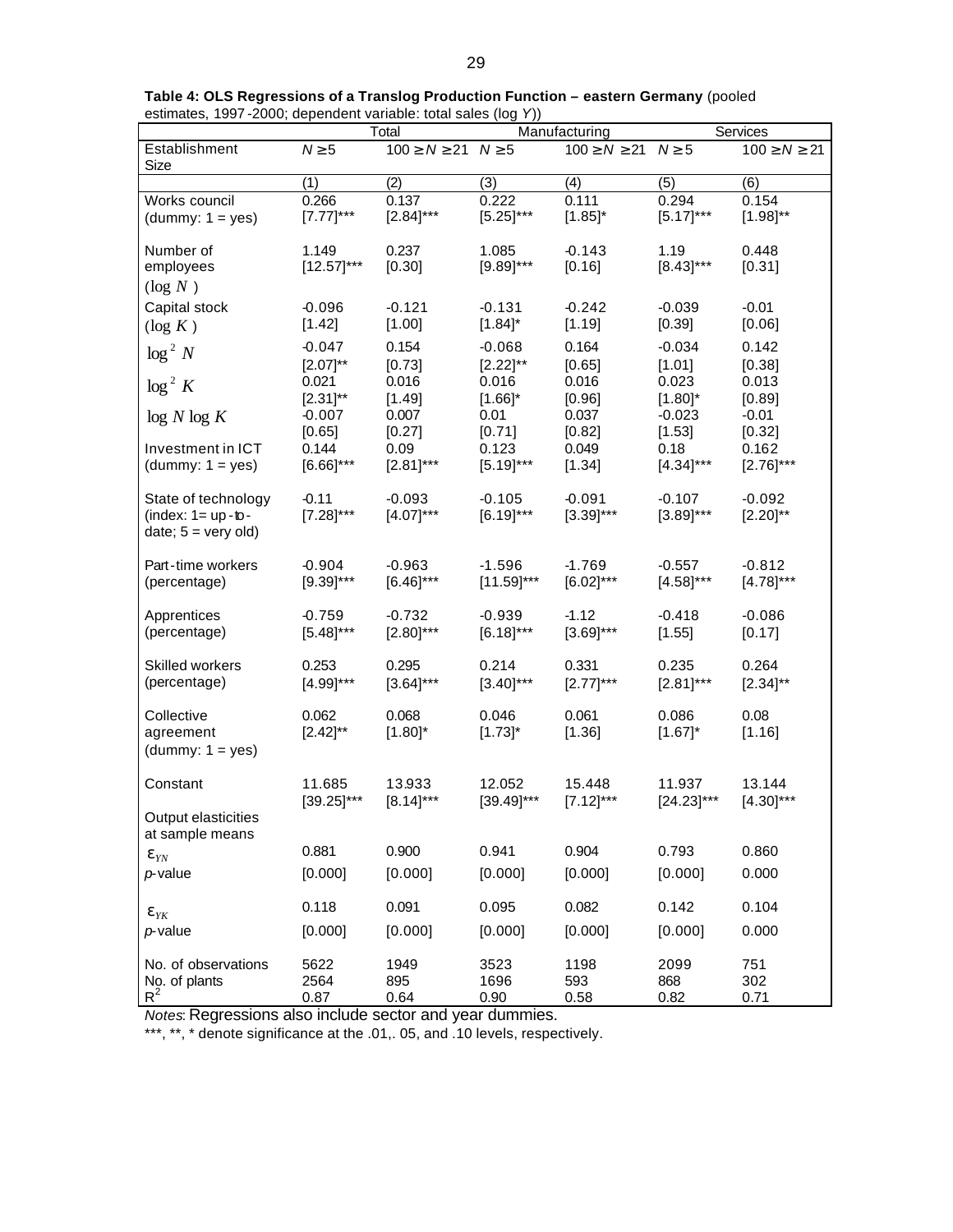|         |           |                      | 1997                  | 1998           | 1999           | 2000           | Pooled         |
|---------|-----------|----------------------|-----------------------|----------------|----------------|----------------|----------------|
|         |           | $N \geq 5$           | 0.259                 | 0.235          | 0.207          | 0.238          | 0.232          |
|         |           |                      |                       |                |                |                |                |
|         |           |                      | $[5.76]$ ***          | $[5.92]$ ***   | $[5.82]$ ***   | $[7.35]$ ***   | $[8.88]$ ***   |
|         | Total     |                      | 2024                  | 2520           | 2969           | 3952           | 11465          |
|         |           | $100 \ge N \ge 21$   | 0.123                 | 0.107          | 0.056          | 0.172          | 0.118          |
|         |           |                      | $[1.86]$ *            | $[1.94]$ *     | [1.16]         | $[3.60]$ ***   | $[3.22]$ ***   |
|         |           |                      | 546                   | 734            | 942            | 1373           | 3595           |
|         |           | $N \geq 5$           | 0.305                 | 0.172          | 0.131          | 0.161          | 0.177          |
|         |           |                      | $[5.31]***$           | $[3.55]$ ***   | $[3.31]$ ***   | $[4.05]$ ***   | $[5.71]$ ***   |
|         | Manu-     |                      | 1204                  | 1497           | 1807           | 2362           | 6870           |
| Germany | facturing | $100 \ge N \ge 21$   | 0.119                 | 0.063          | $-0.011$       | 0.07           | 0.046          |
|         |           |                      |                       |                |                |                |                |
|         |           |                      | $[1.73]$ *            | [0.94]         | $[-0.18]$      | [1.22]         | [1.03]         |
|         |           |                      | 291                   | 394            | 549            | 753            | 1987           |
|         |           | $N \geq 5$           | 0.212                 | 0.283          | 0.288          | 0.291          | 0.275          |
|         |           |                      | $[2.88]$ ***          | $[4.46]$ ***   | $[4.60]$ ***   | $[5.56]$ ***   | $[6.31]$ ***   |
|         |           |                      | 820                   | 1023           | 1162           | 1590           | 4595           |
|         | Services  | $100 \ge N \ge 21$   | 0.098                 | 0.145          | 0.139          | 0.269          | 0.183          |
|         |           |                      | [0.82]                | [1.61]         | $[1.75]$ *     | $[3.41]$ ***   | $[3.05]^{***}$ |
|         |           |                      | 255                   | 340            | 393            | 620            | 1608           |
|         |           |                      | $0.2\,$               | 0.133          | 0.227          | 0.229          | 0.206          |
|         |           | $N \geq 5$           |                       |                |                |                |                |
|         |           |                      | $[2.83]$ ***          | $[2.02]^{**}$  | $[3.69]$ ***   | $[5.15]$ ***   | $[5.21]$ ***   |
|         | Total     |                      | 1003                  | 1234           | 1373           | 2233           | 5843           |
|         |           | $100 \ge N \ge 21$   | 0.083                 | $-0.039$       | 0.074          | 0.177          | 0.098          |
|         |           |                      | [0.79]                | $[-0.43]$      | [0.83]         | $[2.64]$ ***   | $[1.80]^{*}$   |
|         |           |                      | 227                   | 310            | 367            | 742            | 1646           |
|         |           | $N \geq 5$           | 0.242                 | 0.049          | 0.101          | 0.102          | 0.113          |
|         |           |                      | $[3.16]$ ***          | [0.73]         | [1.52]         | $[1.89]$ *     | $[2.59]$ ***   |
| western | Manu-     |                      | 615                   | 727            | 805            | 1200           | 3347           |
| Germany | facturing |                      |                       |                |                |                |                |
|         |           | $100 \ge N \ge 21$   | 0.073                 | $-0.055$       | $-0.111$       | $-0.038$       | $-0.042$       |
|         |           |                      | [0.58]                | $[-0.54]$      | $[-1.06]$      | $[-0.47]$      | $[-0.71]$      |
|         |           |                      | 116                   | 155            | 190            | 328            | 789            |
|         |           | $N \geq 5$           | 0.191                 | 0.203          | 0.32           | 0.306          | 0.27           |
|         |           |                      | $[1.68]^{*}$          | $[1.82]$ *     | $[3.03]$ ***   | $[4.45]$ ***   | $[4.14]$ ***   |
|         |           |                      | 388                   | 507            | 568            | 1033           | 2496           |
|         | Services  | $100 \ge N \ge 21$   | 0.076                 | $-0.075$       | 0.215          | 0.311          | 0.186          |
|         |           |                      | [0.37]                |                | [1.39]         | $[3.05]$ ***   | $[2.04]^{**}$  |
|         |           |                      |                       | $[-0.45]$      |                |                |                |
|         |           |                      | 111                   | 155            | 177            | 414            | 857            |
|         |           | $N \geq 5$           | 0.305                 | 0.304          | 0.202          | 0.277          | 0.266          |
|         |           |                      | $[5.13]$ ***          | $[6.18]$ ***   | $[4.83]$ ***   | $[5.90]^{***}$ | $[7.77]***$    |
|         | Total     |                      | 1021                  | 1286           | 1596           | 1719           | 5622           |
|         |           | $100 \geq N \geq 21$ | 0.17                  | 0.198          | 0.047          | 0.171          | 0.137          |
|         |           |                      | $[1.88]$ <sup>*</sup> | $[2.75]^{***}$ | [0.81]         | $[2.54]^{**}$  | $[2.84]$ ***   |
|         |           |                      | 319                   | 424            | 575            | 631            | 1949           |
|         |           | $N \geq 5$           | 0.338                 | 0.234          | 0.149          | 0.233          | 0.222          |
|         |           |                      | $[4.43]$ ***          | $[3.62]$ ***   | $[2.96]^{***}$ | $[3.93]***$    | $[5.25]^{***}$ |
| eastern | Manu-     |                      | 589                   | 770            | 1002           | 1162           | 3523           |
| Germany | facturing | $100 \ge N \ge 21$   | 0.164                 | 0.142          | 0.038          | 0.184          | 0.111          |
|         |           |                      | $[1.89]$ *            | $[1.69]$ *     | [0.52]         | $[2.21]^{**}$  | $[1.85]^{*}$   |
|         |           |                      | 175                   | 239            | 359            | 425            | 1198           |
|         |           | $N \geq 5$           | 0.253                 | 0.361          | 0.241          | 0.3            | 0.294          |
|         |           |                      | $[2.54]^{**}$         | $[4.76]$ ***   | $[3.38]$ ***   | $[3.93]$ ***   | $[5.17]$ ***   |
|         |           |                      | 432                   | 516            | 594            | 557            | 2099           |
|         | Services  |                      | 0.11                  | 0.242          | 0.072          | 0.13           | 0.154          |
|         |           | $100 \geq N \geq 21$ |                       |                |                |                |                |
|         |           |                      | [0.61]                | $[2.09]^{**}$  | [0.80]         | [1.12]         | $[1.98]^{**}$  |
|         |           |                      | 144                   | 185            | 216            | 206            | 751            |

**Table 5: Works Council Effects on Productivity from OLS Regressions of a Translog Production Function, Individual Years** 

*Notes* : Each cell is from a separate regression. The cell entries give coefficient estimate, *t*-value, and number of observations in the regression. Dependent variable and explanatory variables as in Tables 2 through 4.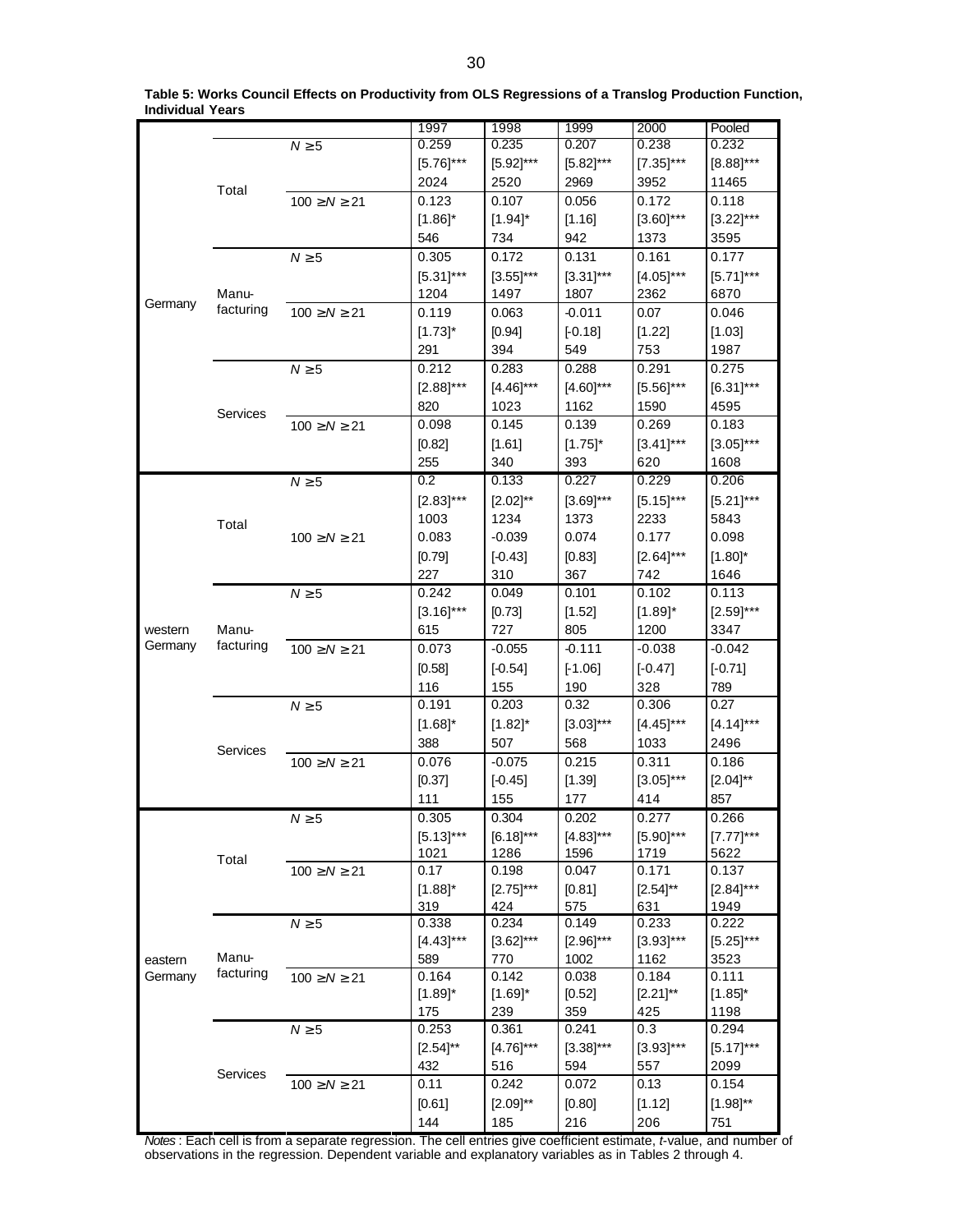**Table 6: Production Frontier Estimates of the Technical Efficiency Estimates of Plants with and without a Works Council (WC),1997-2000**

|                    |                 |                        | Total |                        | Manufacturing |                        |       | Services                 |       |                        |      |                        |
|--------------------|-----------------|------------------------|-------|------------------------|---------------|------------------------|-------|--------------------------|-------|------------------------|------|------------------------|
|                    |                 | Without WC             |       | With WC                |               | Without WC             |       | With WC                  |       | Without WC             |      | With WC                |
|                    | Med.            | Conf. interval         | Med.  | Conf. interval.        | Med.          | Conf. interval         | Med.  | Conf. interval           | Med.  | Conf. interval         | Med. | Conf. interval         |
|                    | Total           |                        |       |                        |               |                        |       |                          |       |                        |      |                        |
| $N \geq 5$         |                 | $0.016$ [0.012, 0.021] |       | $0.068$ [0.052, 0.089] |               | $0.021$ [0.016, 0.027] |       | $0.091$ [0.071, 0.118]   |       | $0.013$ [0.009, 0.019] |      | $0.044$ [0.032, 0.060] |
| $100 \ge N \ge 21$ |                 | $0.065$ [0.051, 0.082] |       | $0.085$ [0.068, 0.107] |               | $0.133$ [0.104, 0.170] | 0.171 | [0.136, 0.215]           |       | $0.045$ [0.035, 0.056] |      | $0.062$ [0.050, 0.078] |
|                    |                 |                        |       |                        |               |                        |       |                          |       |                        |      |                        |
|                    |                 |                        |       |                        |               | western Germany        |       |                          |       |                        |      |                        |
| $N \geq 5$         | 0.011           | [0.009, 0.015]         |       | $0.067$ [0.053, 0.083] |               | $0.012$ [0.008, 0.017] |       | $0.071$ $[0.049, 0.101]$ | 0.011 | [0.008, 0.017]         |      | $0.054$ [0.043, 0.068] |
| $100 \ge N \ge 21$ |                 | $0.055$ [0.046, 0.068] |       | $0.073$ [0.061, 0.089] |               | $0.104$ [0.086, 0.125] |       | $0.133$ [0.110, 0.162]   | 0.051 | [0.040, 0.066]         |      | $0.055$ [0.044, 0.068] |
|                    |                 |                        |       |                        |               |                        |       |                          |       |                        |      |                        |
|                    | eastern Germany |                        |       |                        |               |                        |       |                          |       |                        |      |                        |
| $N \geq 5$         |                 | $0.036$ [0.024, 0.052] |       | $0.093$ [0.065, 0.131] |               | $0.070$ [0.051, 0.095] |       | $0.175$ [0.134, 0.229]   | 0.017 | [0.010, 0.029]         |      | $0.049$ [0.034, 0.070] |
| $100 \ge N \ge 21$ |                 | $0.115$ [0.090, 0.147] |       | $0.154$ [0.121, 0.195] |               | $0.162$ [0.121, 0.219] |       | $0.193$ [0.147, 0.255]   | 0.111 | [0.085, 0.145]         |      | $0.152$ [0.112, 0.207] |

*Notes*: The production frontier estimation is fixed effects, with log total sales as the dependent variable. The estimates control for industry effects. Confidence intervals are for the .95 level.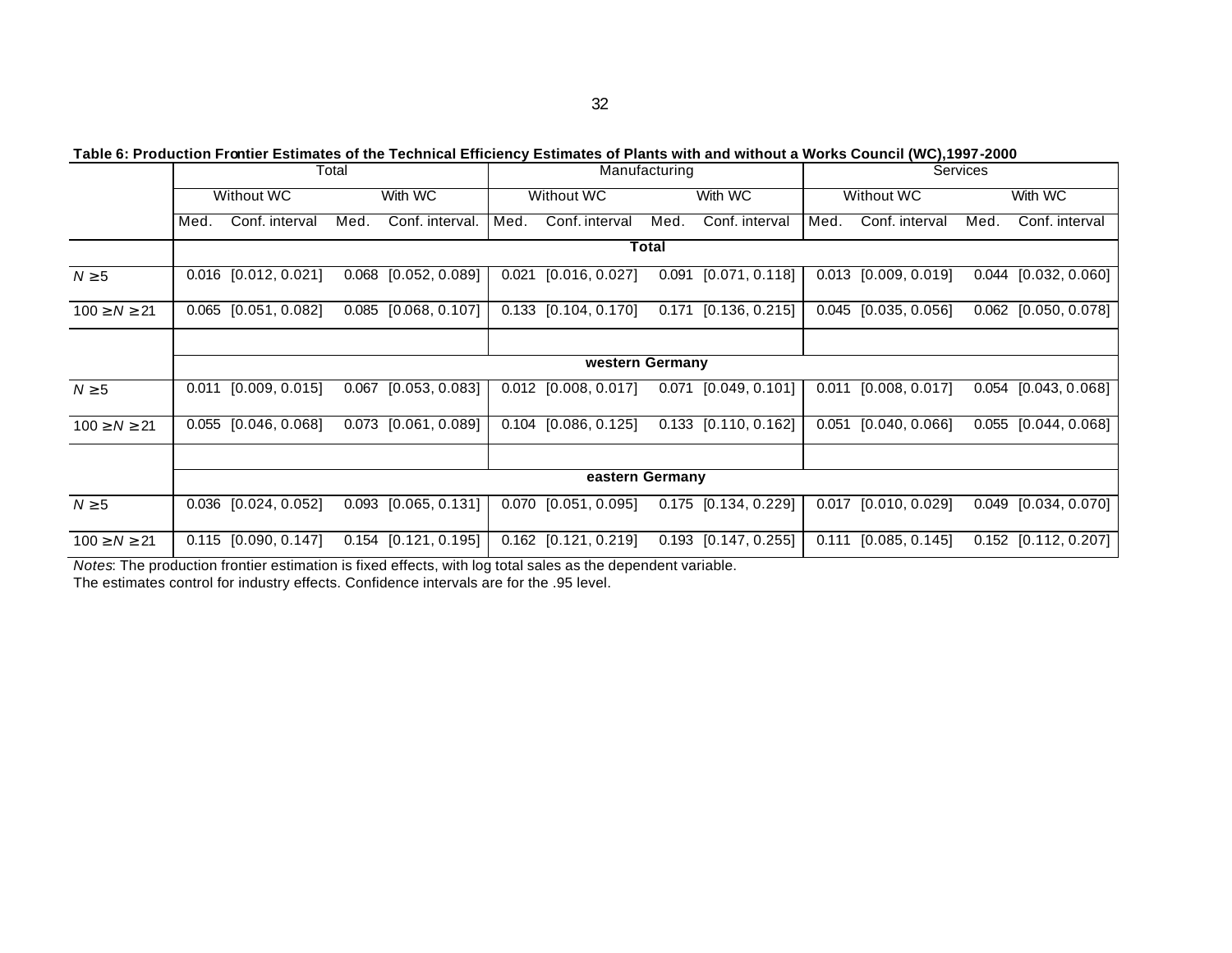|                                                       | Total                    |                      |                          | Western Germany            | Eastern Germany         |                       |
|-------------------------------------------------------|--------------------------|----------------------|--------------------------|----------------------------|-------------------------|-----------------------|
|                                                       | $N \geq 5$               | $100 \geq N \geq 21$ | $N \geq 5$               | $100 \geq N \geq 21$       | $N \geq 5$              | $100 \ge N \ge 21$    |
|                                                       | (1)                      | (2)                  | (3)                      | (4)                        | (5)                     | (6)                   |
| Works council                                         |                          |                      |                          |                            |                         |                       |
| (dummy)                                               | 0.013                    | $-0.012$             | 0.051                    | $-0.004$                   | $-0.009$                | 0.016                 |
| 1997:yes; 2000:yes                                    | [0.45]                   | [0.26]               | [1.38]                   | [0.07]                     | [0.20]                  | [0.22]                |
| 1997:no; 2000:yes                                     | 0.02                     | 0.143                | 0.069                    | $-0.007$                   | 0.019                   | 0.242                 |
|                                                       | [0.21]                   | [1.40]               | [0.54]                   | [0.07]                     | [0.13]                  | [1.40]                |
| 1997:yes; 2000:no                                     | 0.159                    | $-0.059$             | 0.041                    | 0.219                      | 0.202                   | $-0.145$              |
|                                                       | [1.53]                   | [0.70]               | [0.66]                   | $[2.78]^{***}$             | [1.22]                  | [1.42]                |
| Number of<br>employees<br>$(\Delta \log N)$           | 0.622<br>$[7.09]$ ***    | 0.536<br>$[5.72]***$ | 0.529<br>$[4.52]$ ***    | 0.306<br>$[1.83]$ *        | 0.686<br>$[6.06]^{***}$ | 0.607<br>$[4.87]$ *** |
| Capital stock                                         | 0.014                    | 0.082                | 0.014                    | 0.082                      | 0.016                   | 0.085                 |
| $(\Delta \log K)$                                     | [0.99]                   | $[4.08]$ ***         | [0.46]                   | [1.43]                     | [0.84]                  | $[3.71]$ ***          |
| Investment in ICT (4-<br>year-average of<br>dummy)    | 0.054<br>[1.31]          | 0.05<br>[0.76]       | 0.042<br>[0.79]          | $-0.017$<br>[0.19]         | 0.049<br>[0.79]         | 0.041<br>[0.42]       |
| State of technology<br>(4-year-average of<br>index)   | $-0.001$<br>[0.02]       | 0.019<br>[0.64]      | $-0.05$<br>$[2.25]^{**}$ | 0.006<br>[0.15]            | 0.033<br>[0.82]         | 0.018<br>[0.38]       |
| Part-time workers                                     | 0.136                    | $-0.147$             | 0.037                    | 0.283                      | 0.272                   | $-0.533$              |
| $(\Delta$ percentage)                                 | [0.64]                   | [0.95]               | [0.28]                   | [1.08]                     | [0.67]                  | $[2.23]^{**}$         |
| Apprentices                                           | $-0.191$                 | $-0.426$             | $-0.325$                 | 0.057                      | $-0.177$                | $-0.597$              |
| $(\Delta$ percentage)                                 | [0.66]                   | [1.12]               | [0.72]                   | [0.09]                     | [0.46]                  | [1.11]                |
| Skilled workers                                       | 0.06                     | 0.073                | 0.09                     | 0.15                       | 0.08                    | 0.061                 |
| $(\Delta$ percentage)                                 | [0.71]                   | [1.19]               | [1.44]                   | $[1.66]$ *                 | [0.53]                  | [0.67]                |
| Collective<br>agreement (dummy)<br>1997:yes; 2000:yes | 0.001<br>[0.02]          | $-0.059$<br>[1.16]   | $-0.068$<br>[1.27]       | $-0.212$<br>$[2.68]^{***}$ | 0.042<br>[0.90]         | $-0.012$<br>[0.17]    |
| 1997:no; 2000:yes                                     | $-0.061$                 | $-0.224$             | $-0.094$                 | 0.004                      | $-0.032$                | $-0.271$              |
|                                                       | [0.86]                   | $[1.97]^{**}$        | [0.80]                   | [0.02]                     | [0.36]                  | $[2.07]^{**}$         |
| 1997:yes; 2000:no                                     | 0.028                    | 0.047                | $-0.075$                 | $-0.072$                   | 0.061                   | 0.102                 |
|                                                       | [0.57]                   | [0.84]               | [1.01]                   | [0.73]                     | [0.96]                  | [1.37]                |
| Dummy eastern<br>Germany                              | $-0.066$<br>$[2.66]$ *** | $-0.057$<br>[1.55]   |                          |                            |                         |                       |
| Constant                                              | $-0.232$                 | $-0.828$             | $-0.269$                 | 0.113                      | $-0.33$                 | $-0.803$              |
|                                                       | [1.16]                   | $[6.09]^{***}$       | $[2.78]$ ***             | [0.80]                     | [1.32]                  | $[4.70]$ ***          |
| No. of observations                                   | 1098                     | 314                  | 506                      | 126                        | 592                     | 188                   |
| $R^2$                                                 | 0.31                     | 0.37                 | 0.3                      | 0.42                       | 0.35                    | 0.44                  |

**Table 7: OLS Regressions of a Cobb-Douglas Production Function in Differences, 1997- 2000**  (dependent variable: **D** log total sales)

*Notes*: Δ denotes the difference between 2000 and 1997 of the respective variable. The regressions also include sector dummies. \*\*\*, \*\*, \* denote significance at the .01. .05, and .10 levels, respectively.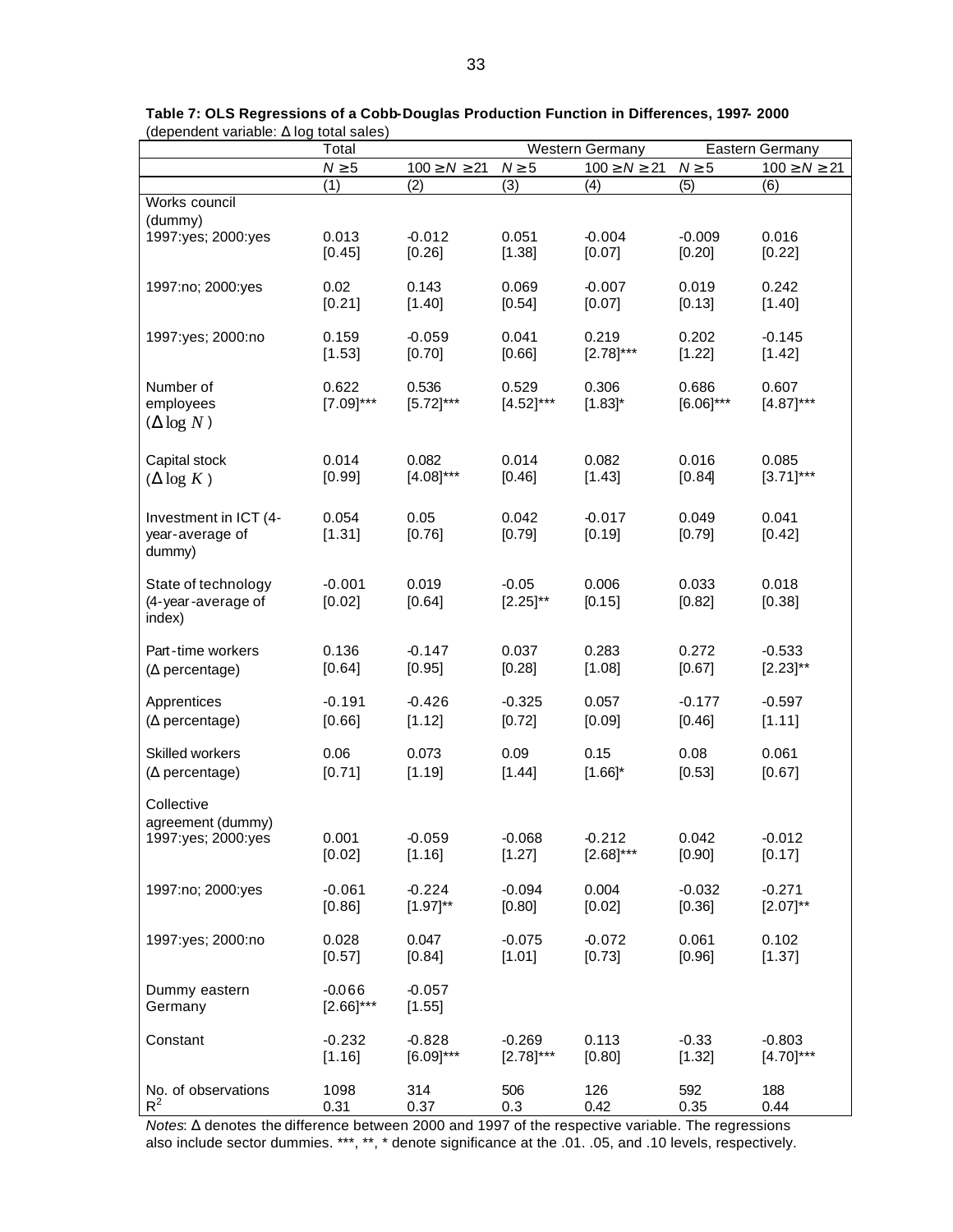#### **Endnotes**

 $\overline{a}$ 

<sup>1</sup> An English-language summary of the report can be downloaded at www.mpi-fgkoeln.mpg.de/endbericht/inhalt\_e.html.

 $2^2$  Other supportive theoretical arguments reflect agency considerations. Thus, either institution – union or works council – can be construed as a more efficient monitor of managers than the shareholder principal (see, respectively, Kuhn, 1985, and Jirjahn, 2002). That said, such approaches still confront a bargaining problem.

 $3$  This is not the place to provide chapter and verse on the powers of the works council (but see Müller-Jentsch, 1995; Addison, Bellmann, Schnabel, and Wagner 2003). Suffice it to say here that the information and consultation rights are not merely extensive but are also increasing in establishment size. To take just one example from information disclosure: in plants with more than 100 employees an *economic committee* has to be set up. This standing body is appointed by the works council, and has to be informed by the employer on the current and future economic situation of the firm and be given all relevant and financial information. The more important codetermination rights of the council cover the commencement and termination of working hours, the regulation of overtime and reduced working hours, leave arrangements, the introduction of technical devices to monitor employee performance, and remuneration arrangements including the fixing of job and bonus rates and other forms of performance relate d pay. (Under the recent changes in the law, works councils may now initiate and codetermine vocational training measures in respect of employees whose qualifications are likely to be rendered obsolete, and have new codetermination rights in the operation of teamworking.) In plants with more than 20 employees, the consent rights of the works council cover the engagement, grading/regrading, and transfer of workers as well as individual dismissals.

<sup>4</sup> When assuming that the translog exactly represents the underlying production process, tests on the separability of factor inputs become more restrictive (see Denny and Fuss, 1977). But separability is not an issue in the present study.

<sup>5</sup> We consider the results as only informed guesstimates for two reasons. First, almost two thirds of the observations are in multiples of 5 per cent, implying measurement error. Second, the reported share of material costs changes on average by 11.6 per cent in any two years, which is unrealistically high.

 $6$  Using pooled data for 1997 to 2000, the correlation coefficients for the all-establishment sample and for manufacturing and services are 0.942, 0.962, and 0.891, respectively. The corresponding values for western (eastern) Germany are 0.950 (0.918), .970 (0.937), and .900 (0.875).

 $7$  Information on establishments that were not panel accessions in 1999 was already interpolated by the IAB, based on information in 1998.

8 Stata/SE 7.0 was used to estimate the empirical models, using the *cluster(establishment)* option because observations are considered to be independent across but not necessarily within establishments. For the estimation of the variance-covariance matrix of the coefficient vector the Huber/White estimator was used.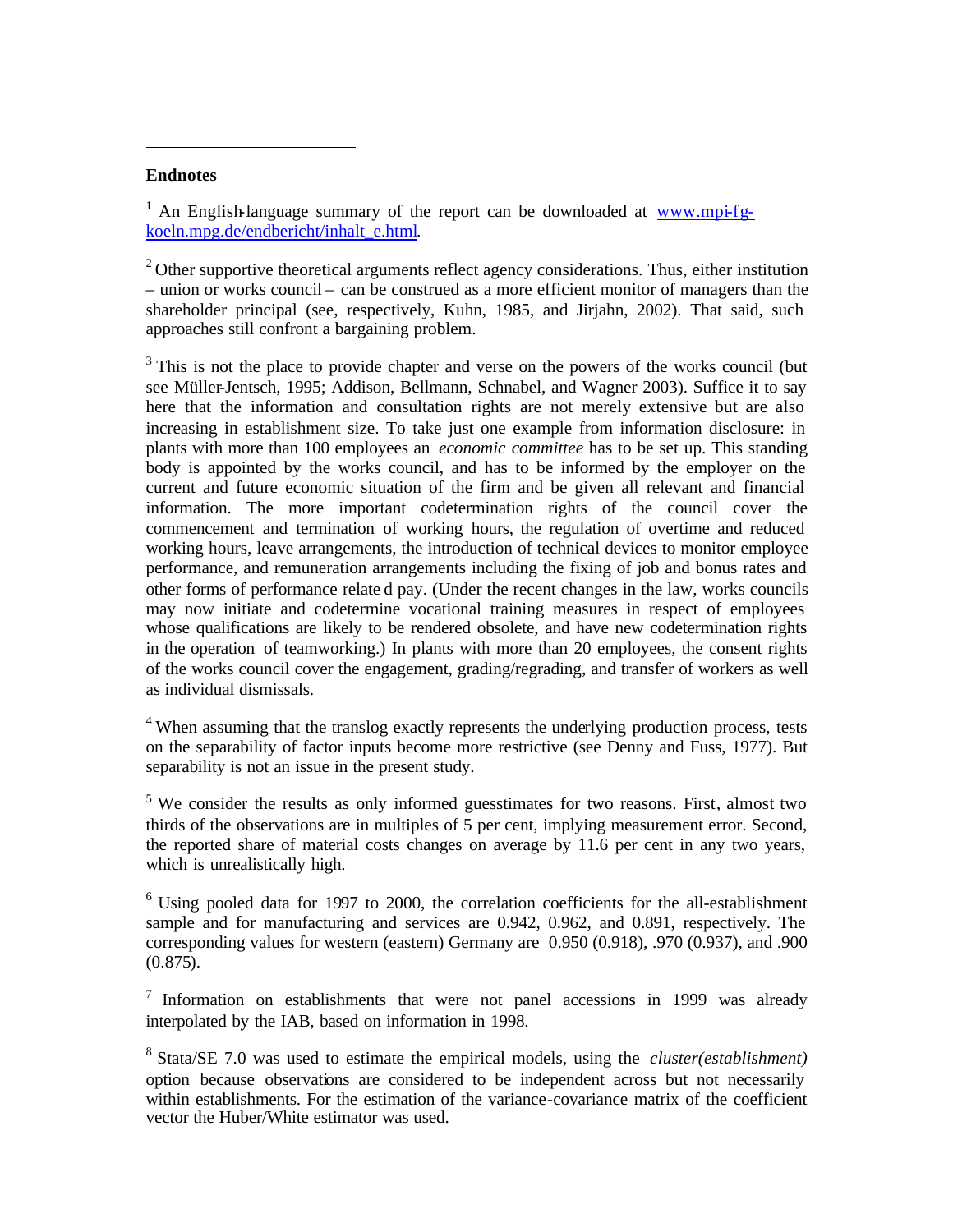$9$  Having obtained technical efficiencies for each plant according to equations (6) and (7), we eliminated those plants that were in the top and the bottom percentile of the efficiency distribution and repeated the analysis. This should ensure that our results are not contaminated by outliers. Furthermore, since it would not make much sense to draw conclusions about technical efficiency from plants that only make one appearance in the regression sample, we report the technical efficiency and its confidence interval of the plant that is observed four times and which is closest to the median. Although this procedure had little effect on measured efficiency it did affect the reported confidence intervals.

 $10$  In its official estimates of the capital stock, the German Federal Statistical Office uses depreciation periods of six and thirteen years (see Schmalwasser, 2001). As a sensitivity analysis, we repeated our calculations using the thirteen year rule. The results were scarcely affected and we therefore report (and discuss) estimates based on a six year depreciation cycle alone.

<sup>11</sup> All computations were performed at the Institute for Employment Research of the Federal Labor Service, using Stata/SE 7.0. To facilitate replication and extensions the do-files are available from thorsten.schank@wiso.uni-erlangen.de.

<sup>12</sup> The estimated coefficient  $\beta$  of the works council dummy has to be transformed using the formula  $100(e^{B}-1)$  to obtain the percentage change in the endogenous variable.

<sup>13</sup> This is evident from equation (3) in section IV. If  $b_{11}$  and  $b_{12}$  are negative (and employment and capital are positively correlated), the output elasticity with respect to employment rises if employment increases.

 $14$  Interestingly, Frick (2002) reports similar works council effects without questioning their magnitude.

<sup>15</sup> It is not clear to us why the impact of works councils on productivity should be stronger for the service sector.

<sup>16</sup> Note that we can not further disaggregate by manufacturing and services for the two broad regions on this occasion due to the sma ll number of cases.

 $17$  The only exception is establishments with 21 to 100 employees that had a works council in 1997 but not in 2000, and which according to the highly statistically significant point estimate reported in Table 7 had a rate of change in productivity 25 per cent above that of firms without a works council in both years. However, as a practical matter, this particular 'group' of switchers comprises a single establishment.

 $\overline{a}$